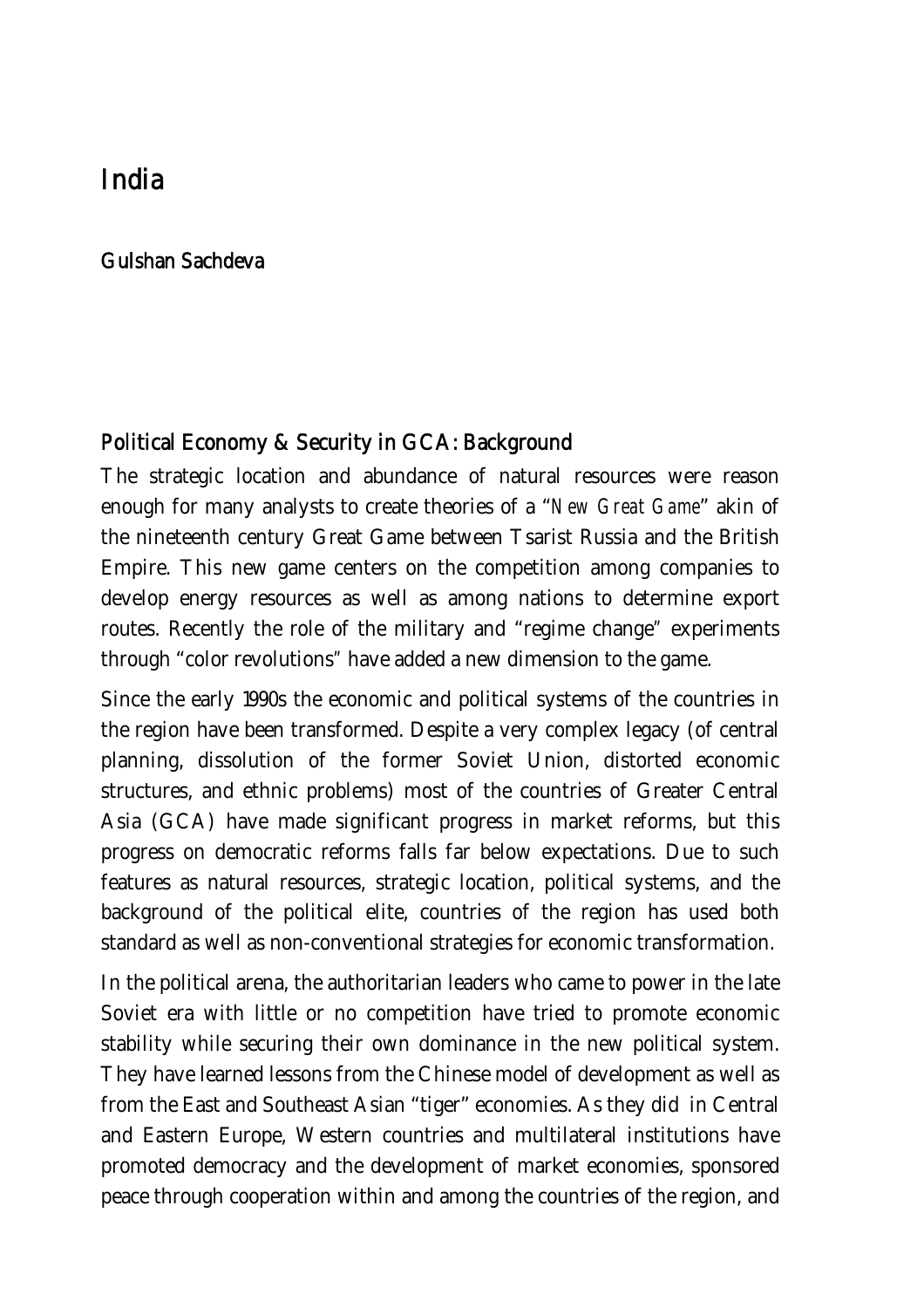supported the integration of these countries with the larger international community.

In terms of geo-strategy, the events in Afghanistan, both before and after September 11, 2001, have had a significant impact on the region. This impact led many nations within the region and beyond to a re-evaluate their strategic priorities. The 2001 Bonn Conference established a new process of political reconstruction in Afghanistan. The adoption of a new constitution in 2003, a presidential election in 2004, and the election of the National Assembly in 2005 have fostered a more democratic political environment across the GCA region.

Despite the varied players, the real competition in the region has been between the United States and Russia. Although Russia had the advantage of history and geography in it's so called *"* near abroad*,"* the United States consolidated its position both before and after September, 2001. It was further enhanced with the opening of Baku-Tbilisi-Ceyhan (BTC) pipeline in 2005. Recently, China has joined the race by investing in transport, pipelines, and trade diplomacy.

In the strategic field, the West tried in the 1990s to influence the region through the North Atlantic Treaty Organization's (NATO) Partnership for Peace and through the Organization for Security and Cooperation in Europe (OSCE). Other important security mechanisms revolve around the Russiandominated Collective Security Treaty Organization (CSTO), and the Shanghai Cooperative Organization (SCO), in which China's influence predominates. The establishment of military bases by the United States, Russia and India in Uzbekistan, Tajikistan, and Kyrgyzstan has also added to the strategic dynamic.

In recent years, the major issue for the United States has been to balance two of its major foreign policy goals in the region — democratization and counterterrorism, which together have left the United States overstretched in West and Central Asia. Aware of this U.S. preoccupation, China and Russia have, in an effort of cooperation, consolidated their positions in the region. Central Asian Republics, after witnessing the Rose revolution in Georgia, the Orange revolution in Ukraine, the Tulip revolution in Kyrgyzstan, and the violent protests in Uzbekistan, have moved clearly to seek support for their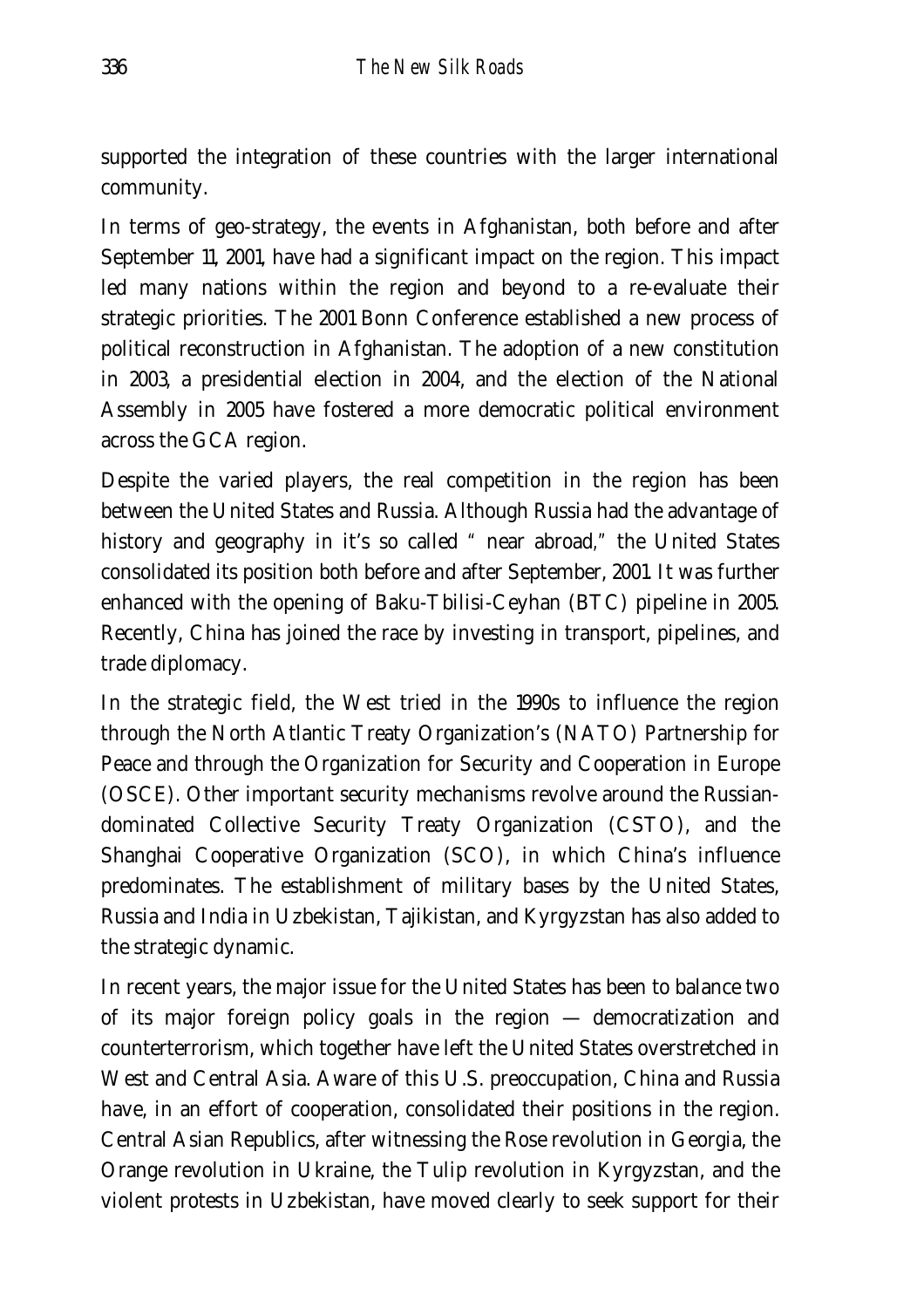regimes from Russia. The SCO statement calling on the United States to set a deadline for the removal of its military bases in the region, as well as Uzbekistan's decision to close the U.S. base, indicate a new geopolitical scenario. Some analysts have blamed the U.S. "regime change" experiments in Georgia, Ukraine, and Kyrgyzstan for this. Others, however, argue that as a result of the "war on terror," the United States actually focused less on building democratic institutions in the region than it had intended. However, the very real popular discontent against the regimes cannot be ignored for long. These factors suggest the likelihood of political instability among most of the countries of GCA in the near future.

After the fall of the Soviet bloc, countries in the region started the transition toward market economies. Even countries which still consider themselves socialist or communist, like China and Vietnam, shifted, to a great extent, from bureaucratic coordination of resources to market-based allocations.<sup>1</sup> Most of the earlier reform deliberations within these countries were confined to improving "market socialism." From the vast literature on transition, however a consensus on a new paradigm emerged. Though it may be nearly impossible to capture the complex analytical framework of transformation, it is not that difficult to cobble together from a few key writings a workable "model" of this transformation.

Kornai<sup>2</sup> highlights two changes: 1) forcing a move from a seller's market to a buyer's market by means of price liberalization, and 2) enforcing hard budget constraints through privatization and by ending various governmentsupported mechanisms. Blanchard<sup>3</sup> defines this process of change as comprising two elements: 1) reallocation of resources from old to new enterprises, through closures and bankruptcies and the establishment of new enterprises, and 2) restructuring within surviving firms by means of labor rationalization, product line change, and new investment. The policy actions

<sup>1</sup> Grzegorz Kolodoko, *Ten Years of Post-Socialist Transition: The Lessons for Policy* 

*Reforms* .Policy Research Working Paper No. 2095 (Washington DC: The World Bank, 1999).

<sup>2</sup> Janos Kornai " Transformation Recession: The Main Causes*" Journal of Comparative Economic*s, Vol. 19, No.1, 1994, pp.33-63.

<sup>3</sup> Oliver Jean Blanchard *The Economics of Post-Communist Transition* (Oxford, Clarendon Press, 1997).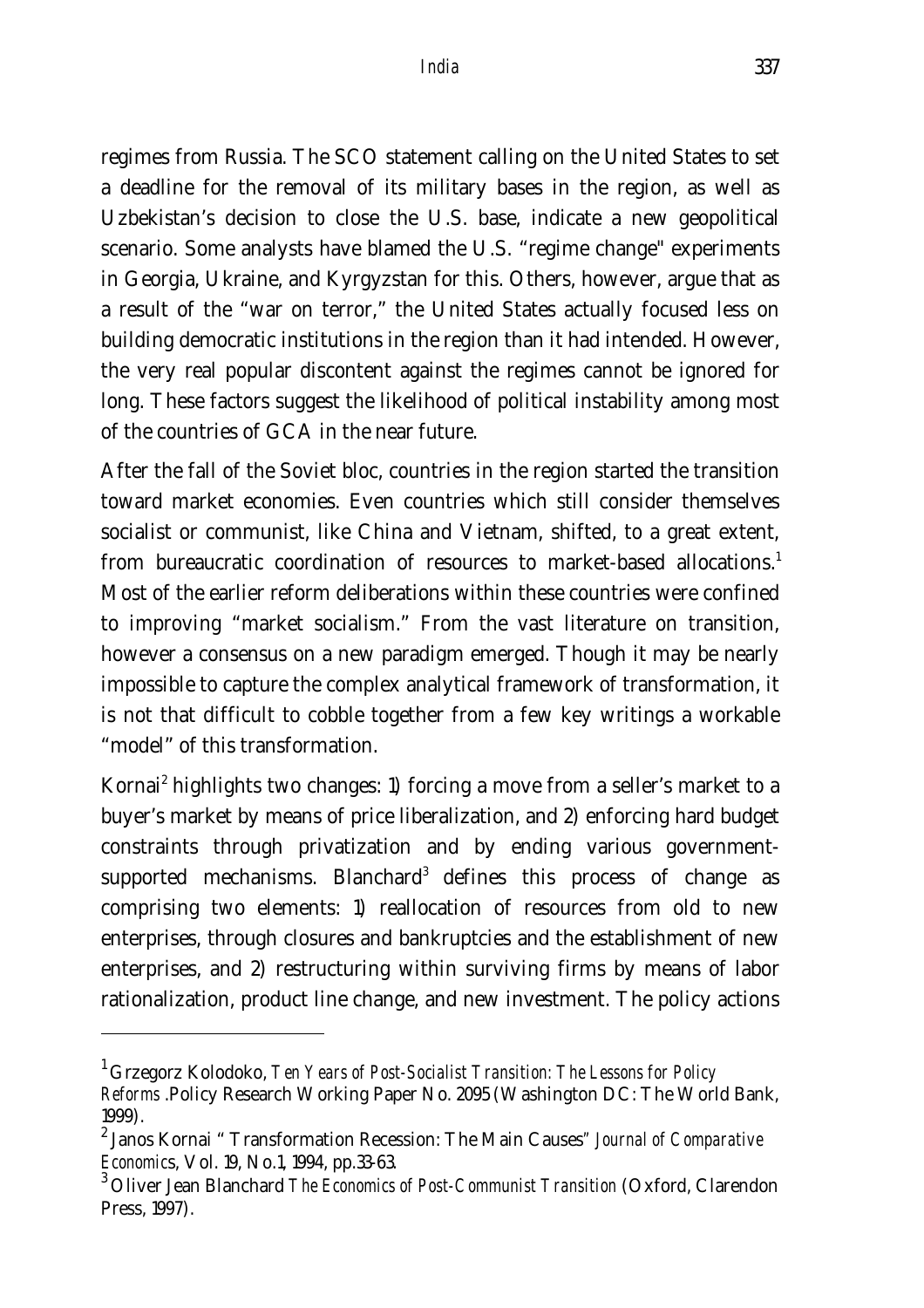needed to put these ideas in place have been outlined in many works $^4$  well exemplified by Fischer and Gelb.<sup>5</sup> The key measures of reforms are (1) macroeconomic stabilization; (2) price and market liberalization; (3) liberalization of exchange and trade system; (4) privatization; (5) establishment of a competitive environment with few obstacles to market entry and exit; and  $(6)$  redefinition of the role of the state.<sup>6</sup>

The *1996 World Development Report*<sup>7</sup> argued that building on early gains of transition would require major consolidating reforms, strong market supporting institutions, a skilled and adaptable work force, and full integration with the global economy. It also recognized that while initial conditions were critical, decisive and sustained reforms were important for recovery of growth and social policies designed to protect the most vulnerable. It emphasized that investing in people is the key to growth. After a decade of reforms, the World Bank<sup>8</sup> highlighted the key role in generating economic growth and employment of the entry of new firms, particularly small- and medium-sized enterprises. It called for an "encouragement strategy," which was to be accompanied by a "strategy of discipline." It also called for the strengthening of legal and regulatory institutions to oversee the management and governance of enterprises, both those in the private sector and those remaining in the state sector. It recognized that winners from the early stages of reforms may oppose subsequent reforms when these reduce their benefits or rents.

<sup>4</sup> Oliver Blanchard, Kenneth A Froot and Jeffery D Sachs (eds.) *The Transition in Eastern Europe*, 2 Volumes (Chicago: University of Chicago Press ,1994); Paul Marer & Salvatore Zecchini (eds*) The Transition to a Market Economy,* 2 Volumes, (Paris:OECD,1991).

 $^5$  Stanley Fischer & Alan Gelb " The Process of Socialist Economic Transformation" *Journal of Economic Perspectives*, Vol.5, No.4, 1991, pp.91-105

 $6$  Some of this literature survey has been taken from Oleh Havrylyshyn. Thomas Wolf, Julian Berengaut, Marta Castello-Branco, Ron van Rooden, and Valerie Mercer-Blackman*, Growth Experience in transition Countries, 1990-98,* Occasional Paper No.184, (Washington DC: IMF, 1999).

<sup>7</sup> The World Bank *From Plan to Market: World Development Report 1996*, (New York: Oxford University Press ,1996).

 $^8$  The World Bank ,Transition: The First Ten Years: Analysis and Lessons for Eastern Europe and Former Soviet Union, (Washington DC: The World Bank, 2002).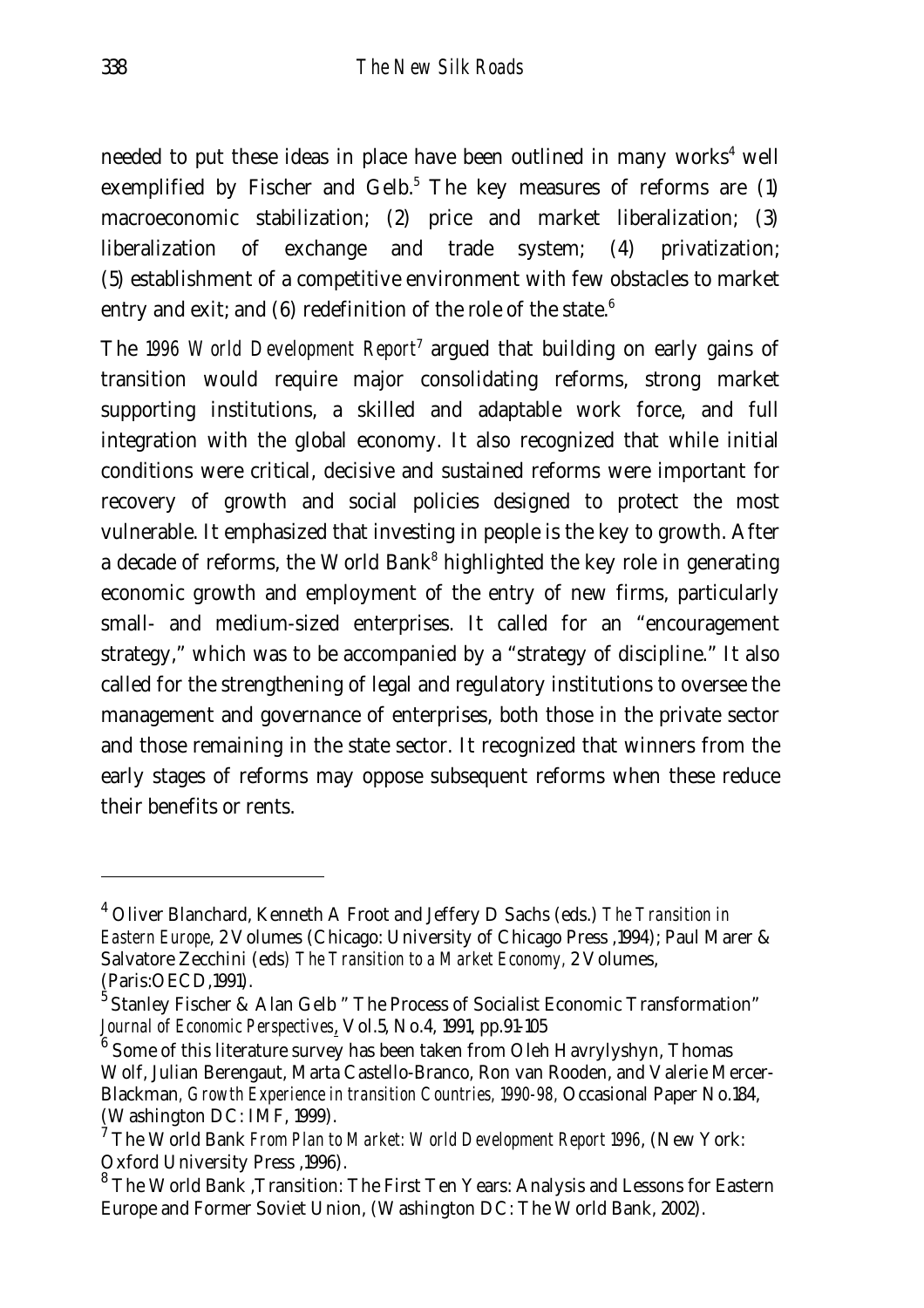As a result of these policy prescriptions and later empirical findings, $^9$  most of the multilateral institutions devised a new approach for the economies, which it called the "economics of transformation,". Most recently, research on transition economies has moved from purely economic issues to political economy as a whole. Central Asian economic transition has, however, other dimensions. Apart from managing the challenges of transition, the region simultaneously faces challenges in development.<sup>10</sup>

Despite a common historical and cultural background, including more than seven decades of Soviet rule, the five former Soviet countries of the Greater Central Asia have demonstrated different abilities for coping with the challenges of transformation. The transition strategies adopted by these countries have also been influenced greatly by the political environment of the region and of that in their particular countries. Discussion of possible "models of development" in the region has dominated intellectual discourse since the early 1990s. Discussion ranged from the Turkish secular political model to the Iranian theocratic model, the Chinese model of gradual economic reform, and to Russia's shock therapy approach. There has been very little attempt in the region to define the exact implications of any of these models for the domestic and foreign policies of the countries in the region. Still, the reference to a "model of development" has become an important part of these countries' attempt to create a new national/regional identity within the international community. $<sup>11</sup>$ </sup>

From the beginning, Central Asian leaders understood that western investment and assistance would come only after political and economic

<sup>9</sup> Stanley Fischer and Ratna Sahay , *The Transition Economies After Ten Years*, IMF Working Paper 00/30 (Washington:IMF, 2000); *UN Economic Survry of Europe* (From 1990-91 To 2001) (Geneva;UNECE).

 $10$  This point was discussed first by Joseph E Stiglitz in the context of Chinese economic transformation, . See Joseph E Stilitz, "Whither Reform? Ten Years of the Transition" *Annual World Bank Conference on Development Economics 1999,* 2000, pp.27- 56.; Also see Laszlo Csaba, *The New Political Economy of Emerging Europe* (Budapest: Akademiai Kiado, 2005).

<sup>&</sup>lt;sup>11</sup> See Rafis Abazov, "Central Asian Republics' Search For a "Model of Development" in *Central Asia in Transition*, SRC Occasional Paper No. 61 (Hokkaido University: Slavic Research Center, 1998) [Online web]http://src-

h.slav.hokudai.ac.jp/publictn/CentralAsia/rafis/rafis.html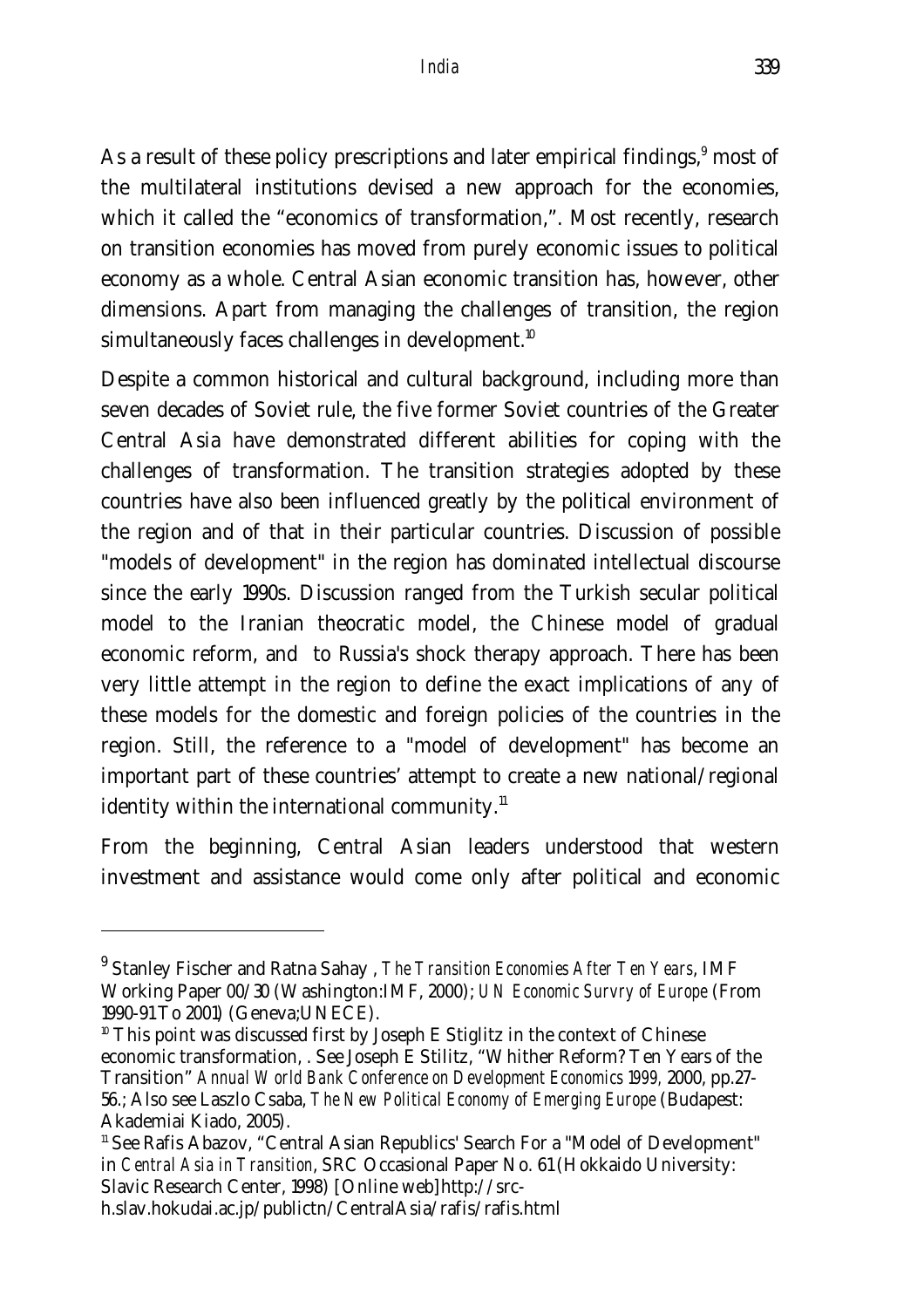reforms. Most countries in the region shifted to a state-controlled economic system, mixed with nationalist revivalism and regional cooperation. Each president in the region formulated his own economic and social strategy.

Major dilemmas faced by the regional elite in the former Soviet republics of the Greater Central Asia are still not fully resolved. They are still discovering the national economic models appropriate to their complex identities. After being part of a Eurasian power for so long, many also continue to identify themselves more with Europe than Asia. But the deficit in market reforms and democratic processes push them to search for solutions within their Asian surroundings.

## Progress with Economic Reforms in GCA

In the early years, the break-up of the Soviet Union hit the region very badly for many reasons. The creation of new borders caused interruptions in trade and transit, the costs of transportation increased, and illegal checkpoints emerged while traditional markets collapsed. Industrial and agricultural production was disrupted by inaccessibility to inputs and markets. Enterprises and households lost social subsidies. Administrative structures collapsed and the pool of skilled labor shrank, as many Russians left the region. Reduced access to secure water and energy resources was also a regional problem, greatly affecting agriculture, industry, and household economies. Countries in the region were left with large environmental burdens (including the Aral Sea ecological disaster, as well as industrial, nuclear, and biological waste). Above all, the prevalence of ethnic tensions and civil war (in Tajikistan) inhibited economic reform.<sup>12</sup> All these were added complications to the 'normal' transformational problems faced by any country moving from a centrally planned economy to a market system.

After fifteen years of reform, the countries of the region display some common trends and some significant variations. One commonality in all the countries of the region is a very deep and long decline in output. The greatest loss of output occurred in Kyrgyzstan and the least in Uzbekistan. According

 $12$  See Johannes Linn, "Central Asia: Ten Years of Transition", Talking points for Central Asia Donors' Consultation Meeting, Berlin, Germany, March 1, 2002.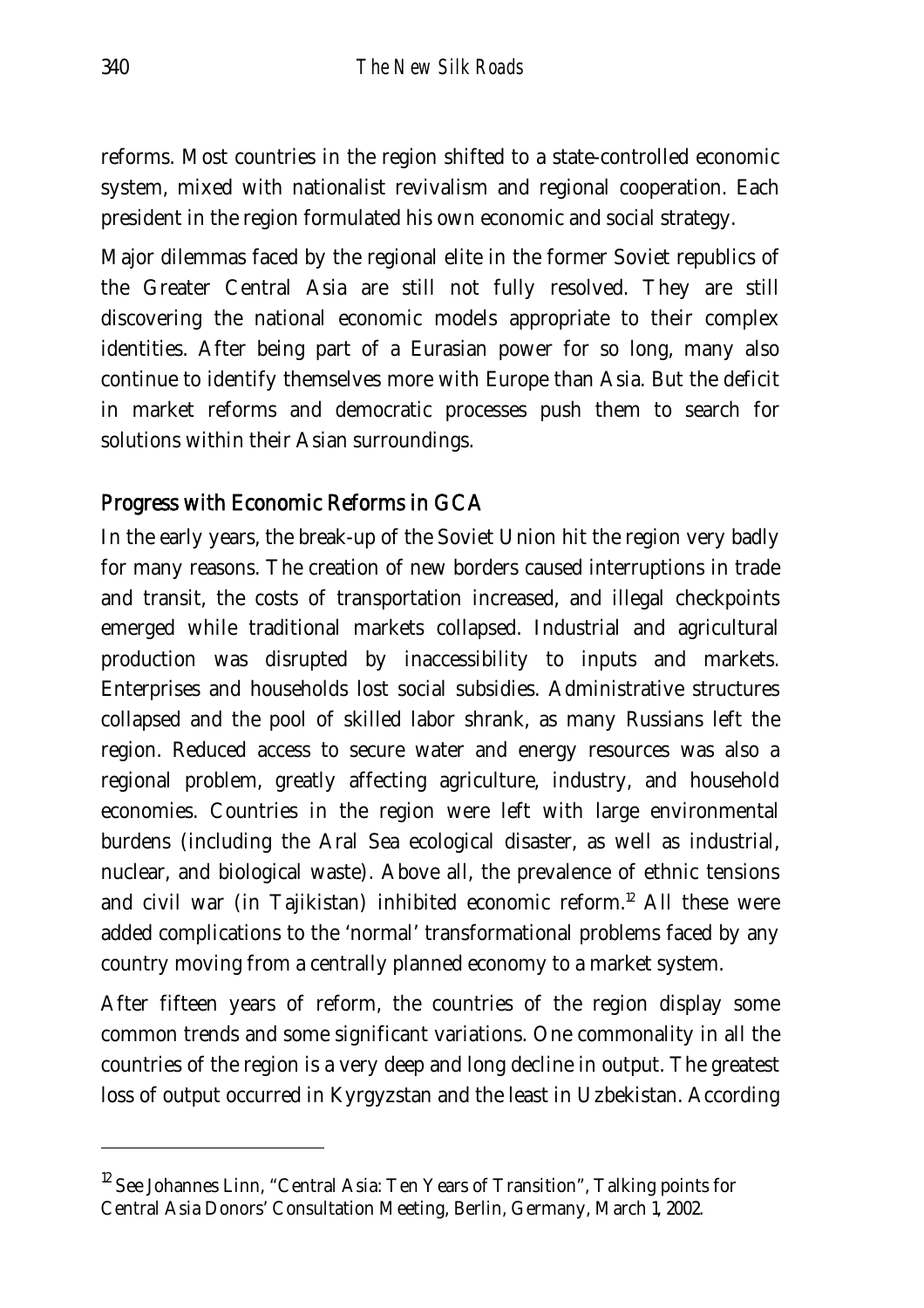to World Bank data, Central Asia had an average of seven years of decline, resulting in the loss of almost 41 percent of the initial measured output. Measured by the base year of 1990, even at the end of the decade Central Asia had recovered only 75 percent of its starting GDP values. Recovery in some of the countries was further derailed by the 1998 fiscal crisis in the Russian Federation.

This "transformation recession" is now over. Some of the countries in the region are now on a strong path to recovery. There is, however, a serious problem with data regarding the countries of the Greater Central Asia. Data from the International Monetary Fund (IMF), European Bank for Reconstruction and Development (EBRD), and the Asian Development Bank (ADB) do not agree with one another. In the following tables the ADB data is used as it is closest to official statistics from the countries in the region. These data show that the countries are fairly stable, with low inflation and exchange rate stability. They are all growing briskly and have very low rate of unemployment.

|              | 2001 | 2002 | 2003 | 2004 | 2005   | 2006* | 2007* |
|--------------|------|------|------|------|--------|-------|-------|
| Afghanistan  |      | 28.6 | 15.7 | 8.0  | 13.8   | 11.7  | 10.6  |
| Kazakhstan   | 13.5 | 9.8  | 9.2  | 9.4  | 9.4    | 8.5   | 8.5   |
| Kyrgyz Rep.  | 5.3  | 0.0  | 7.0  | 7.0  | $-0.6$ | 5.0   | 5.5   |
| Tajikistan   | 10.2 | 9.5  | 10.1 | 10.6 | 6.7    | 8.0   | 6.0   |
| Turkmenistan | 20.4 | 19.8 | 23.0 | 21.0 | 10.0   | 6.5   | 6.5   |
| Uzbekistan   | 4.2  | 4.2  | 4.4  | 7.7  | 7.0    | 6.2   | 6.0   |

*Table 1: Growth Rate of GDP in GCA (in % per year)* 

\* projections

Source: Asian Development Bank Outlook 2006 ( ADB, 2006), p.311.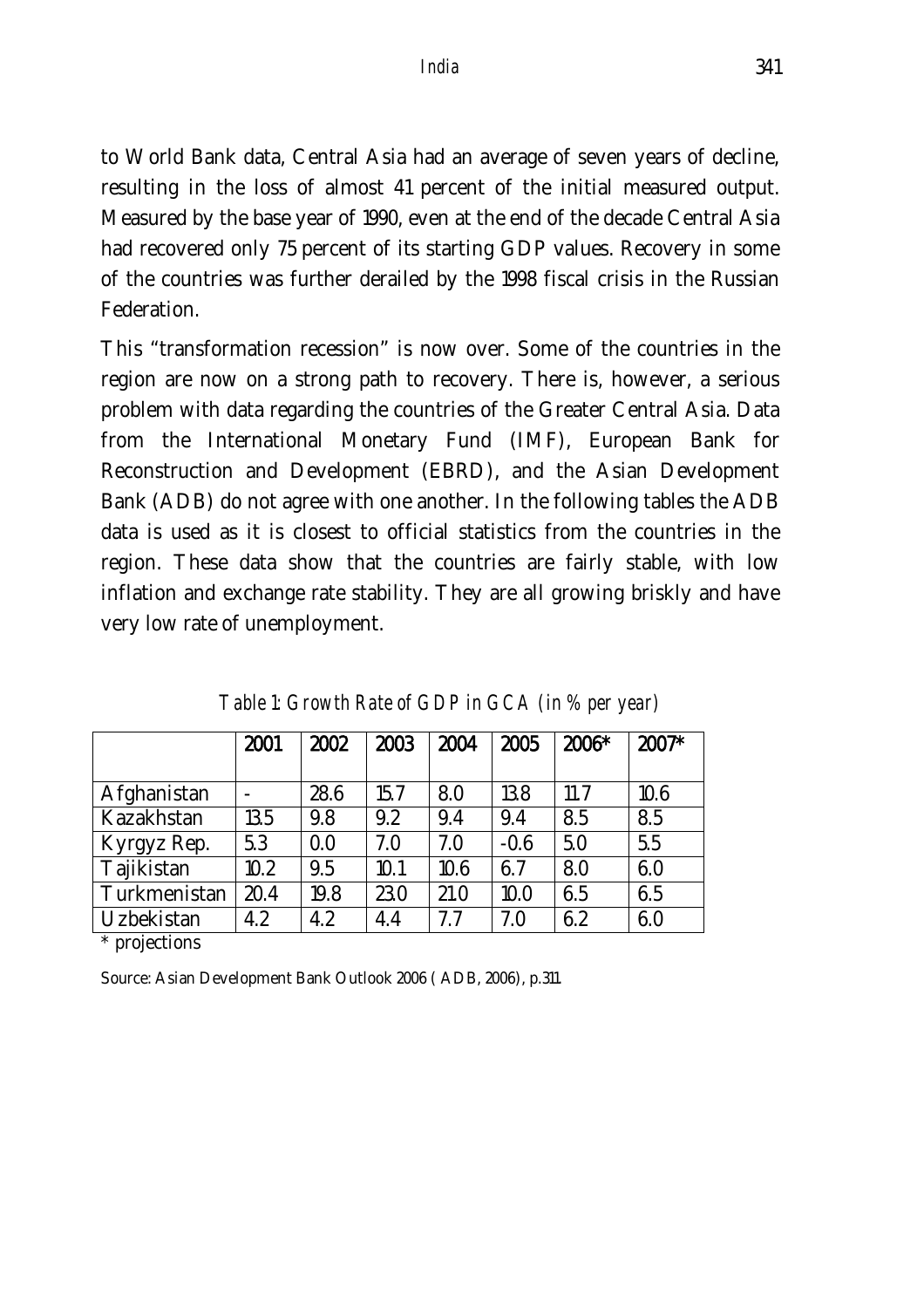|              | 2001 | 2002 | 2003 | 2004 | 2005 | 2006* | 2007* |
|--------------|------|------|------|------|------|-------|-------|
| Afghanistan  |      |      | 10.2 | 16.3 | 10.0 | 8.0   | 5.0   |
| Kazakhstan   | 8.4  | 5.9  | 6.6  | 6.9  | 7.6  | 7.3   | 7.0   |
| Kyrgyz Rep.  | 6.9  | 2.0  | 3.0  | 4.0  | 4.4  | 4.5   | 4.3   |
| Tajikistan   | 38.6 | 10.2 | 17.1 | 7.1  | 7.1  | 7.0   | 5.0   |
| Turkmenistan | 11.6 | 8.8  | 5.6  | 5.9  |      |       |       |
| Uzbekistan   | 27.4 | 27.6 | 10.3 | 1.6  | 7.8  | 9.2   | 6.0   |

*Table 2: Inflation in GCA (in % per year)*

\* projections

Source: Asian Development Bank Outlook 2006 (ADB, 2006), p.318

|              | 2001 | 2002 | 2003 | 2004 | 2005 |
|--------------|------|------|------|------|------|
| Afghanistan  | 3.9  | 3.9  | 3.8  | 3.8  |      |
| Kazakhstan   | 10.4 | 9.4  | 8.8  | 8.4  | 7.8  |
| Kyrgyzstan   | 7.8  | 8.6  | 9.0  | 9.0  | 9.0  |
| Tajikistan   | 2.3  | 2.2  | 2.2  | 1.8  |      |
| Turkmenistan | 2.6  | 2.5  | 2.5  |      |      |
| Uzbekistan   | 0.3  | 0.3  | 0.2  | 0.2  |      |

*Table 3: Unemployment Rates in GCA (in %)* 

Source: Asian Development Bank Outlook 2006 (ABD, 2006), p.316

|                   | <b>Currency</b> | <b>Symbol</b> | 2000  | 2001  | 2002  | 2003  | 2004   | 2005  |
|-------------------|-----------------|---------------|-------|-------|-------|-------|--------|-------|
| Afghanistan       | Afghani         | AF            | 67.3  | 54.4  | 44.8  | 49.0  | 47.7   | 49.8  |
| Kazakhstan        | Tenge           | T             | 142.3 | 146.9 | 153.5 | 149.5 | 136.7  | 132.9 |
| Kyrgyzstan        | Som             | Som           | 47.7  | 48.4  | 46.9  | 43.7  | 42.7   | 41.0  |
| Tajikistan        | Somoni          | <b>TJS</b>    | 1.8   | 2.4   | 2.8   | 3.1   | 2.9    | 3.1   |
| Turkmenistan      | Manat           | <b>TMM</b>    | 5200  | 5200  | 5200  | 5200  | 5200   | 5200  |
| <b>Uzbekistan</b> | Sum             | <b>SUM</b>    | 237.3 | 423.3 | 772.0 | 971.0 | 1020.0 | 1115  |

*Table 4: National Currencies: Exchange Rate to the US dollar (annual average)* 

Source: Asian Development Bank Outlook 2005 (ADB, 2005), p.321 and Asian Development Bank Outlook 2006, ( ADB, 2006) p.329.

Other economic analysis, however, suggest that successes in market-oriented structural and institutional reforms are resulting in mixed progress throughout the region. According to different methodologies developed by major multilateral organizations and independent agencies to measure the progress of reform in transition economies, Kazakhstan and Kyrgyzstan have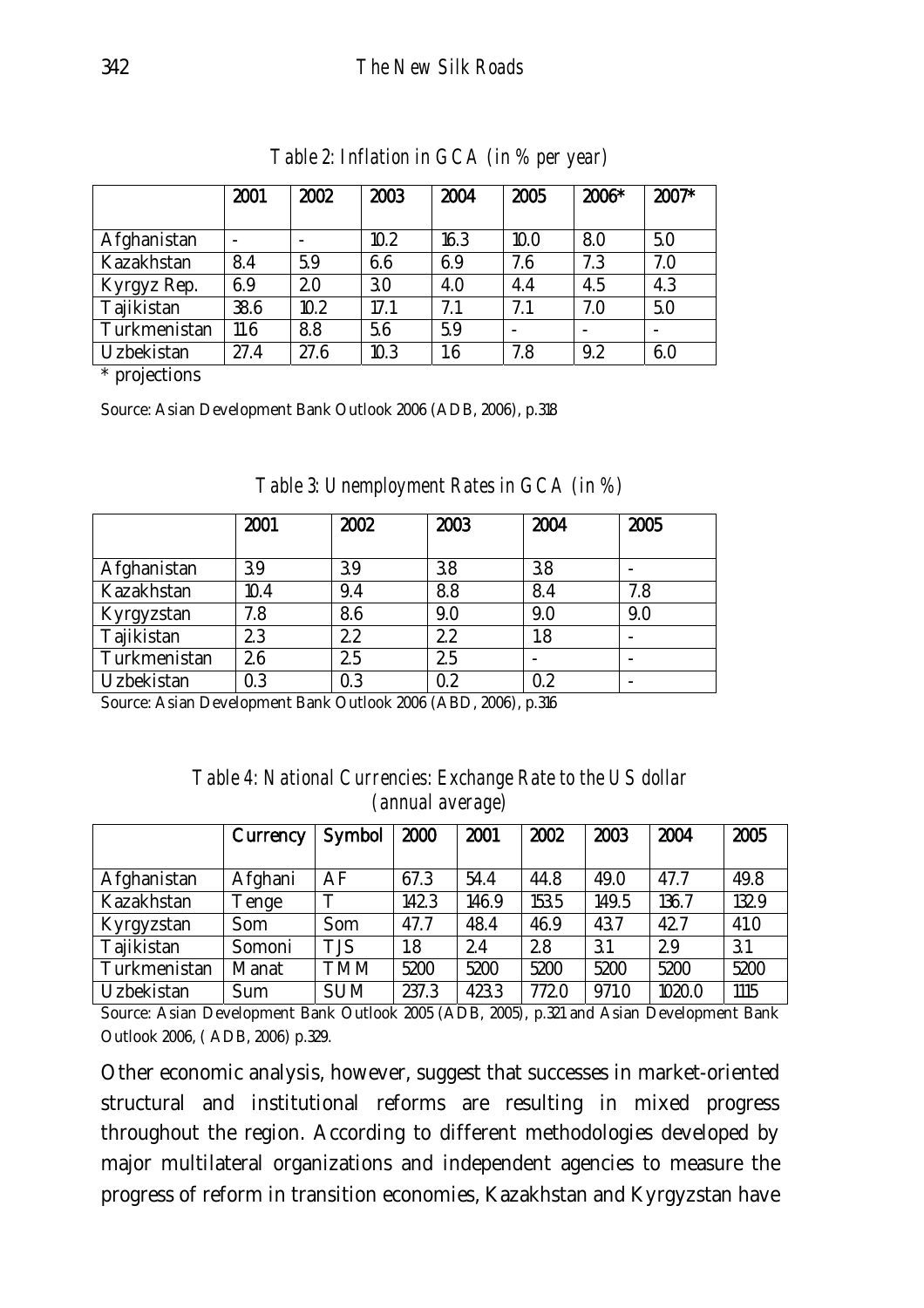progressed much faster. By contrast, Uzbekistan and Turkmenistan have been classified as countries that have achieved less progress in establishing market institutions. According to EBRD indicators, reforms of prices, enterprises (privatization), the banking sector, foreign exchange and external trade, privatization, enterprise reforms, and the banking sector are high in Kazakhstan and the Kyrgyz Republic, with progress in some areas that is comparable to Russia and Poland. Tajikistan also has made significant progress in price reforms, external sector reforms and the privatization of small firms. The level of reforms in Uzbekistan and Turkmenistan is low, particularly in the external, enterprise, and banking sector.

External economic reforms in the region touch on five areas: liberalization of foreign trade prices, reform of the system of trade, market diversification, phasing out of barter trade, and currency reforms. Progress on these reforms has varied across the region.<sup>13</sup> The earlier trend of diversification towards non-CIS countries has partly reversed in recent years and, with the exception of Afghanistan, these economies are still linked more closely with European (Russia) than Asian partners ( Tables 6 and 7).

<sup>&</sup>lt;sup>13</sup> For details see Jimmy McHugh and Emine Gurgen "External Sector Policies" in Emine Gurgen et.al, *Economic Reforms in Kazakhstan, Kyrgyz Republic, Tajikistan, Turkmenistan and Uzbekistan,* IMF Occasional paper No. 183 (Washington: International Monetary Fund, 1999), pp. 35-47.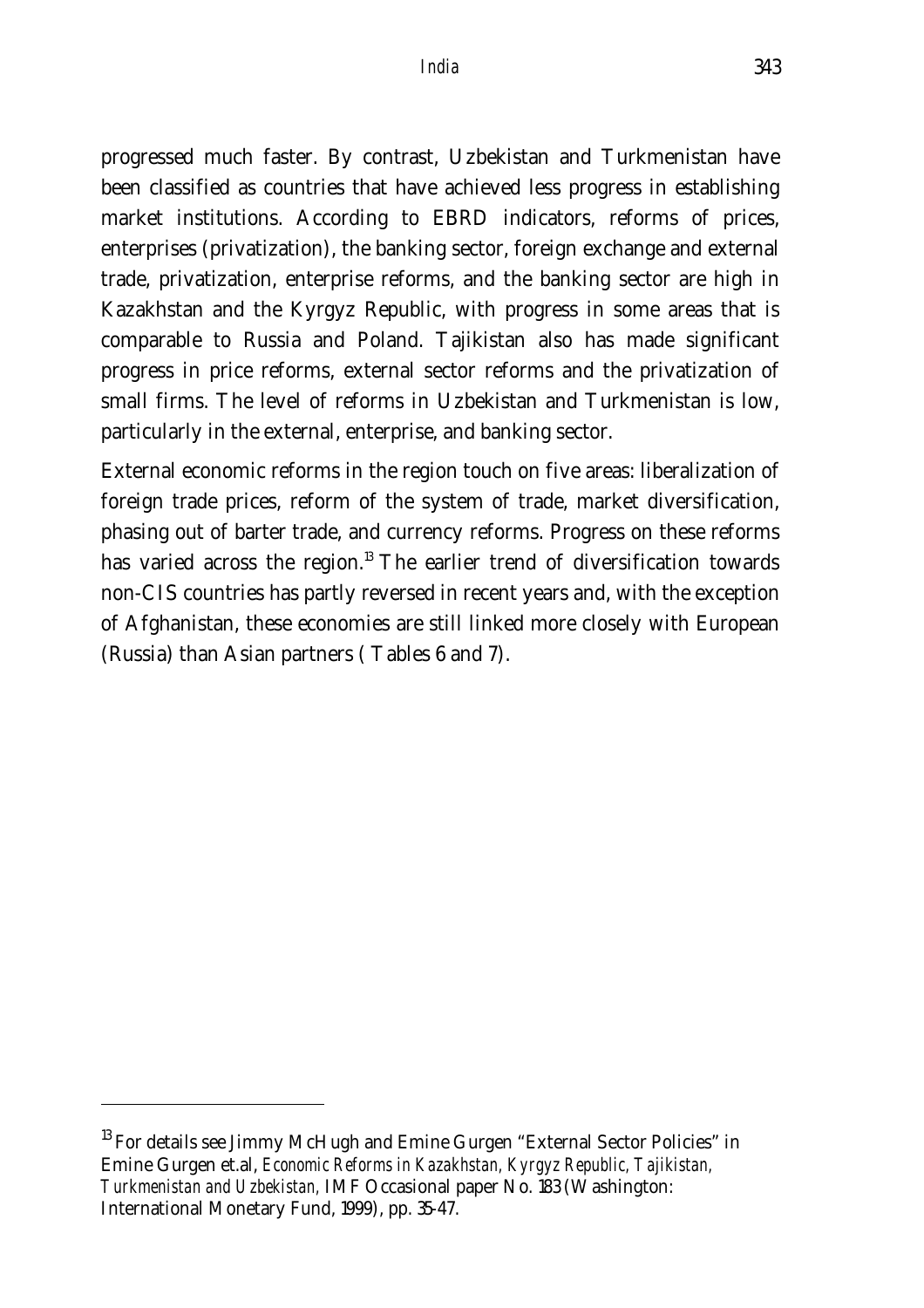|                                                                                                 | Table 5: Progress with Transition: EBRD 2005 Indicators |          |          |          |           |          |        |                |                      |                 |                |
|-------------------------------------------------------------------------------------------------|---------------------------------------------------------|----------|----------|----------|-----------|----------|--------|----------------|----------------------|-----------------|----------------|
| (Average transition Score from 1 to 4)                                                          |                                                         |          |          |          |           |          |        |                |                      |                 |                |
| Markets & Trade<br><b>Financial Institutors &amp;</b><br><b>Enterprises</b>                     |                                                         |          |          |          |           |          |        |                |                      |                 |                |
| <b>Infrastructure</b>                                                                           |                                                         |          |          |          |           |          |        |                |                      |                 |                |
| Country                                                                                         | Private                                                 | Large    | Small    | Enter-   | Price     | Trade &  | Compe  | <b>Banking</b> |                      | Security        | Infra-         |
|                                                                                                 | Sector                                                  | Privati- | Privati- | prise    | Liberali- | Foreign  | tition | Reform and     |                      | market &        | structure      |
|                                                                                                 | Share (% of                                             | zation   | zation   | Restruc- | zation    | exchange | Policy |                | <b>Interest Rate</b> | $Non-$          | <b>Reforms</b> |
|                                                                                                 | <b>GDP</b>                                              |          |          | turing   |           | system   |        |                | Liberali-zation      | <b>Bank FIs</b> |                |
|                                                                                                 | Mid-2005)                                               |          |          |          |           |          |        |                |                      |                 |                |
| Kazakhstan                                                                                      | 65                                                      | 3.00     | 4.00     | 2.00     | 4.00      | 3.33     | 2.00   | 3.00           |                      | 2.33            | 2.33           |
| Kyrgyz Rep.                                                                                     | 75                                                      | 3.67     | 4.00     | 2.00     | 4.33      | 4.33     | 2.00   | 2.33           |                      | 2.00            | 1.67           |
| Tajikistan                                                                                      | 50                                                      | 2.33     | 4.00     | 1.67     | 3.67      | 3.33     | 1.67   | 2.00           |                      | 1.00            | 1.33           |
| Turkmenistan<br>25<br>2.00<br>1.00<br>2.67<br>1.00<br>1.00<br>1.00<br>1.00<br>1.00<br>$1.00\,$  |                                                         |          |          |          |           |          |        |                |                      |                 |                |
| 45<br><b>Uzbekistan</b><br>2.67<br>3.00<br>1.67<br>2.67<br>2.00<br>1.67<br>1.67<br>2.00<br>1.67 |                                                         |          |          |          |           |          |        |                |                      |                 |                |
| Source: Transition Report 2005, EBRD.                                                           |                                                         |          |          |          |           |          |        |                |                      |                 |                |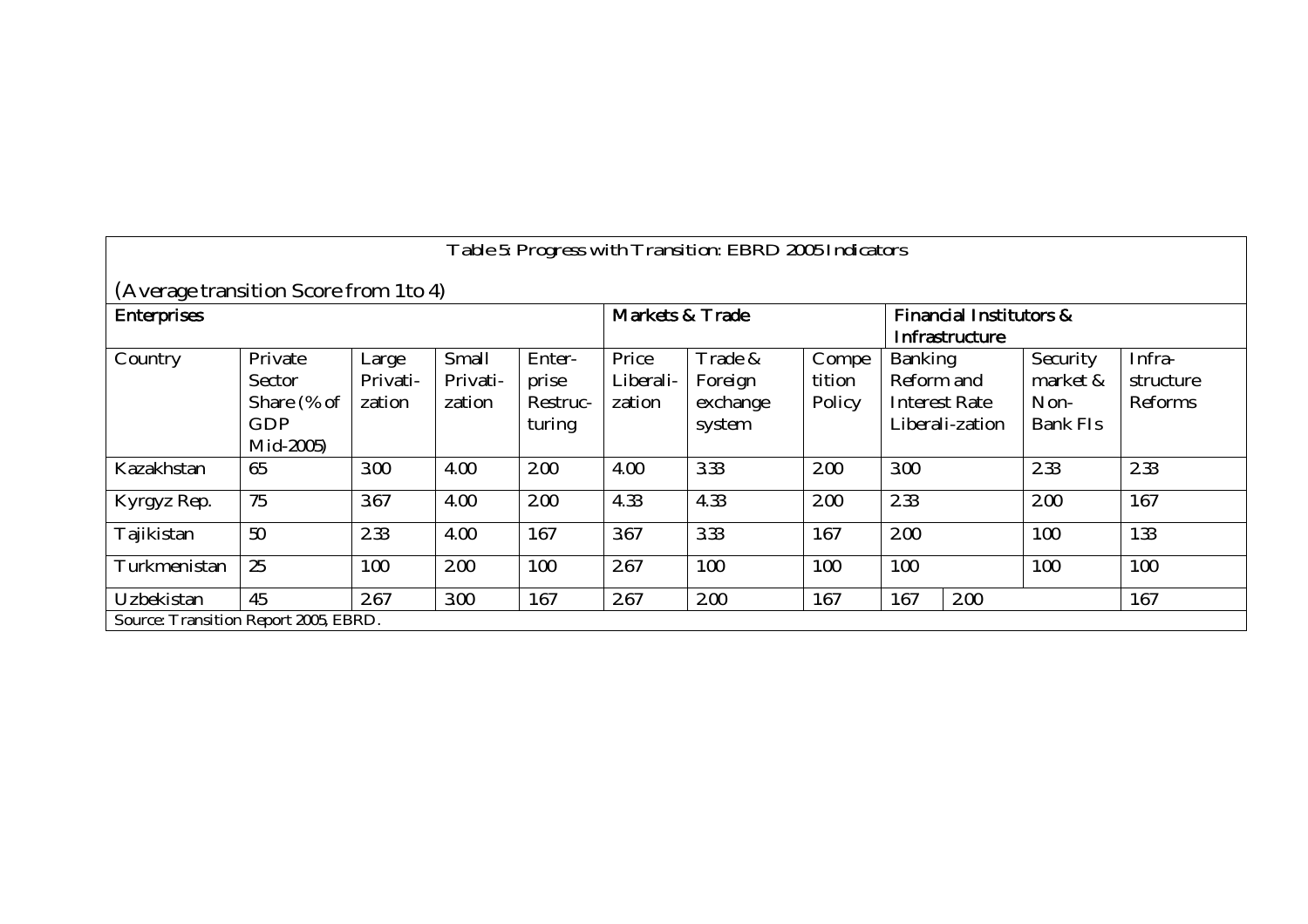#### *Table 6: Direction of Exports in GCA in 2004*

|              | Asia | <b>Europe</b> | North &        | <b>Middle</b> | South   | Africa | Oceania | <b>Rest of</b> |
|--------------|------|---------------|----------------|---------------|---------|--------|---------|----------------|
|              |      |               | <b>Central</b> | <b>East</b>   | America |        |         | the            |
|              |      |               | America        |               |         |        |         | <b>World</b>   |
| Afghanistan  | 53.0 | 25.0          | 13.2           | 3.0           | 2.3     | 3.3    | 0.2     | 0.0            |
| Kazakhstan   | 18.3 | 57.9          | 16.1           | 3.8           | 0.0     | 0.2    | 0.0     | 3.7            |
| Kyrgyzstan   | 29.6 | 43.6          | 2.6            | 24.2          | 0.0     | 0.0    | 0.0     | 0.0            |
| Tajikistan   | 26.6 | 64.2          | 1.1            | 8.0           | 0.0     | 0.1    | 0.0     | 0.0            |
| Turkmenistan | 10.4 | 62.9          | 4.3            | 20.4          | 0.0     | 0.0    | 0.0     | 2.0            |
| Uzbekistan   | 46.6 | 45.4          | 4.5            | 2.6           | 0.2     | 0.1    | 0.0     | 0.6            |

#### *(percent of total merchandise exports)*

Source: Key Indicators of Developing Asia and Pacific Countries (ADB, 2005), p.168

## *Table 7: Direction of Imports in GCA in 2004 (In percent of total merchandise imports)*

|              | Asia | <b>Europe</b> | <b>North</b>   | <b>Middle</b> | South   | Africa | Oceania | Rest of the |
|--------------|------|---------------|----------------|---------------|---------|--------|---------|-------------|
|              |      |               | &              | East          | America |        |         | World       |
|              |      |               | <b>Central</b> |               |         |        |         |             |
|              |      |               | America        |               |         |        |         |             |
| Afghanistan  | 62.0 | 23.1          | 9.2            | 1.5           | 0.1     | 3.9    | 0.3     | 0.0         |
| Kazakhstan   | 22.5 | 72.2          | 3.4            | 0.8           | 0.8     | 0.2    | 0.1     | 0.1         |
| Kyrgyzstan   | 57.0 | 36.4          | 4.6            | 1.8           | 0.1     | 0.1    | 0.0     | 0.0         |
| Tajikistan   | 44.0 | 37.4          | 7.2            | 7.7           | 2.8     | 0.8    | 0.0     | 0.0         |
| Turkmenistan | 22.5 | 52.3          | 11.8           | 13.3          | 0.1     | 0.0    | 0.0     | 0.0         |
| Uzbekistan   | 39.1 | 55.8          | 4.0            | 0.5           | 0.2     | 0.1    | 0.1     | 0.3         |

Source: Key Indicators of Developing Asia and Pacific Countries (ADB, 2005), p.169

#### World Energy Trends and the Importance of GCA to India

Global energy consumption is projected to increase by 57 percent from 2002 to 2025. According to the U.S. Energy Information Administration, the world's marketed energy consumption is projected to increase on average by 2.0 percent per year until 2025—slightly lower than the 2.2 percent average annual growth rate from  $1970$  to  $2002<sup>14</sup>$  Emerging economies are going to account for much of this projected growth.

<sup>14</sup> *International Energy Outlook 2005*, (Washington DC: Energy Information Administration, 2005), p.1.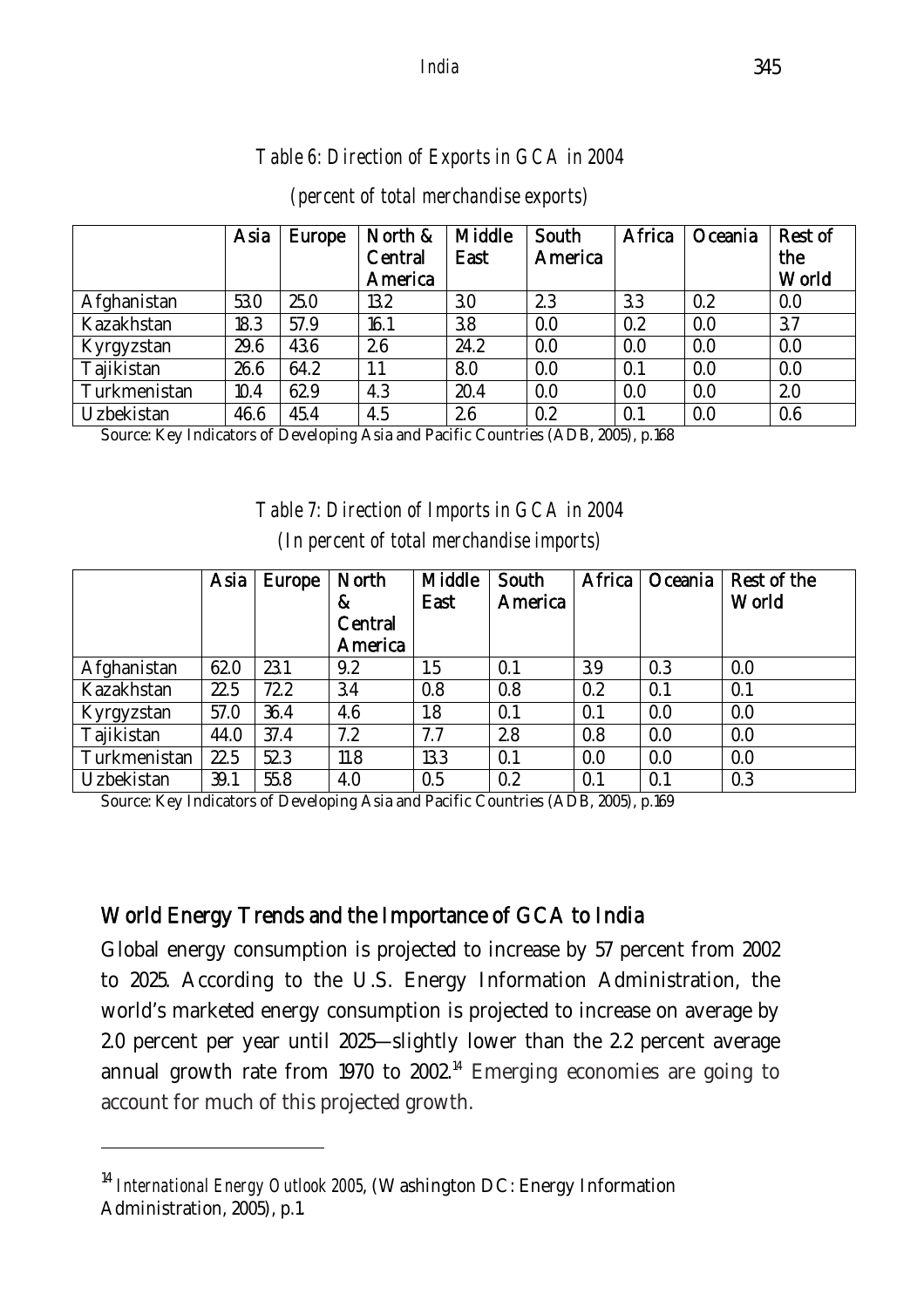Among the emerging economies, the highest demand is expected to occur in Asia, particularly China and India. During this period, the use of all energy sources is going to increase. Fossil fuels will continue to supply much of the energy, while oil will remain the dominant energy source. World oil use is expected to grow from 78 million barrels per day in 2002 to 103 million barrels per day in 2015 and 119 million barrels per day in 2025. The projected increment in worldwide oil use will require an increment in world oil production capacity of 42 million barrels per day over 2002 levels. As Table 8 shows, the area of the former Soviet Union will play an important role in supplying this energy. In addition, countries of the Central Asian region (including Azerbaijan) will account for about 6 percent of the global oil capacity by 2025.

| (ın Quadrıllıon Btu)      |       |       |       |       |                                   |                  |  |  |  |
|---------------------------|-------|-------|-------|-------|-----------------------------------|------------------|--|--|--|
|                           |       |       |       |       | <b>Average Annual %</b><br>Change |                  |  |  |  |
| <b>Region</b>             | 1990  | 2002  | 2015  | 2025  | 1990-2002                         | 2002-2025        |  |  |  |
| <b>Mature Market</b>      | 183.6 | 213.5 | 247.3 | 271.8 | 1.3                               | 1.1              |  |  |  |
| <b>Economies</b>          |       |       |       |       |                                   |                  |  |  |  |
| <b>Transitional</b>       | 76.2  | 53.6  | 68.4  | 77.7  | $-2.9$                            | $1.6\phantom{0}$ |  |  |  |
| <b>Economies</b>          |       |       |       |       |                                   |                  |  |  |  |
| <b>Emerging Economies</b> | 88.4  | 144.3 | 237.8 | 295.1 | 4.2                               | 3.2              |  |  |  |
| Asia                      | 51.5  | 88.4  | 155.8 | 196.7 | 4.6                               | 3.5              |  |  |  |
| <b>Middle East</b>        | 13.1  | 22.0  | 32.0  | 38.9  | 4.4                               | 2.5              |  |  |  |
| Africa                    | 9.3   | 12.7  | 19.3  | 23.4  | 2.7                               | 2.7              |  |  |  |
| C & South America         | 14.5  | 21.2  | 30.4  | 36.1  | 3.2                               | 2.3              |  |  |  |
| <b>Total World</b>        | 348.2 | 411.5 | 553.5 | 644.6 | 1.4                               | 2.0              |  |  |  |

*Table 8: World Marketed Energy Consumption by Region, 1990–2025* 

## *(in Quadrillion Btu)*

Source: International Energy Outlook 2005, (Washington DC: EIA, 2005), p.7.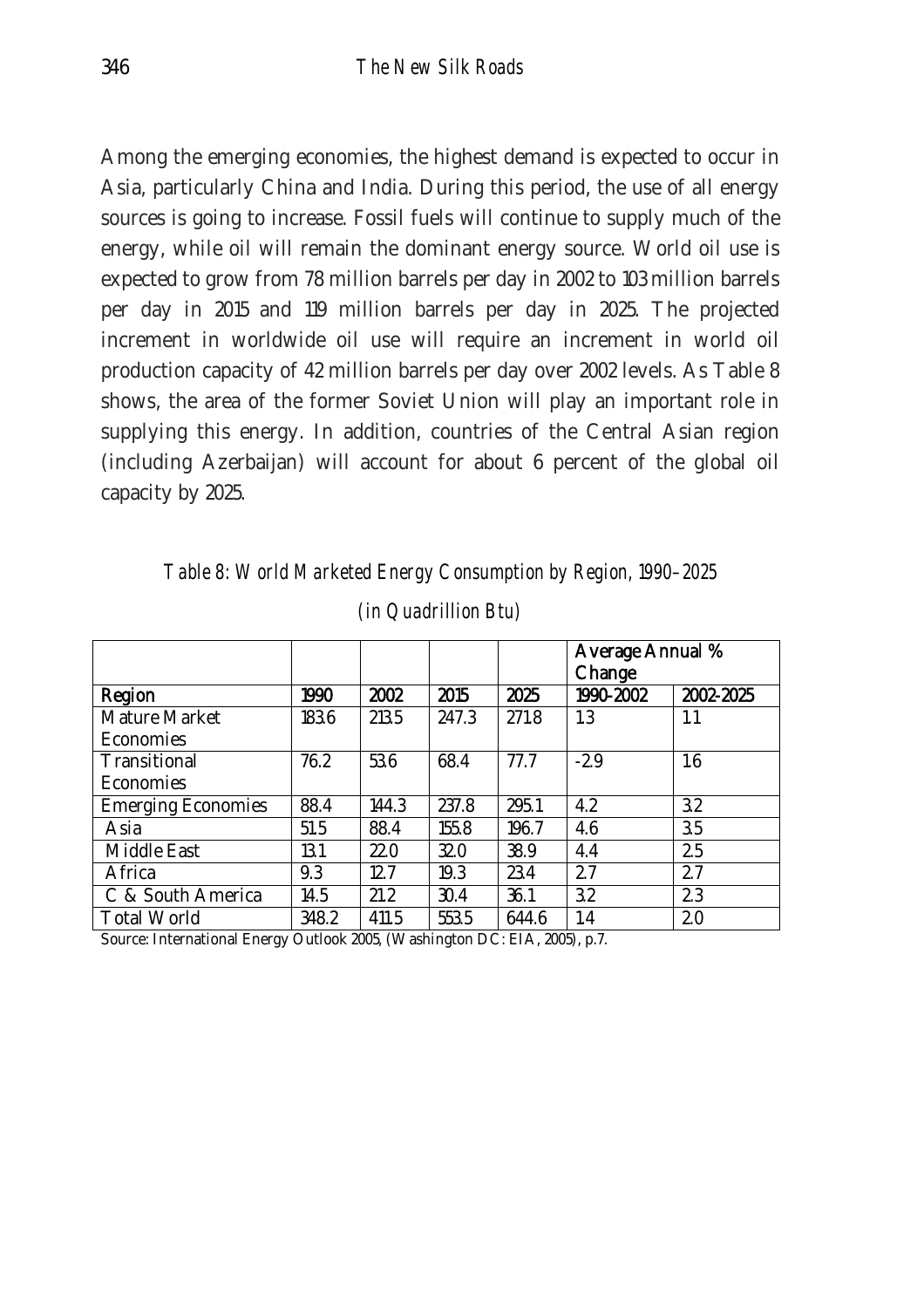|                      | <b>History</b> |             | <b>Projections</b> |       |       |       |  |
|----------------------|----------------|-------------|--------------------|-------|-------|-------|--|
|                      |                | (Estimates) |                    |       |       |       |  |
|                      | 1990           | 2002        | 2010               | 2015  | 2020  | 2025  |  |
| <b>OPEC</b>          | 27.2           | 30.6        | 39.9               | 43.7  | 49.7  | 56.0  |  |
| Persian Gulf         | 18.7           | 20.7        | 28.3               | 30.8  | 35.2  | 39.3  |  |
| Non OPEC             | 20.1           | 23.7        | 25.2               | 26.1  | 25.8  | 25.4  |  |
| <b>Mature Market</b> |                |             |                    |       |       |       |  |
| <b>Economies</b>     |                |             |                    |       |       |       |  |
| (US, Canada,         |                |             |                    |       |       |       |  |
| Mexico, North Sea,   |                |             |                    |       |       |       |  |
| Australia, NZ, etc)  |                |             |                    |       |       |       |  |
| <b>Former Soviet</b> | 11.4           | 11.2        | 13.6               | 15.3  | 16.5  | 17.6  |  |
| Union                |                |             |                    |       |       |       |  |
| Russia               | 11.3           | 9.6         | 10.3               | 10.8  | 11.1  | 11.3  |  |
| <b>Total World</b>   | 69.4           | 80.0        | 96.5               | 105.4 | 113.6 | 122.2 |  |

*Table 9: World Oil Production Capacity by Region, Reference Case, 1990–2025* 

Source: International Energy Outlook 2005, (Washington DC: EIA, 2005), pp. 157, 160.

Estimates suggest that the region could be sitting on the world's third largest oil and natural gas reserve (after the Middle East and Russia).

Kazakhstan is the only country in the region with proven onshore and offshore hydrocarbon reserves, which are estimated to be between 9 and 29 billion barrels. During the first half of 2005, it exported on average 1.1 million barrels of oil per day (bbl/d.) It exported in three directions: northward (via the Russian pipeline system and rail network); westward (via the Caspian Pipeline Consortium Project and barge to Azerbaijan); and southward (via swaps with Iran). It also exported about 30,000 bbl/d eastward to China via the Alashankoy rail crossing.

Turkmenistan's proven oil reserves are estimated to be between 546 million and 1.7 billion barrels. Oil production has increased from 110,000 bbl/d in 1992 to about 260,000 bbl/d in 2004, when exports reached approximately 170,000 bbl/d. The country plans to boost oil extraction to 2 million bbl/d by 2020. It has proven natural gas reserves of approximately 71 trillion cubic feet (Tcf).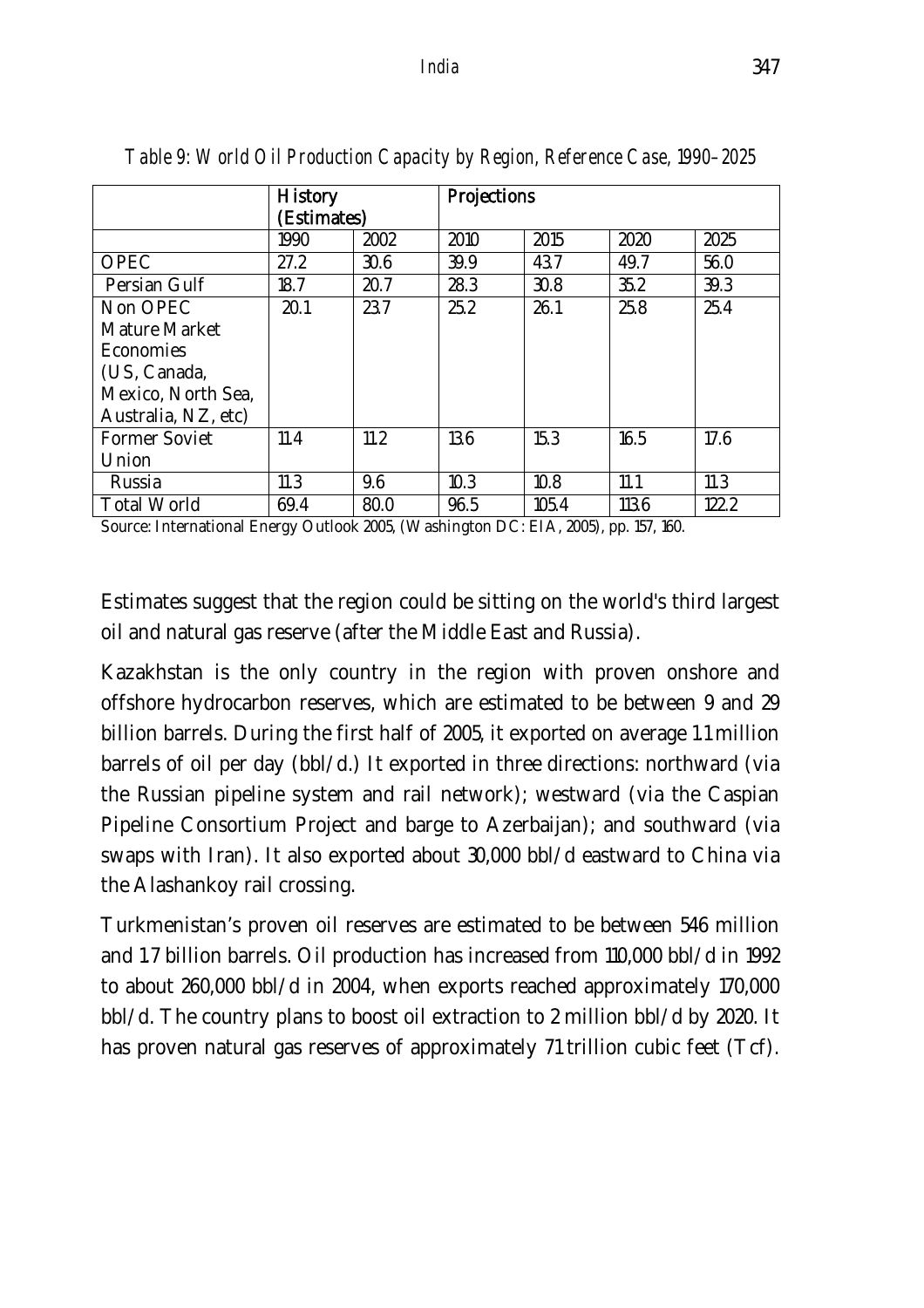Uzbekistan is also one of the top ten natural gas-producing countries in the world, with estimated reserves of 66.2 Tcf.<sup>15</sup>

To reduce the region's dependence on Russia, a few massive projects like the Caspian Pipeline Consortium Project (CPC), the Baku-Tiblisi-Ceyhan oil pipeline (BTC), and the South Caucasus Pipeline (SCP) have been outlined. These will redirect the region's energy flows from the existing northern routes toward Russia, to western, eastern and southern routes toward Europe and Asia. In recent years, Asian demand (particularly in China and India) has been expected to grow much faster than European demand, and eastward routes towards China and southern routes (through Iran) or southwest routes via Afghanistan were looked upon as economically lucrative options.

Unfortunately, all routes from the region face serious political, security, and financial constraints. Moreover, due to asymmetric investments as a consequence of different economic policies, the north Caspian states of Kazakhstan and Azerbaijan have emerged as major oil producers and exporters. In fact, Kazakhstan's production accounts for about two-thirds of the roughly 1.8 millions bbl/d currently being produced in the region. As a result of new investments, its production level is expected to increase to about 3.5 million bbl/d by 2015.

On the energy front, India is facing a huge challenge. Primary commercial energy demand grew almost three-fold at an annual rate of 6 percent between 1981 and 2001.<sup>16</sup> In an effort to catch up with the rest of Asia and to reduce poverty, it is essential for India to continue growing at about 8 percent or more over the next 25 years. According to the Indian government's recently released draft energy policy, even a conservative projection of India's energy needs to fuel this kind of growth will require that basis capacities in the energy sector and related physical infrastructure such as rail, roads, highways, and ports will have to grow by factors of 3 to 6 times by 2031, with nuclear and renewable resources rising to over 20 times their current

 $15$  Figures in this paragraph are taken from various country pages of Energy Information Administration of the United States [ Online web http://www.eia.doe.gov]

<sup>16</sup> *Tenth Five Year Plan 2002-2007*, (New Delhi: Planning Commission, 2002) p. 759.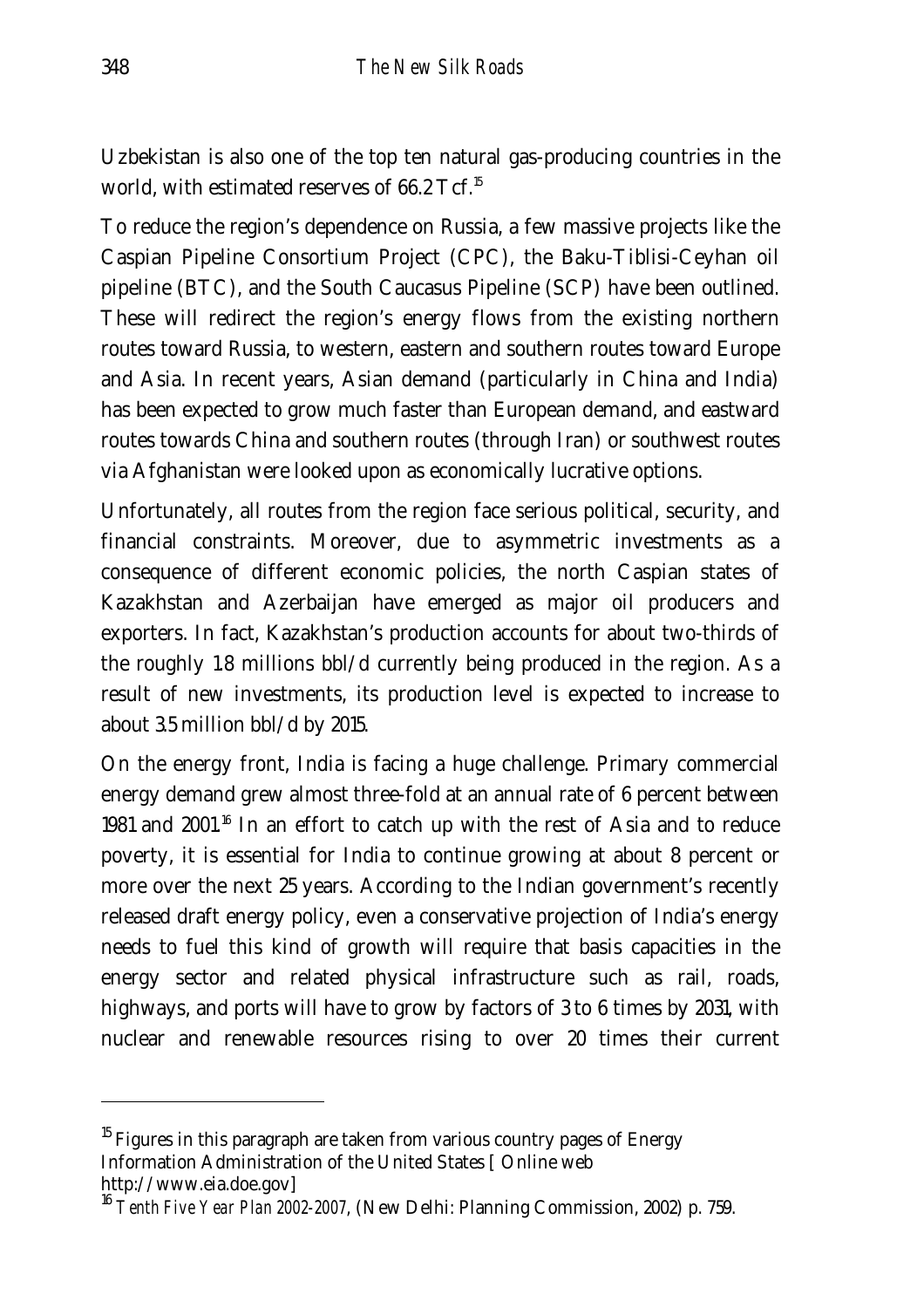capacities. According to estimates, energy consumption is expected to grow from a low of 5.5 percent per annum to high 6.2 percent per annum.<sup>17</sup>

Currently, India's primary energy source is fossil fuels imported from about 25 countries. Nearly two-thirds of this total comes from just four countries: Iran, Kuwait, Nigeria, and Saudi Arabia. With this current scenario, India's oil import dependency is likely to grow beyond the current level of 70 percent.18

| <b>Middle East</b> |                    |            | <b>Other Regions</b>     |                    |            |
|--------------------|--------------------|------------|--------------------------|--------------------|------------|
| Country            | <b>Oil Imports</b> | % of Total | Country                  | <b>Oil Imports</b> | % of Total |
|                    | (mmt)              | imports    |                          | (mmt)              | imports    |
| <b>Iran</b>        | 9.61               | 10.03      | Angola                   | 2.44               | 2.55       |
| Iraq               | 8.33               | 8.69       | <b>Brazil</b>            | 0.29               | 0.30       |
| Kuwait             | 11.46              | 11.85      | <b>Brunei</b>            | 0.81               | 0.84       |
| <b>Neutral</b>     | 0.15               | 0.15       | Cameroon                 | 0.35               | 0.36       |
| Zone               |                    |            |                          |                    |            |
| Oman               | 0.14               | 0.14       | Congo                    | 0.14               | 0.14       |
| Qatar              | 1.19               | 1.24       | Egypt                    | 2.12               | 2.21       |
| Saudi              | 23.93              | 24.96      | Equator                  | 0.15               | 0.16       |
| Arabia             |                    |            |                          |                    |            |
| <b>UAE</b>         | 6.43               | 6.71       | <b>Equatorial Guinea</b> | 1.66               | 1.73       |
| Yemen              | 3.51               | 3.66       | Gabon                    | 0.28               | 0.29       |
|                    |                    |            | Libya                    | 1.47               | 1.53       |
|                    |                    |            | Malaysia                 | 3.43               | 3.58       |
|                    |                    |            | Mexico                   | 2.28               | 2.38       |
|                    |                    |            | Nigeria                  | 15.08              | 15.73      |
|                    |                    |            | Russia                   | 0.16               | 0.16       |
|                    |                    |            | Sudan                    | 0.33               | 0.34       |
|                    |                    |            | <b>Thailand</b>          | 0.27               | 0.28       |
| <b>Sub Total</b>   | 64.64              | 67.43      | <b>Sub Total</b>         | 31.23              | 32.57      |

*Table 10: Sources of India's Oil Imports 2004–05* 

Source: Draft Report of the Energy Committee on Integrated Energy Policy (New Delhi: Planning Commission, 2005), p. 63.

<sup>&</sup>lt;sup>17</sup> Draft Report of the Energy Committee on Integrated Energy Policy (New Delhi: Planning Commission, 2005), p. 72.

<sup>18</sup> *Tenth Five Year Plan 2002-2007*, (New Delhi: Planning Commission, 2002) p. 765.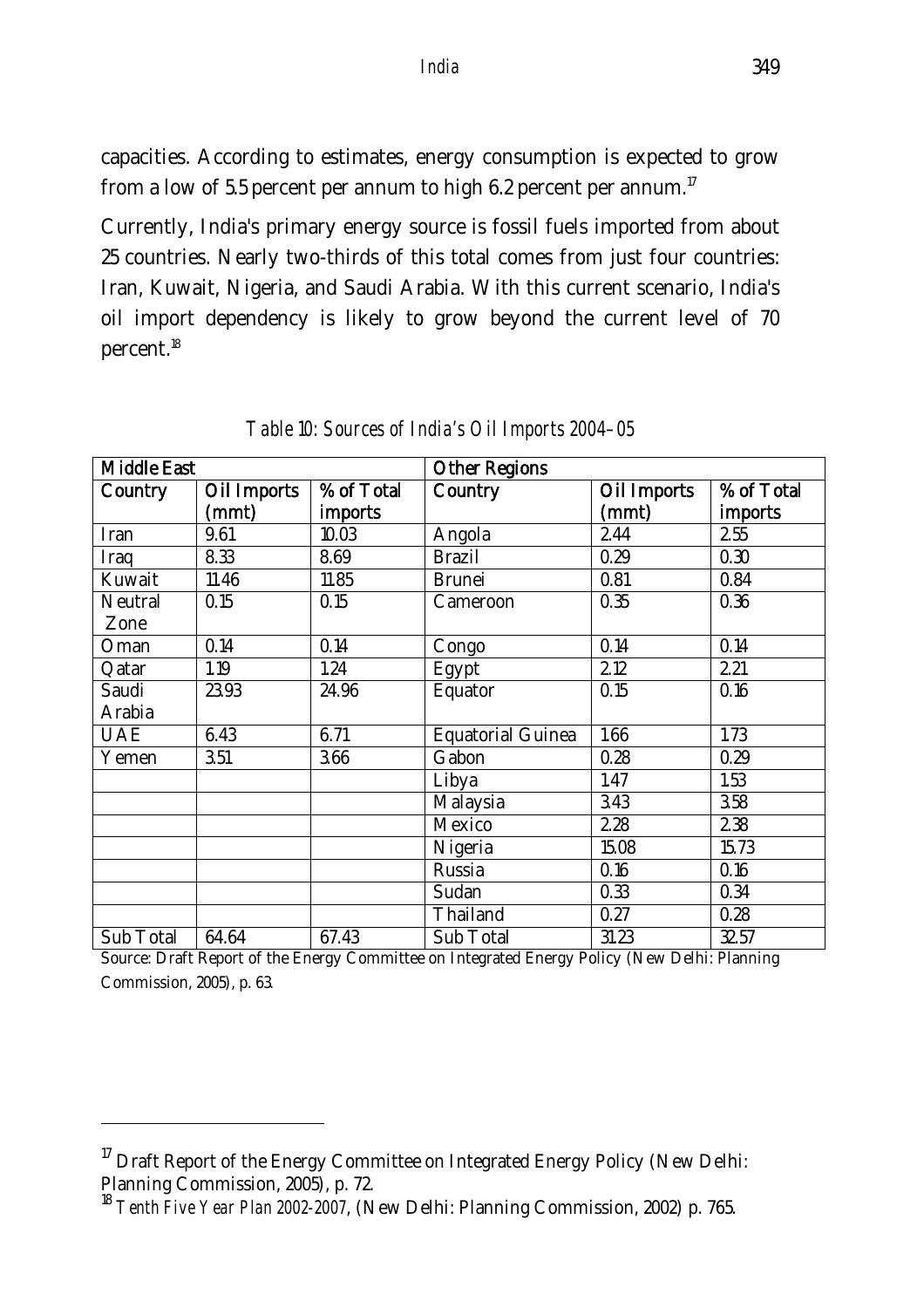India believes that energy security can be increased both by diversifying its energy mix as well as diversifying sources of energy imports. As a result, India is seriously perusing nuclear energy options, as well as other import possibility from beyond the Middle East. New energy sources from the Greater Central Asia will play an important role in Indian energy strategy in the coming years.

In the last ten years, there has been lot of discussion on the Turkmenistan-Afghanistan-Pakistan-India (TAPI) gas pipeline.<sup>19</sup> ADB has brokered the 1,700 km pipeline project since 2002. It has already proposed various structures of the pipeline for attracting investors, contractors, and financial institutions. Turkmenistan has informed members that an independent firm — De Golyer and McNaughton — had confirmed reserves of over 2.3 trillion cubic meters (TCM) of gas at Daulatabad field. Additional reserves of about 1.2TCM are expected after drilling of the adjacent area. The gas production capacity of the field could be increased to about 125 million cubic meter per day (mmcmd) from the current 80 mmcmd. Turkmenistan is committed to providing sovereign guarantees for long-term uninterrupted supplies to Pakistan and India.<sup>20</sup> On 15 February, 2006, India was invited to join the \$5 billion pipeline project.<sup>21</sup> In May 2006, the Indian government officially approved its participation in the TAPI project and authorized the Petroleum and Natural Gas Ministry to make a formal request to join.<sup>22</sup>

Major challenges to this project exist: there are remaining uncertainties about the volume of gas reserves in Turkmenistan, still unstable security situation in Afghanistan, and serious difficulties in India-Pakistan relations. Yet, despite these, all parties are considering the proposal very seriously.

In another serious attempt to enter the central Asian energy sector, India's international branch of the Oil and Natural Gas Corporation (ONGC Videsh) recently lost a close bid of about \$4 billion to China National

<sup>&</sup>lt;sup>19</sup> Happymon Jacob "India and the Trans-Afghan Gas pipeline"

http://www.observerindia.com/ analysis/A020.htm

<sup>&</sup>lt;sup>20</sup> "Delhi Invited to Join TAP Project" http://www.dawn.com/2006/03/16/top10.htm

<sup>21 &</sup>quot;India Invited to Join TAP Project", *The Hindu*, 17 March 2006.

<sup>&</sup>lt;sup>22</sup> Union Cabinet decision press release May 18, 2006,

http://pib.nic.in/release/release.asp?relid=17859&kwd=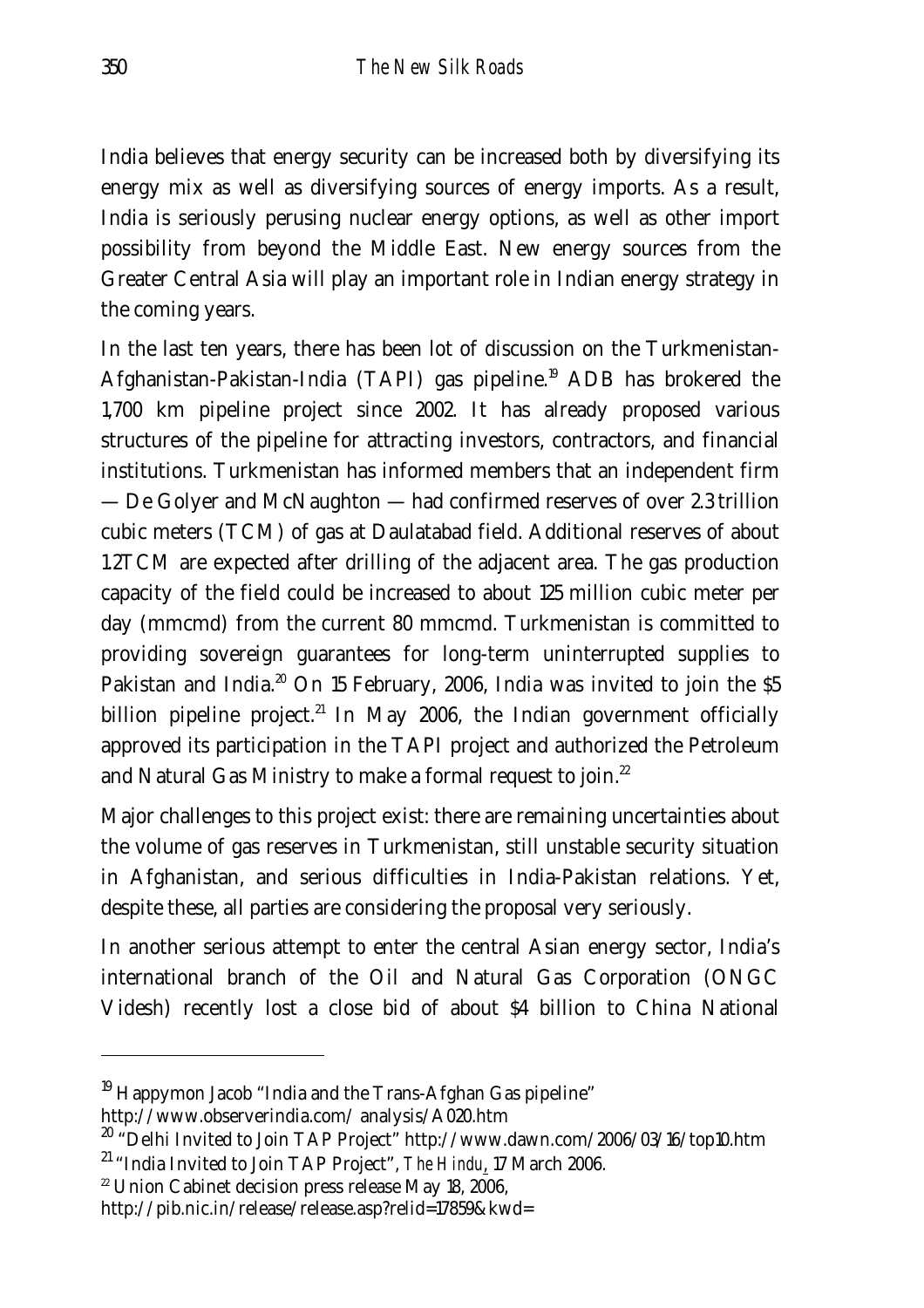Petroleum Corporation (CNPC). The competition was over the acquisition of Petrokazakhstan, which accounts for about 12 percent of oil production in Kazakhstan and is that country's third largest oil producer. Recently, the Indian Petroleum Ministry and public sector gas company GAIL India have signed a memorandum of understanding (MOU) with Uzbekistan's Uzbekneftegaz for oil and gas exploration and production. It is also reported that GAIL and an Uzbek company have jointly agreed to build a few liquefied petroleum gas plants in western Uzbekistan. Each plant will have US\$50 to US\$60 million invested to produce 100,000 ton per annum capacity, and will produce liquefied petroleum gas mostly for the Uzbek domestic market.<sup>23</sup>

## Regional Economic Initiatives in the Greater Central Asia and India

In an effort to counter the disadvantages of their landlocked locations and relative remoteness from major world markets, the GCA countries have participated in many initiatives to foster regional and international trade. It is argued that regional cooperation can help the region to liberalize trade policies at low costs, reduce the risks of protectionist measures with trading partners, create new trade, and improve social welfare.<sup>24</sup> According to some estimates, slashing trade costs by 50 percent would increase GDP in Kazakhstan by 20 percent and 55 percent in Kyrgyzstan over 10 years. The poor would be the biggest benefactor of this boost in trade .25

Historically, it has proven difficult to develop regional cooperation among all the countries. States such as Kazakhstan and Uzbekistan have jockeyed for the role of regional leader, while Turkmenistan has consistently declared a policy of neutrality. Afghanistan, meanwhile, has yet to become a key player due to its unstable political and security situation.

Four Central Asian countries are important members of the Commonwealth of the Independent States (CIS). This organization has not implemented a customs union or a free trade area covering all member states, but in

<sup>23</sup> http://www.upi.com/Energy/view.php?StoryID=20060508-113000-5315r

<sup>&</sup>lt;sup>24</sup> Central Asia: Increasing Gains from Trade through Regional Cooperation in Trade Policy, Transport, and Custom Transit, (ADB, 2006).

<sup>&</sup>lt;sup>25</sup> Central Asia Human Development Report (UNDP, 2005), p.4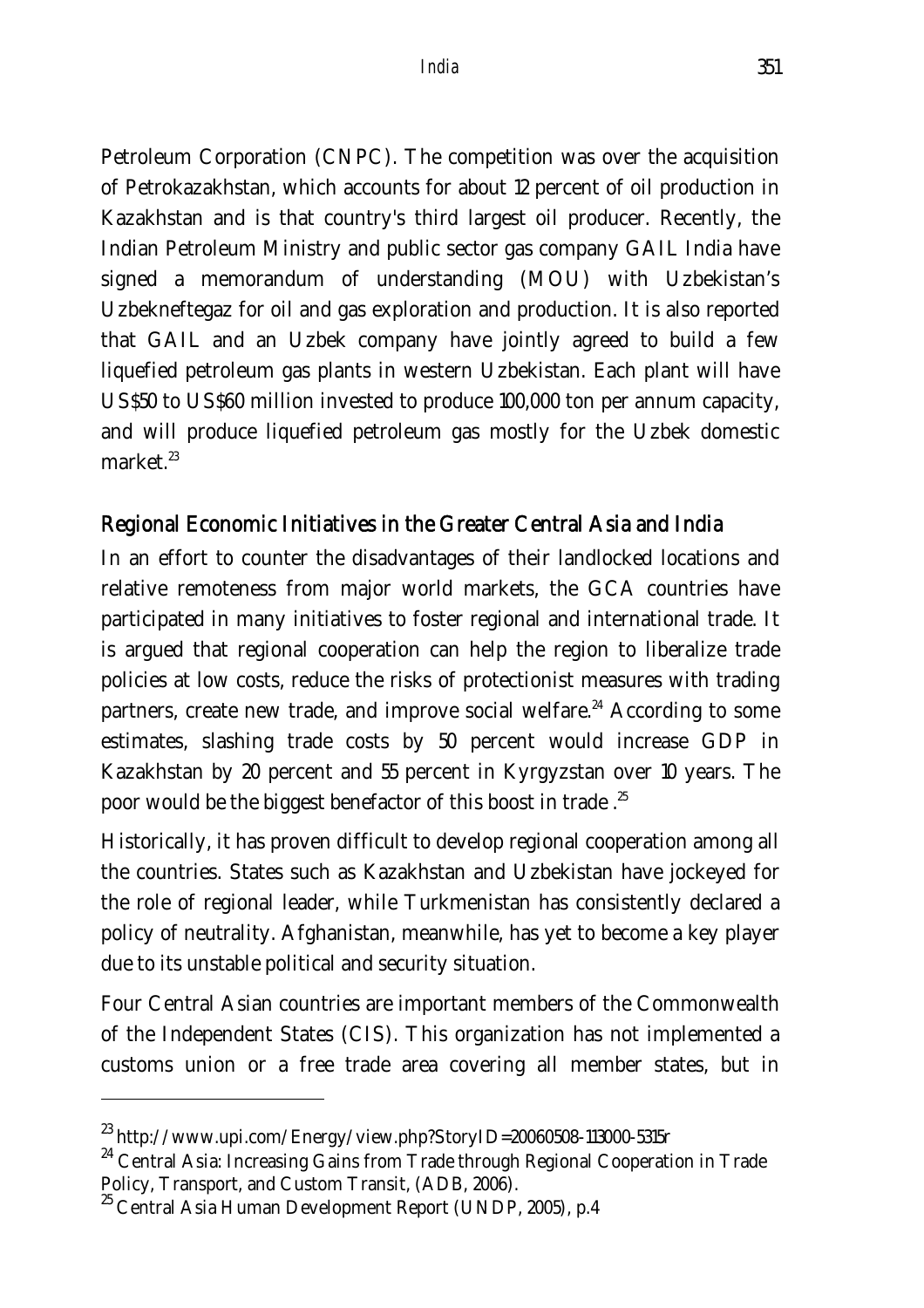September, 2003, the idea of Single Economic Space (SES) (sometimes called the "Common Economic Space" or "Common Economic Area") was introduced during a CIS Summit in Yalta. Among the states of a Greater Central Asia, only Kazakhstan is the member of the SES.<sup>26</sup> The problem with the SES is that almost every member is pursuing a different goal. Russia and Belarus sought to create a customs union and a monetary union based on the ruble. Kazakhstan preferred a monetary union based on a new currency called the "Altyn." Ukraine feels that the Union conflicts with its European objective, and hence would like to see it as a free trade area. Despite these inherent problems, member states are trying hard to make it a meaningful organization.

In 1995 Kazakhstan and Kyrgyzstan formed a customs union with Belarus and Russia, with Tajikistan joining in 1999. In October 2000, the customs union became the Eurasian Economic Community (EAEC). Ukraine, Moldova, and Armenia have also been granted observer status in the EAEC. As a result of the merger between EAEC and CACO, Uzbekistan gained membership in 2006. Its main objective is "to create the necessary conditions for cooperation between the member countries in the trade, economic, social, humanitarian and legal spheres with an optimal balance of national and common interests." Its stated long-term objective is to promote the creation of a customs union and the Common Economic Space, as well as to ensure the effective execution of other objectives defined in the Customs Union Agreement of January,1995, and related agreements of 1996 and 1999.

In 1994, Kazakhstan, Kyrgyzstan, and Uzbekistan formed the Central Asian Union (CAU). The aim was to create a single economic space with improvements in payment arrangements and reduction in tariffs among member countries. In 1995, CAU members approved the principle of free trade. A Central Asian Bank for Cooperation and Development was also created. In 1998, Tajikistan joined the group. During the same year the organization was renamed the Central Asian Economic Community (CAEC). In 2001, the CAEC became the Central Asian Cooperation Organization (CACO) and Russia joined the organization in May 2004.

<sup>&</sup>lt;sup>26</sup> Belarus, Russia, and Ukraine make up the other three members.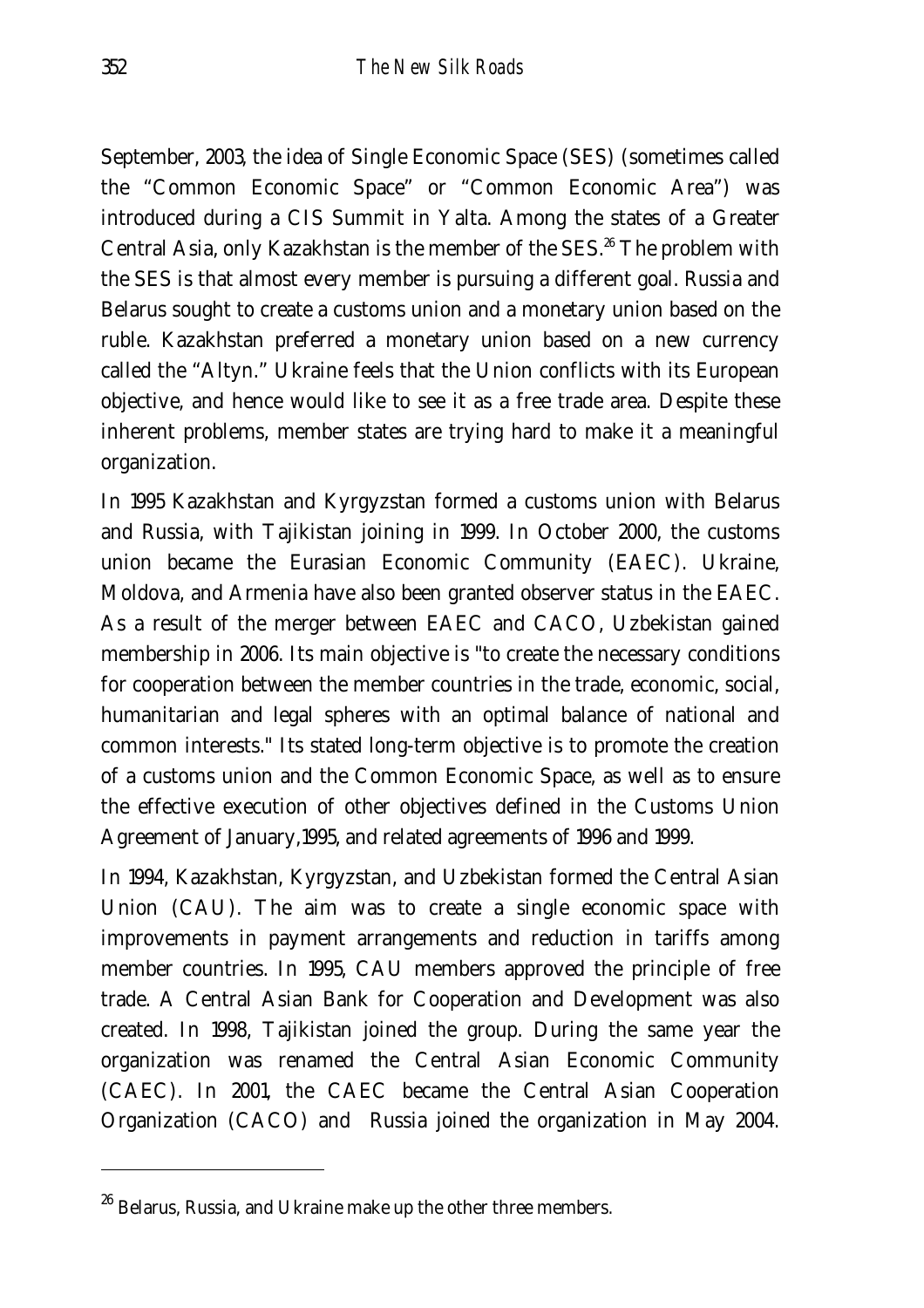Ukraine, Georgia, and Turkey were given observer status. In 2005, the member states of EAEC and CACO agreed to allow Uzbekistan to join the EAEC and to merge both organizations.

This merger could lead to improved opportunities for meaningful regional cooperation. It also raises serious issues regarding harmonizing Uzbekistan's restrictive trade policies in line with other countries.

The Economic Cooperation Organization (ECO) was created by Iran, Pakistan, and Turkey in 1985 to promote what it called Regional Cooperation for Development (RCD). The main objectives of the organization is to "promote conditions for sustainable economic development and to raise the standard of living and the quality of life in the member states" through regional economic cooperation, and the "progressive removal of trade barriers within the ECO region and expansion of intra and inter-regional trade" The organisation has signed a number of agreements with various multilateral agencies like the UNDP, ASEAN, FAO, and the Islamic Development Bank (IDB).However, the dozen agreements and MOUs signed by the ECO members, only four agreements have become operational. Immediately after the disintegration of the former Soviet Union, six new members (Afghanistan, Azerbaijan, Kazakhstan, Kyrgyzstan, Tajikistan, Turkmenistan and Uzbekistan) were admitted in the organization. All GCA countries have joined the ECO.

All GCA countries have also joined the Organization of Islamic Conference (OIC), an intergovernmental organization with 56 members, established in 1971 in Saudi Arabia. Its aim is to promote Islamic solidarity by improving cooperation in the political, economic, social and cultural, and scientific fields.

Along with China and Russia, Kazakhstan, Kyrgyzstan, Tajikistan and Uzbekistan are also members of the Shanghai Cooperation Organization (SCO). The SCO was founded in 2001 on the basis of its predecessor, the Shanghai Five grouping. It began as a forum for discussing border delineation issues, but as a result of the threat of terrorism in the region, it now focuses more on security issues. Economic cooperation among its members is also envisaged.

The Central-South Asian Transport and Trade Forum (CSATTF) is an initiative to establish transport corridors in Central and South Asian. It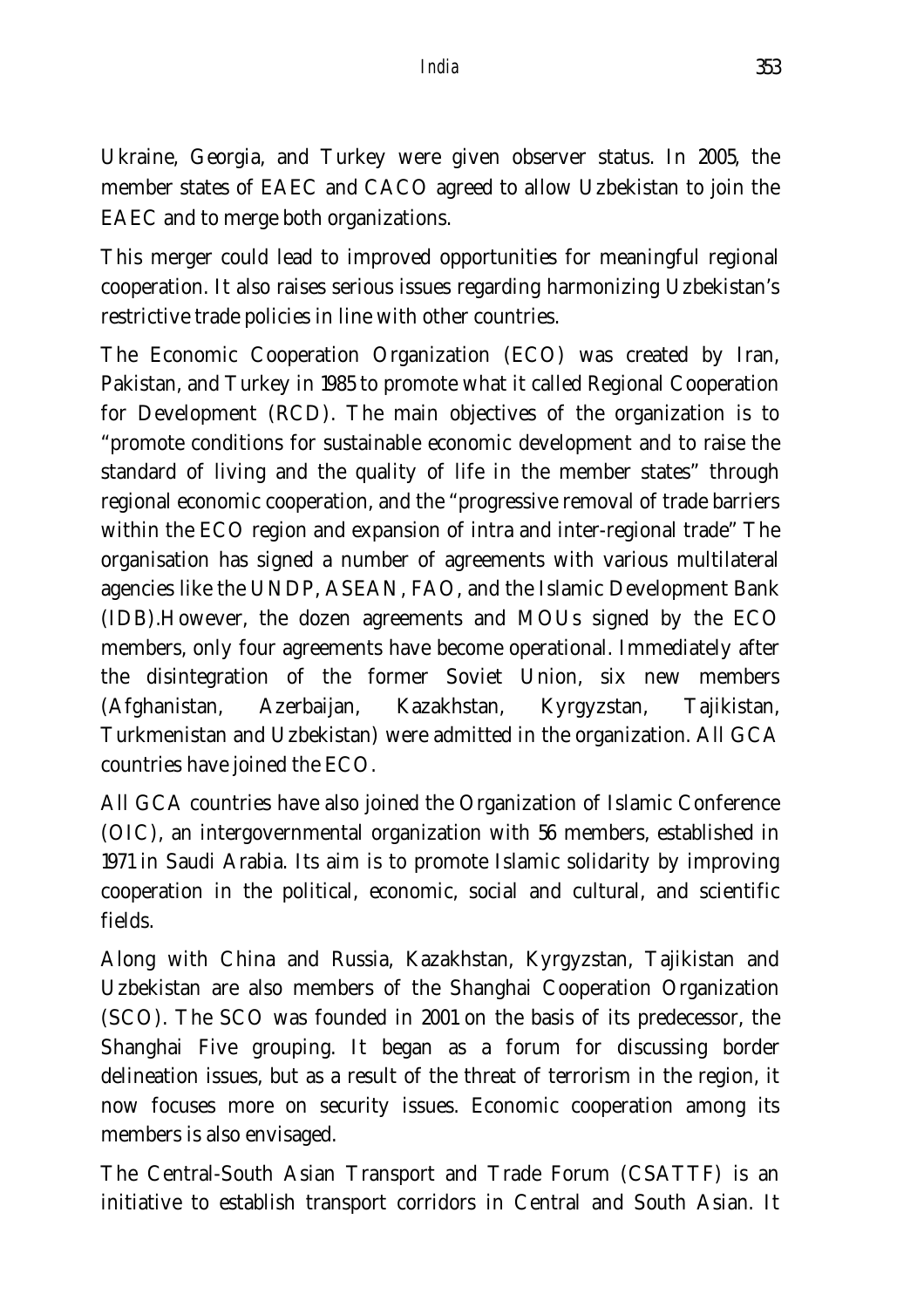began with ADB assistance in 2003 with the aim of promoting economic growth and social development and reducing poverty in the six participating countries—Afghanistan, Iran, Pakistan, Tajikistan, Turkmenistan, and Uzbekistan. This will be done by strengthening regional transport and trade links and by opening up alternative routes for third country trade. The corridor initiative is expected to cost about US\$5.7 billion. Iran also participates in its meetings as an observer and uses its own resources for infrastructural and customs improvement. China, India, Kazakhstan, and Kyrgyz Republic participated in its second meeting in March, 2005.<sup>27</sup> It is expected that funding will be a joint effort of the countries concerned and assistance will be provided by multilateral institutions and the international community.

Kyrgyzstan has become a member of the WTO and the other regional states have also shown interest in becoming members. The European Union (EU) has granted Central Asian countries access to the Generalized System of Preferences (GSP). It allows tariff reductions on manufactured products and certain agricultural goods. To encourage regional cooperation, the ADB initiated a program called Central Asia Regional Economic Cooperation (CAREC). The operational strategy of CAREC is to finance infrastructural projects and improve the policy environment for promoting cross-border activities in the areas of trade, energy, and transportation.

The United Nations also started a Special Program for the Economies of Central Asia (SPECA) in 1997. The objective of the program is to strengthen regional cooperation in order to stimulate economic development and facilitate integration into Europe and Asia.

Another international initiative, known as the CIS 7 Initiative, promotes poverty reduction, growth, and debt sustainability in the following seven low-income CIS countries: Armenia, Azerbaijan, Georgia, the Kyrgyz Republic, Moldova, Uzbekistan and Tajikistan. The initiative is sponsored by the following organizations: ADB, EBRD, IMF and IDA (part of the World Bank), and a group of bilateral creditors/donors. Currently 24 countries participate in the CIS 7 Initiative and an additional six organizations/countries act as observers. These include Canada, China, the

<sup>27</sup> www.adb.org/Documents/Conference/in 120-05.pdf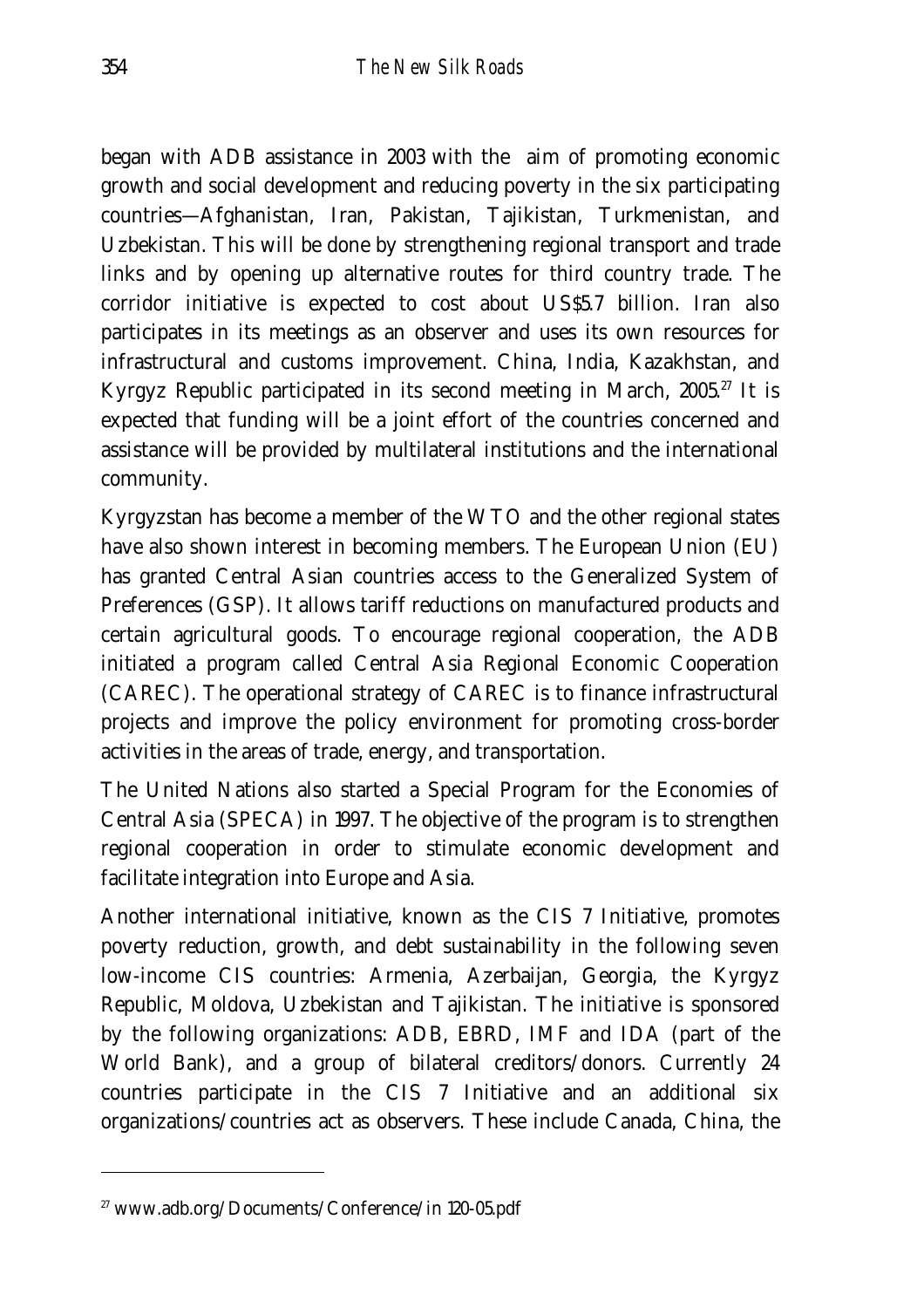European Union, the Organization for Economic Cooperation and Development (OECD), the IDB, France, Germany, Italy, Japan, Russia, Turkey, the United Kingdom, and the United States.

Other regional initiatives, including the Inter-governmental Commission on Central Asian Sustainable Development, the Inter-State Water Commission, the Central Asian Energy Advisory Group, and Regional Electricity Grid, focus on technical issues.

Afghanistan's membership into the South Asian Association for Regional Cooperation (SAARC) in late 2005 created a new dimension in the economic integration of Greater Central Asia. Afghanistan's membership to SAARC has the potential to fundamentally change and rejuvenate regional economic linkages between the South and Central Asian regions.

An Agreement on the South Asia Free Trade Area (SAFTA) was signed by member countries in January, 2004. Negotiations on all aspects of SAFTA were concluded recently and the implementation of the tariff liberalization program was begun in July/August 2006.

The following table summarizes major regional economic cooperation initiatives in the GCA:

|              | CIS | <b>EAEC</b> | Q<br>λÖ<br>Ο<br>∩ | ECO                   | OIC | <b>CAREC</b> | SCO            | Initiative<br>CIS-7 | SAARC | SPECA | <b>INSTC</b> | <b>CSA</b><br>ਜ਼ |
|--------------|-----|-------------|-------------------|-----------------------|-----|--------------|----------------|---------------------|-------|-------|--------------|------------------|
| Afghanistan  |     |             |                   | X                     | X   | X            |                |                     | $X^*$ |       |              | X                |
| Kazakhstan   | X   | X           | X                 | $\overline{\text{X}}$ | X   | X            | X              |                     |       | X     | X            | $\mathbf{P}$     |
| Kyrgyzstan   | X   | X           | X                 | X                     | X   | X            | X              | X                   |       | X     | X            | $\mathbf{P}$     |
| Tajikistan   | X   | X           | X                 | $\rm\overline{X}$     | X   | X            | X              | X                   |       | X     | X            | X                |
| Turkmenistan | A   |             |                   | X                     | X   |              |                |                     |       | X     |              | X                |
| Uzbekistan   | X   | X           | X                 | X                     | X   | X            | X              | X                   |       | X     |              | X                |
| India        |     |             |                   |                       |     |              | $\overline{O}$ |                     | X     |       | X            | P                |

*Table 11: Some Important Regional Economic Initiatives in GCA and India*

X – Member A – Associate member O - Observer P – participated in meetings. \* membership approved, subject to completion of formalities

CIS- Commonwealth of Independent states (with Armenia, Azerbaijan Belarus, Georgia, Moldova, Russia, Ukraine).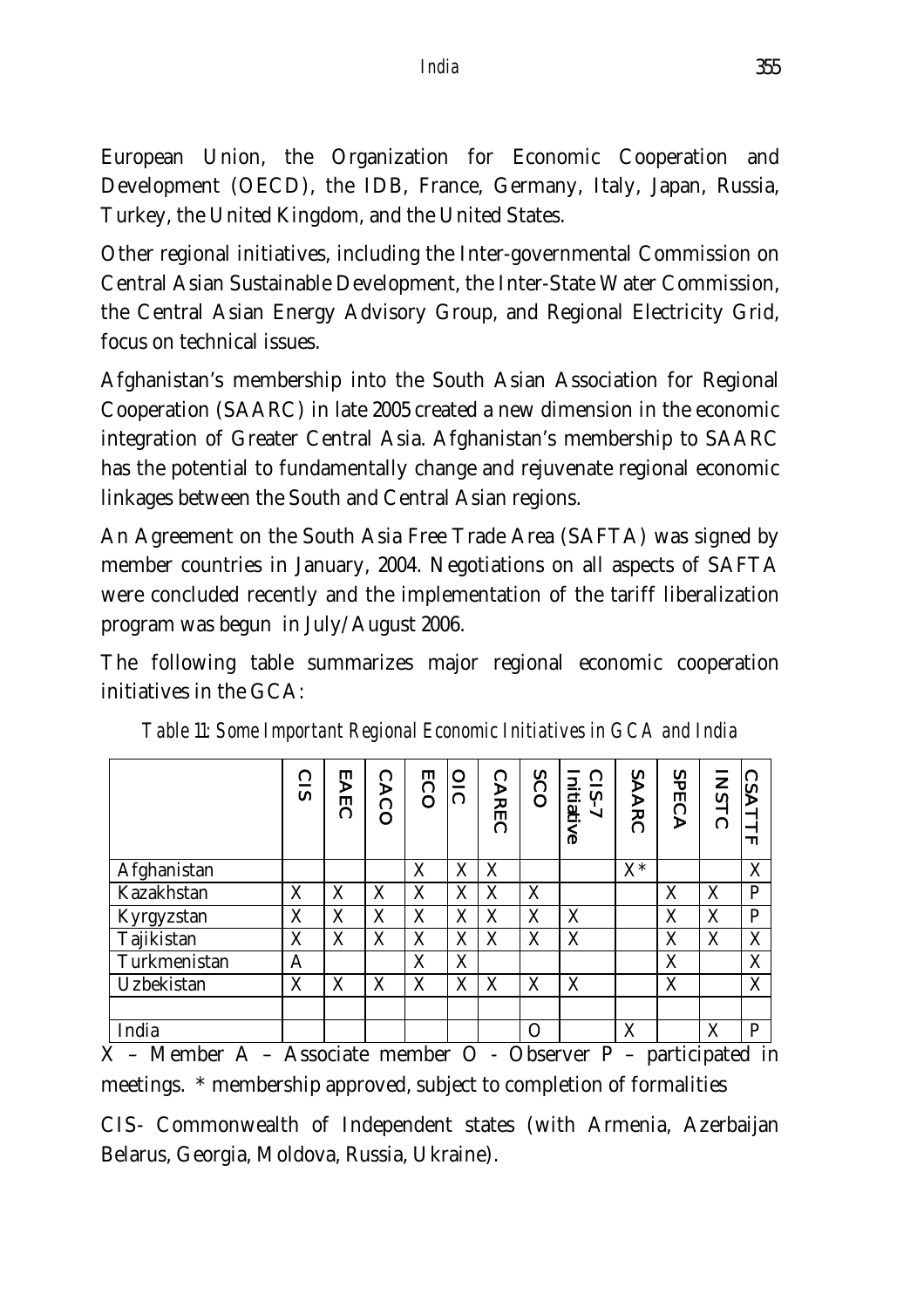EAEC – Eurasian Economic Community, ex Customs Union (with Russia and Belarus + Moldova, Ukraine and Armenia observers)

CACO – Central Asian Cooperation Organization (with Russia since May 2004 + Georgia, Turkey and Ukraine Observers), ex Central Asian Economic Community), merged with EAEC in 2006

ECO - Economic Cooperation Organization (with Iran, Pakistan, Turkey and Azerbaijan)

OIC- Organization of Islamic Conference (total 56 members, established in 1971)

CAREC (ADB) - Central Asia Regional Economic Cooperation (with Azerbaijan, Mongolia and Xinjiang Autonomous Region of China and Russia)

SCO - Shanghai Cooperation Organization (with Russia and China + Iran, Mongolia, Pakistan as other observes)

CIS-7- An International initiative to promote poverty reduction, growth and debt sustainability in seven low-income CIS countries: Armenia, Azerbaijan, Georgia, Kyrgyz Republic, Moldova, Uzbekistan, Tajikistan

SAARC: South Asian Association for Regional Cooperation (with Bangladesh, Bhutan, Pakistan, Nepal, Sri Lanka and Maldives).

SPECA: Special Program for the Economies of Central Asia

INSTC: International North South Transport Corridor (with Iran, Russia Belarus, Oman, Armenia, Azerbaijan, Syria, Bulgaria, Ukraine and Turkey)

CSATTF -Central and South Asia Transport and Trade Forum (with Pakistan as member and Iran as observer, China, India Kazakhstan and Kyrgyz Republic also participating in meetings)

As a result of these initiatives, the countries in the region have made some modest gains in regional cooperation. Although a limited amount of regional trade has developed in Central Asia, its growth has been uneven at best. These countries started with roughly similar trade policies, but trade policy regimes today vary from very liberal in the Kyrgyz Republic to quite restrictive in Uzbekistan and Turkmenistan. Despite the common interest of increasing trade, all the countries in the region have trade-restricting policies and practices such as tariffs, restrictive procedures and regulations, and weak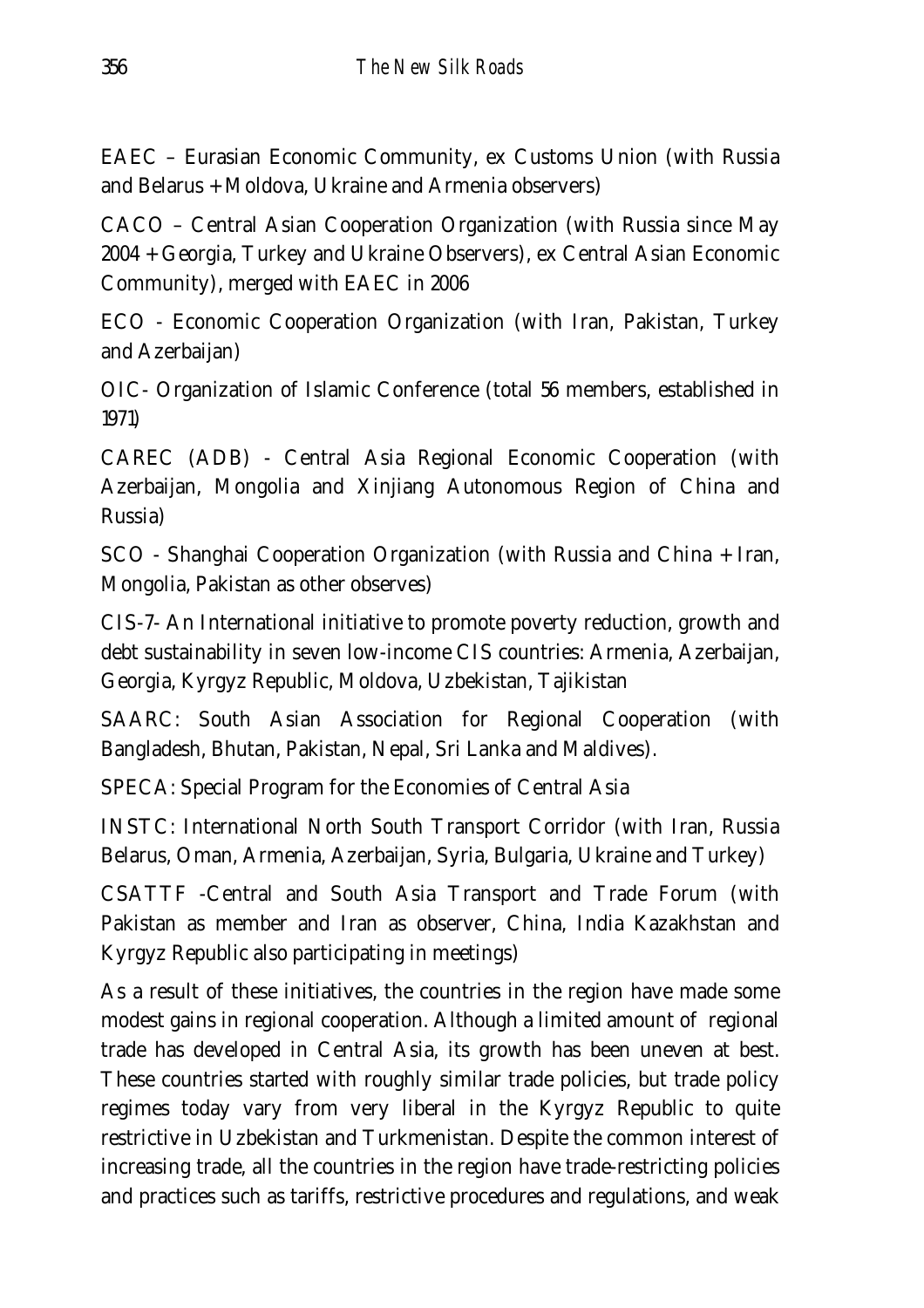financial systems. Other policy-related constraints to trade include import quotas, export licensing requirements, and transport restrictions. Arbitrary and often corrupt bureaucracies throughout the region administer regulations that are archaic and frequently conflicting. Slow and difficult border procedures, multiple cargo inspections within a single country, and prohibitions that prevent vehicles from transporting goods between countries alsohinder further gains in cooperation. Other barriers to trade include high transit fees and the costs of dealing with corrupt border officials and local police. Trade is also restricted by such practices as requiring importers to register contracts and restrictions on currency conversion. Due to the lack of a healthy financial system, a large part of trade is still conducted through inefficient cash transfers or barter.<sup>28</sup>

The above analysis demonstrates that most of the regional initiatives in Central Asia are either groupings to recreate lost linkages among the former Soviet republics or initiatives by multilateral organizations to strengthen regional linkages in the areas of trade, energy, water resources, infrastructure, and communications. These are largely affairs within the former Soviet space. Other countries like China, Iran, Turkey, and Pakistan have also been able to create some formal structures for closer interactions, some of which may become useful in the long run.

It is clear that as far as regional economic initiatives are concerned, India has integrated into the region only recently through INSTC, its observer status in the SCO, participation in CSATTF meetings and through Afghanistan's membership to the SAARC. However, considering its indirect access to the GCA region and its difficult relations with Pakistan, India's major initiative in the region so far has been cooperation in building up the North-South trade corridor.

Russia, Iran, and India are founding members of the International North South Transport Corridor (INSTC), consisting also of Belarus, Kazakhstan, Tajikistan, Oman, Armenia, Azerbaijan, Syria, Bulgaria, Ukraine, Turkey, and Kyrgyzstan. This corridor establishes a transit link between Scandinavian countries and Russia to the Indian Ocean, the Persian Gulf, and Southeast Asia. This transit route connects European countries and

<sup>28</sup> See Chapter 3, Central Asia Human Development Report (UNDP, 2005).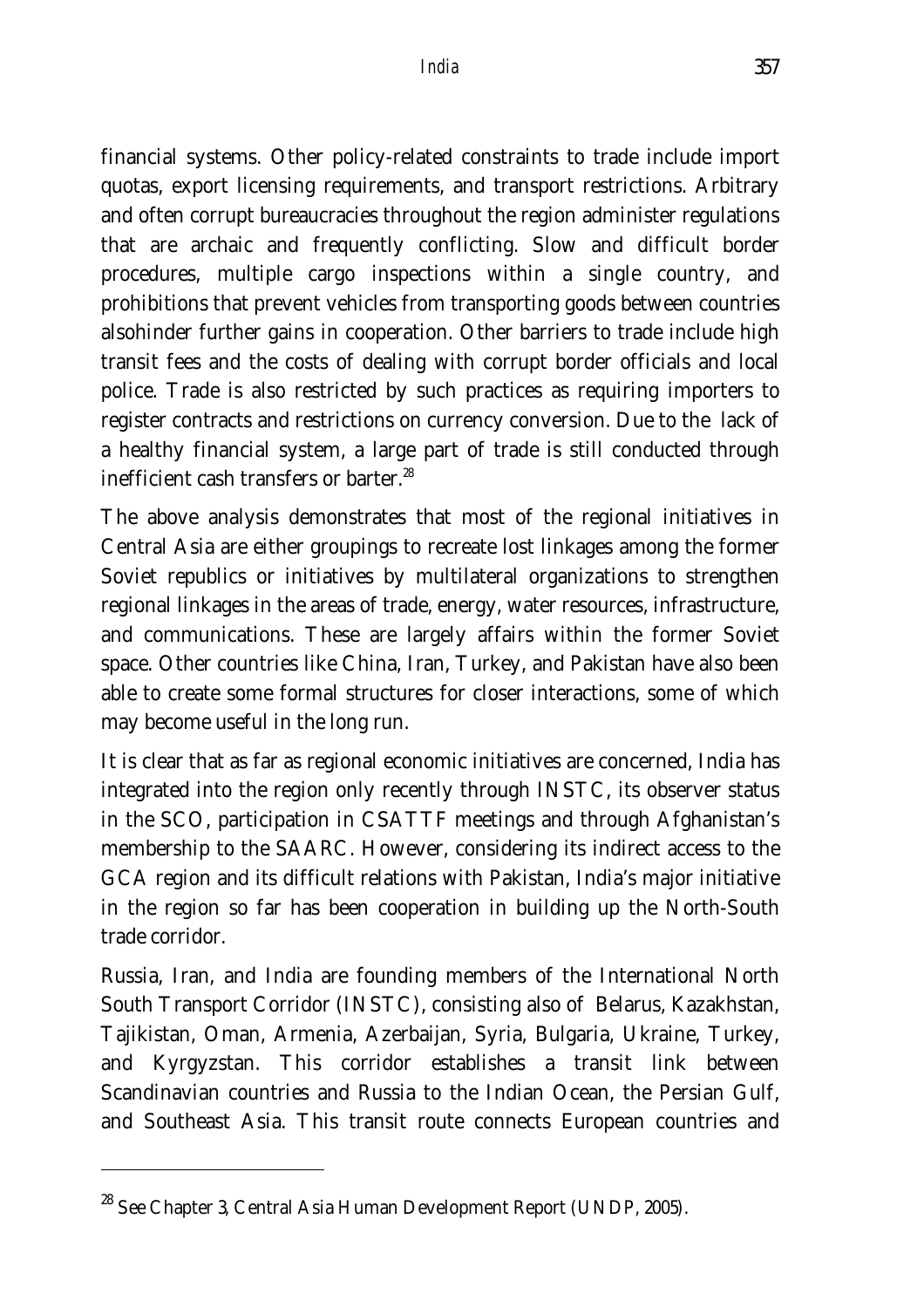Russia through the ports of Amsterdam, Copenhagen, Hamburg, Helsinki, and Stockholm to St. Petersburg and Moscow and can extend to the southern ports of the Caspian Sea (for example, Anzali and Amirabad). It also connects Central Asia through Russian ports north of the Caspian Sea and can extend to Iran via the southern ports to the Persian Gulf and countries on the Indian Ocean to Southeast Asia. Compared with the current long and costly sea transport routes (Suez Canal), this route will be faster and cheaper. The route links the Indian port of Mumbai with Bandar Abbas in southern Iran through maritime transport. From there, goods will be shipped to northern Iranian ports on the Caspian Sea (Bandar Anzali and Bandar Amirabad) through roads and railway and then finally will be dispatched to Astrakhan and Lagan ports in Russia.<sup>29</sup>

Chahbahar on the coast of Iran is the only example of an Indian-supported transport project in the GCA to use this program. India will build a 235 km link from Zaranj on the Iran-Afghan border to Delaram, from where all major cities in Afghanistan and further north Central Asian republics are connected. India is also building on the Afghan side of the 22 km Zaranj-Milak road. Another road transport project involves the linking of the ChahBahar port to the Iranian rail network which is connected to Central Asia and Europe (Figures 1 and 2).<sup>30</sup> When completed, this initiative will make possible faster flows of goods, especially energy, from greater Central Asia to Iran and to India. Once these linkages are operational, the Indian economy could be meaningfully linked with the GCA region. Still, the shortest route from India to the GCA is through Pakistan.

 $29$  For details about the INSTC see www.instc.org

<sup>30</sup> For details see *Report on the Economic Impact of Central-South Asian Road Corridors* (ADB, 2005); C Raja Mohan, "India, Iran Unveil Road Diplomacy" *The Hindu*, 26 January 2003; Sudha Ramachandran, "India, Iran, Russia Map out Trade Route" *The Asia Times*, 29 June 2002 and Stephan Blank, The India-Iranian Connection and its Importance for Central Asia, Eurasianet.org, 3/12/03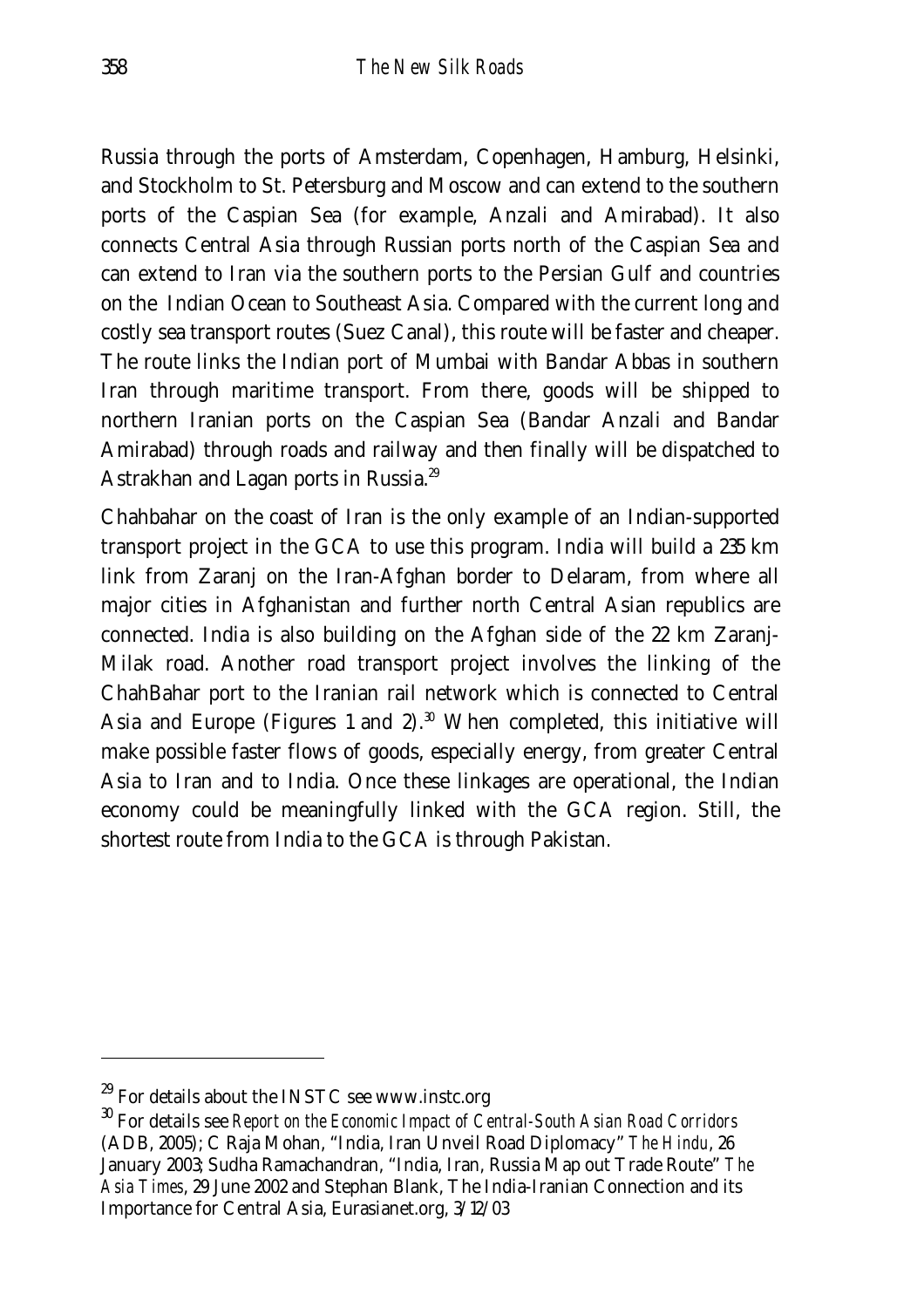

*Figure 1: Transport Corridors: Greater Central Asia* 

Source: Report on the Economic Impact of Central-South Asian Road Corridors (ADB, 2005), p. 8.

*Figure 2: International North South Transport Corridor* 



Source: International North South Transport Corridor Secretariat website www.instc.org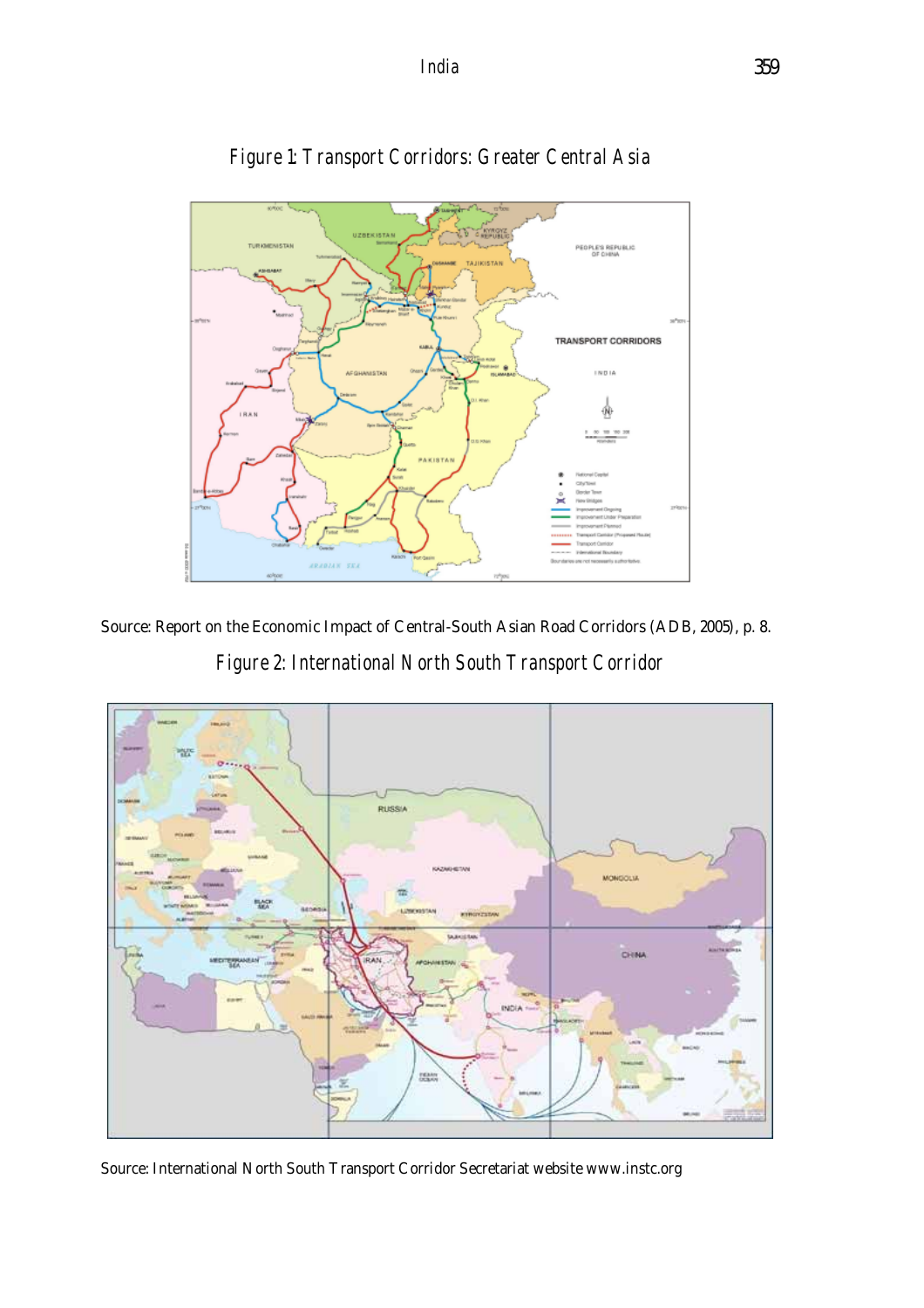Other economies in the region could also become partners of SAARC. China and Japan already have observer status and the United States and South Korea have formally requested it. Iran has also shown interest in the grouping. During his visit to India, former Iranian Foreign Minister, Kamal Kharrazi, said that "the issue of Iran's accession to SAARC was under discussion."<sup>31</sup> He also spoke about the possibility of a West Asian Economic bloc comprising Iran, Pakistan, India, and Central Asian republics. $x^2$ 

Following the establishment of the Interim Administration in 2001, India has supported the reconstruction effort in Afghanistan, providing extensive humanitarian, financial, and project assistance. India's commitment to Afghanistan's reconstruction adds up to over \$600 million, including one million tons of wheat as food assistance. Major projects include:

- Funding and construction of a 220KV double circuit transmission Line from Pul-e-Khumri to Kabul and a 220/110/20KV Sub-station at Kabul. The project is to be implemented by the Power Grid Corporation of India;
- Reconstruction of the Zaranj-Delaram road (approximate cost \$84) million);
- Reconstruction and completion of the Salma Dam Power Project in Herat province (approximate cost \$80 million). The project, which will provide 42 MW of power, is being executed by the Water and Power Consultancy Services (India) Ltd;
- Funding the construction of a new parliament building in Afghanistan;
- \$200,000 contribution per annum to Afghan Reconstruction Trust Fund managed by the World Bank; and
- The gift of 300 vehicles to the Afghan National Army, which include one hundred 2.5-ton troop carriers, 15 field ambulances, 120 jeeps and fifty 4.5-ton troop carriers.

<sup>&</sup>lt;sup>31</sup> "Iran is not Averse to Joining SAARC", *The Hindu*, February 23, 2004.

<sup>32 &</sup>quot;Pay for Iran Gas on Arrival" *Hindustan Times,* February 23, 2005*.*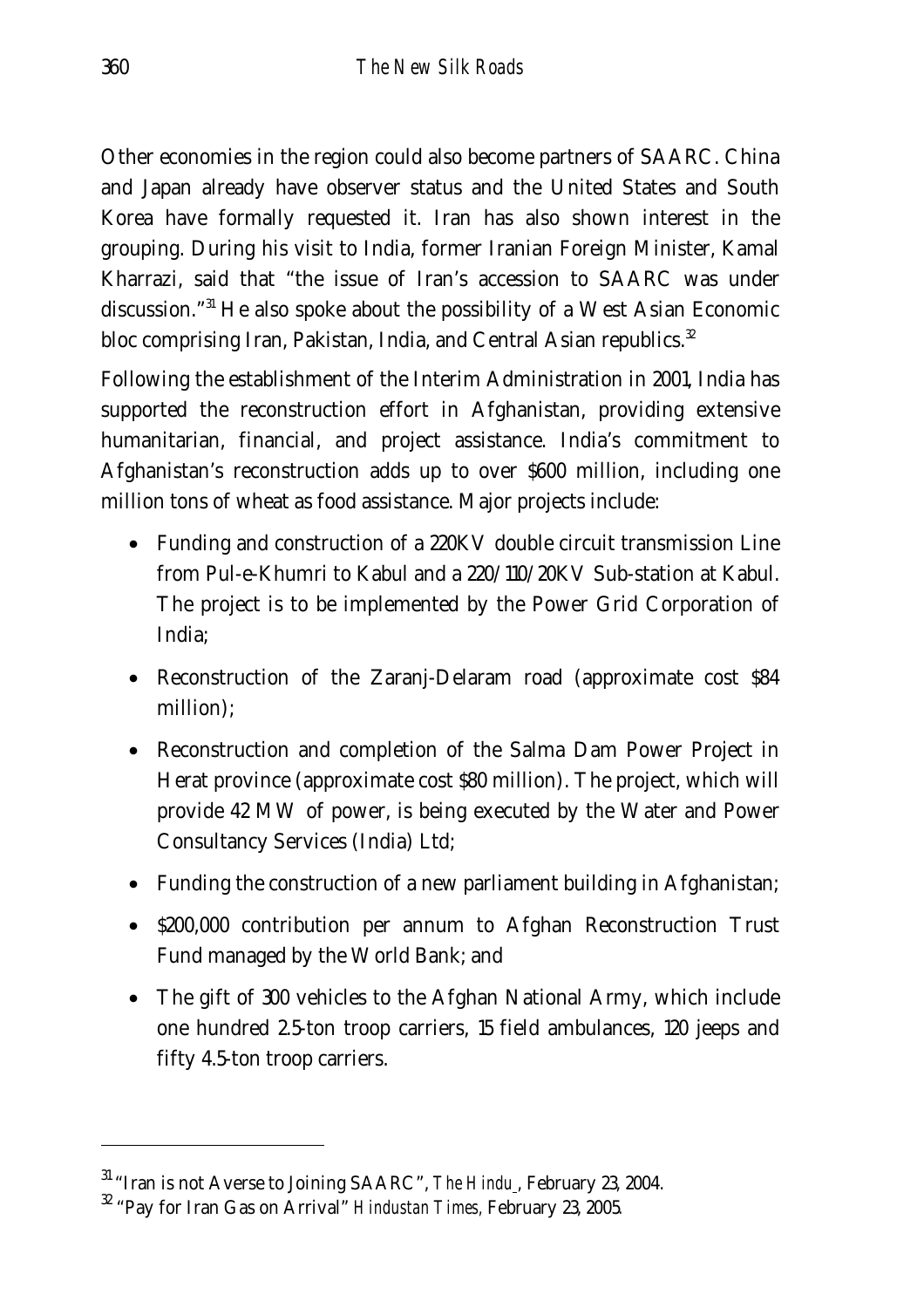A further \$100 million worth of financial assistance were announced at the Tokyo conference in 2002:

- 400 buses for public transport system;
- 3 Airbus aircrafts transferred from Air India to Ariana Airlines;
- Indian Medical Missions were opened in Kabul, Mazar-e-Sharif, Herat, and Kandahar;
- Rehabilitation of Habibia School and Indira Gandhi Hospital;
- Common facility and tool center set up at the Industrial Park in Kabul;
- Emergency restoration of basic telecommunication networks in 11 provincial capitals;
- Setting up power transmission lines and substations in Farhad province;
- 105 utility vehicles/equipment (water tankers, rear drop tippers, dump trucks, bulldozers, motor graders and garbage tippers) provided to the Kabul Municipality;
- Revamping an augmentation of TV hardware in Jalalabad and Niagara Province; and
- Training has been provided in India to more than 800 Afghans in different fields.<sup>33</sup>

The aim of the SAFTA agreement is to eliminate trade barriers and facilitate the cross-border movement of goods between contracting states; to promote conditions of fair competition; and to establish a framework for further regional cooperation. It also provides for the creation of two institutions to oversee implementation: the SAFTA Ministerial Council (consisting of ministers of commerce or trade of the member states, meeting at least once a year) and the Committee of Experts (meeting at least once every six months). Qualifying for SAFTA preferences has some additional requirements regarding rules of origin, sensitivity lists, balance of payments,

 $33$  The details of different programs are taken from Indian Ministry of External Affairs website http://meaindia.nic.in/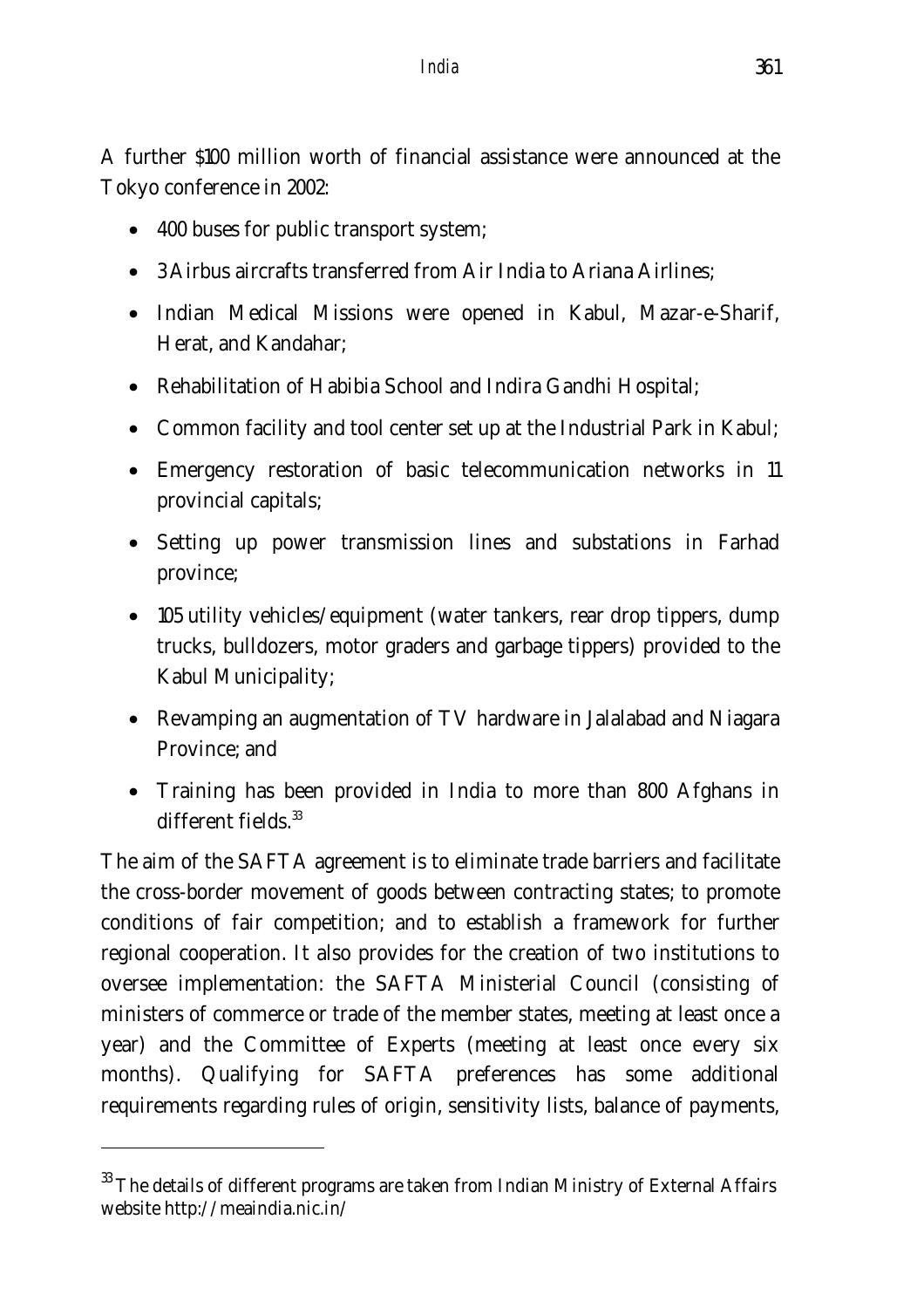and safeguard measures. Concerns over the fate of less developed countries have also been considered, as shown by planned tariff cuts under SAFTA:

| <b>SAARC</b><br><b>Countries</b>                                                                   | <b>First Phase</b><br>(two years)**<br>$1/1/2006-$<br>$1/1/2008*$ | Second Phase**<br>$1/1/2008 - 1/1/2013$                                                                                                                                                                                                                                                                           | $1/1/2008 - 1/1/2016$                                                                                                                  |
|----------------------------------------------------------------------------------------------------|-------------------------------------------------------------------|-------------------------------------------------------------------------------------------------------------------------------------------------------------------------------------------------------------------------------------------------------------------------------------------------------------------|----------------------------------------------------------------------------------------------------------------------------------------|
| <b>Least Developed</b><br>Countries<br>$(LDCs)$ —<br>Bangladesh,<br>Nepal, Bhutan,<br>and Maldives | Reduce<br>maximum tariff<br>to 30 percent                         |                                                                                                                                                                                                                                                                                                                   | Reduce tariffs to the 0-5<br>percent<br>range in 8 years (equal<br>annual reductions<br>recommended, but not less<br>than 10 percent). |
| Non-LDCs--<br>India, Pakistan,<br>and<br>Sri Lanka                                                 | Reduce<br>maximum tariff<br>rate to 20<br>percent                 | Reduce tariffs to the0-5<br>percent range in 5 years<br>(Sri Lanka: in 6 years)<br>NOTE: It is recom-<br>mended that reductions<br>be done in equal install-<br>Iments at least 15 percent<br>reduction per year<br>Reduce tariffs to 0-5<br>percent for products of<br>the LDCs within a<br>timeframe of 3 years |                                                                                                                                        |

*Table 12: Planned Phased Tariff Cuts on Intra-SAFTA Trade* 

\* This phase was delayed for six months.

\*\* These phased tariff cuts for intra-SAFTA trade may not apply to items on each country's 'Sensitive Lists'

Source: Reproduced from South Asian Free Trade Area: Opportunities and Challenges (USAID, 2005), p. 23.

The South Asian region also shows that regional economic cooperation is sometimes influenced more politics than by the principles of economics. In addition, various rounds of Preferential Trading Arrangements have not been able to produce the desired results. Despite all the talk of regional economic cooperation, intra-regional trade is still less than five percent and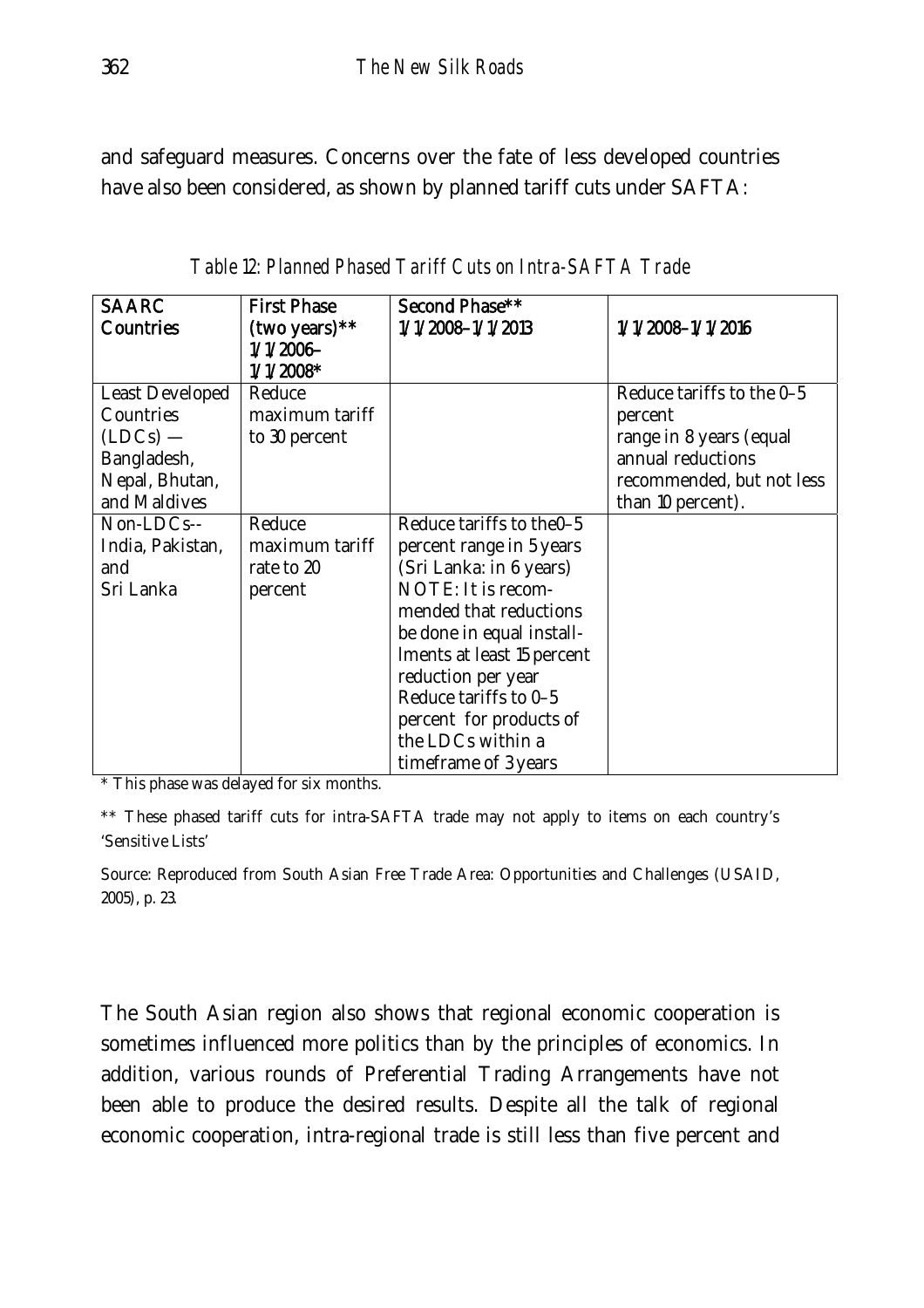most products of the South Asian region actually go to rich countries such as Europe and the United States.<sup>34</sup>

Historically, India adopted a very cautious approach to regionalism, and was engaged in only a few bilateral or regional initiatives, mainly through Preferential Trade Agreements (PTAs) or through open regionalism.<sup>35</sup> In recent years it has entered into Comprehensive Economic Cooperation Agreements (CECAs) with many countries. These CECAs cover FTA in goods, services, investment, and other specified areas of economic cooperation. These include SAFTA; the India-ASEAN agreement; the framework agreement for India and Bangladesh; the India, Myanmar, Sri Lanka and Thailand Economic Cooperation (BIMSTEC) FTA; the India-Thailand FTA; and the India-Singapore CECA. India already has FTAs with Sri Lanka and Nepal. India-China, India-Japan, and India-South Korea joint study groups have also been set up. Indian Prime Minister Dr. Manmohan Singh asserted recently that "this web of engagements may herald an eventual free trade area in Asia, possibly extending to Australia and New Zealand. This pan-Asian FTA could be the future of Asia and, I am certain, could open up new growth avenues for our own economy."36 Hence, these kinds of FTA/CECA agreements with the GCA countries fit very well within India's vision for Asia. Other examples of cooperation include: agreements with MERCOSUR and Chile, the Gulf Cooperation Council (GCC), Mauritius for FTA/CECA, and joint study groups with Israel, Brazil, South Africa (IBSA).

In order for regional cooperation to be successful, a regional economic initiative consisting of all GCA countries, China, India, Iran, Japan, Russia, Pakistan, Turkey and the United States is needed, an idea consistent with S. Frederick Starr's "Greater Central Asia Partnership for Cooperation and

<sup>34</sup> See South Asian Free Trade Area: Opportunities and Challenges (USAID, 2005).

 $35$  For details see Gulshan Sachdeva 'Indian Experience with Regional Economic Integration" in Charan Wadhva and Vatroslav Vekaric (eds) *India & Serbia & Montenegro Reengagement: Regional and Bilateral Dimensions,*(New Delhi: APH Publishing Corp, 2005)

<sup>36 &</sup>quot;Capital Account Convertibility in Full will Help India: Manmohan" *The Hindu*, March 19, 2006.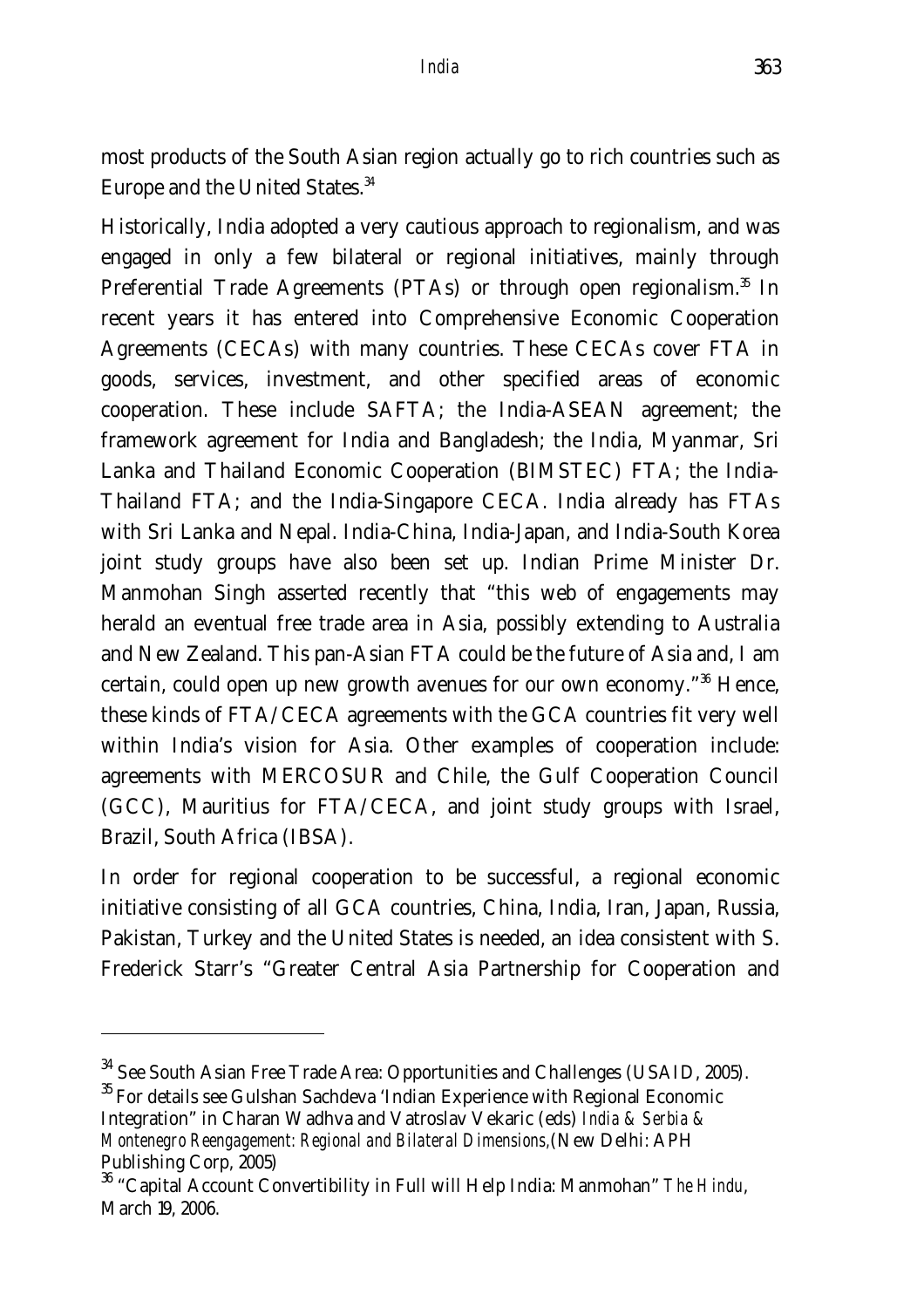Development" proposal. $37$  It is only by the joint endeavor of all these countries that regional economic cooperation is going to be truly successful. Pakistan and India have a common interest in unlocking the energy resources of the region. If economic opportunities are created, Russia's economic ties may not decrease but it is likely that their relative importance will. Meanwhile, China's aggressive economic strategies and the US-Iranian stand-off create complications for India in its economic engagements with GCA<sub>.</sub>

In addition, regional economic cooperation in the short and long run will be limited if the countries of GCA do not pursue policies that continue to open them politically and economically and which, lead, eventually, to WTO membership. In the meanwhile, India should be concentrating more on relations with Afghanistan and Kazakhstan for energy and trade cooperation.

## Air Corridors

 $\overline{a}$ 

In regional integration, air transportation will play an extremely important role in the coming years. Since land and rail corridors are going to take time to develop, air services at reasonable rates with reliable services could greatly improve cooperation in the GCA region. However, air traffic in and out of the region may not be enough to sustain daily reliable services at economic rates. Hence, air traffic control must be linked with the main traffic routes. India has had success with this, with about 29 direct weekly flights from India to all important destinations in Greater Central Asia. These flights are operated on low-cost Central Asian airlines to and from Delhi and Amritsar to Europe via such Central Asian cities as Tashkent and Ashgabat. In the coming years, an Afghan airline could follow suit. In this way, Delhi and Amritsar could become the central air corridor for the entire region. This is the more likely because the airports of Delhi and Mumbai have the potential to become world class in the next two to three years.

<sup>37</sup> S Frederick Starr " A Partnership for Central Asia *, Foreign Affairs*, Vol. 84, No.4, 2005 and S. Frederick Starr *A 'Greater Central Asia Partnership' for Afghanistan and Its Neighbors,* (Washington DC: Central Asia-Caucasus Institute & Silk Road Studies Program, 2005)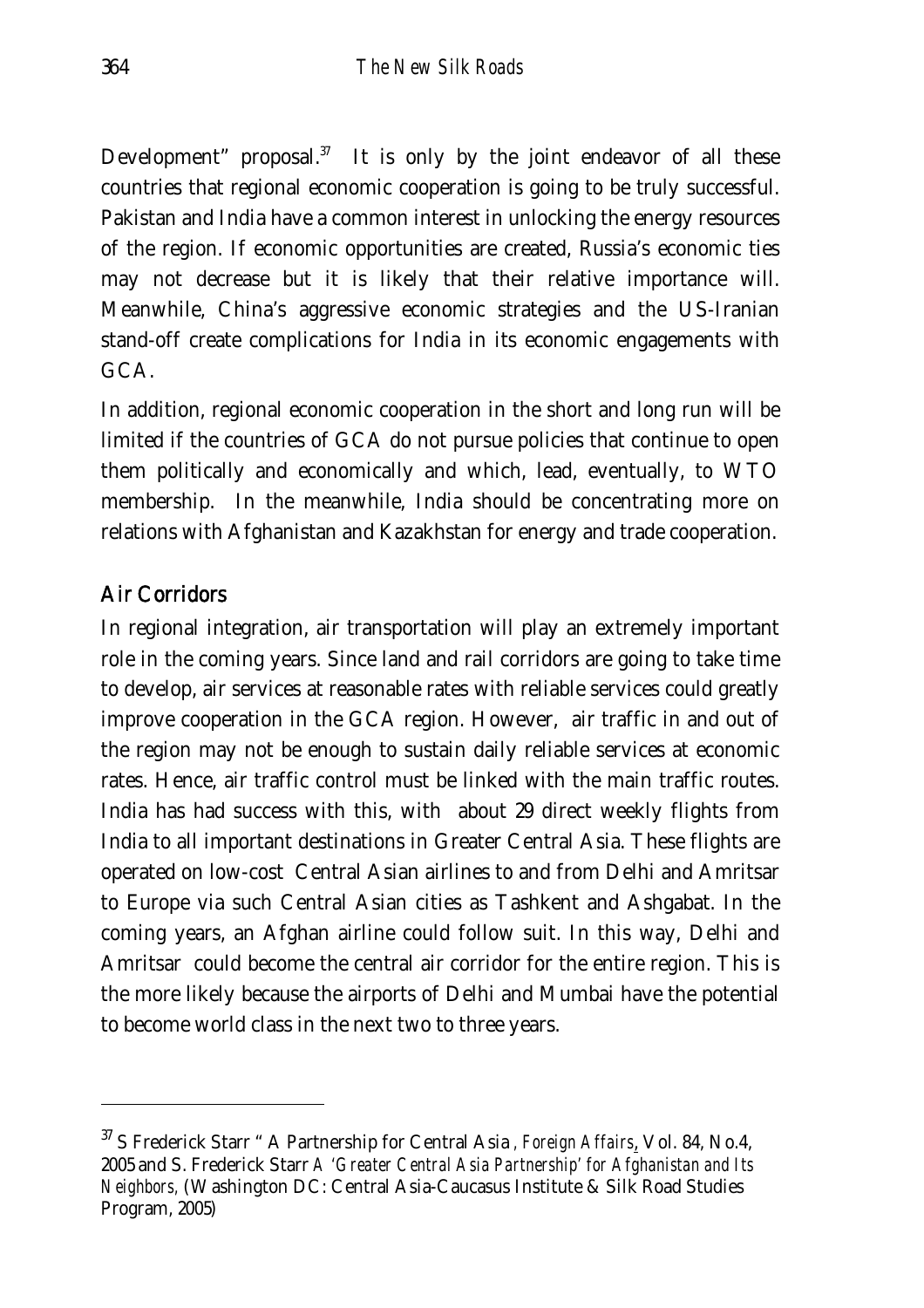| <b>Airlines</b>              | Route             | <b>Flights Per Week</b> |
|------------------------------|-------------------|-------------------------|
| <b>Uzbekistan Airways</b>    | Delhi-Tashkent    | $\overline{\mathbf{4}}$ |
| <b>Uzbekistan Airways</b>    | Amritsar-Tashkent | 6                       |
| <b>Turkmenistan Airlines</b> | Delhi-Ashgabat    | $\overline{2}$          |
| <b>Turkmenistan Airlines</b> | Amritsar-Ashgabat | $\overline{4}$          |
| <b>Indian Airlines</b>       | Delhi-Kabul       | $\overline{\mathbf{4}}$ |
| Ariana Afghan Airlines       | Delhi-Kabul       | $\overline{2}$          |
| Kam Air                      | Delhi-Kabul       | 3                       |
| Air Astana                   | Delhi-Almaty      | $\boldsymbol{2}$        |
| Tajik Air                    | Delhi-Dushanbe    | 1                       |
| <b>Kyrgyzstan Airlines</b>   | Delhi-Bishkek     | $\mathbf{1}$            |
| Total                        |                   | 29                      |

*Table 13: India-Greater Central Asia Direct Air Connections* 

Sources: Compiled from Airline websites and with information from travel agents.

## India-Greater Central Asia Trade

During the Soviet period, all contacts with the republics of the USSR were through Moscow only. In the post-socialist period, India's economic relationship with the Central Asian region declined considerably. Today, official two-way annual trade between India and the region is less than \$ 500 million. Apart from trade with Afghanistan and Kazakhstan, which is restricted to traditional items, economic relations with other countries are minimal. The main commodities being exported from India are pharmaceuticals, tea, ready-made garments, leather goods, jute manufacturers, cosmetics, cotton yarn, machinery, machine tools, rice, plastic products, machinery and instruments, electronic goods, and chemicals. Imports from the CAR are restricted to raw cotton, iron and steel, and zinc (Tables 14–19).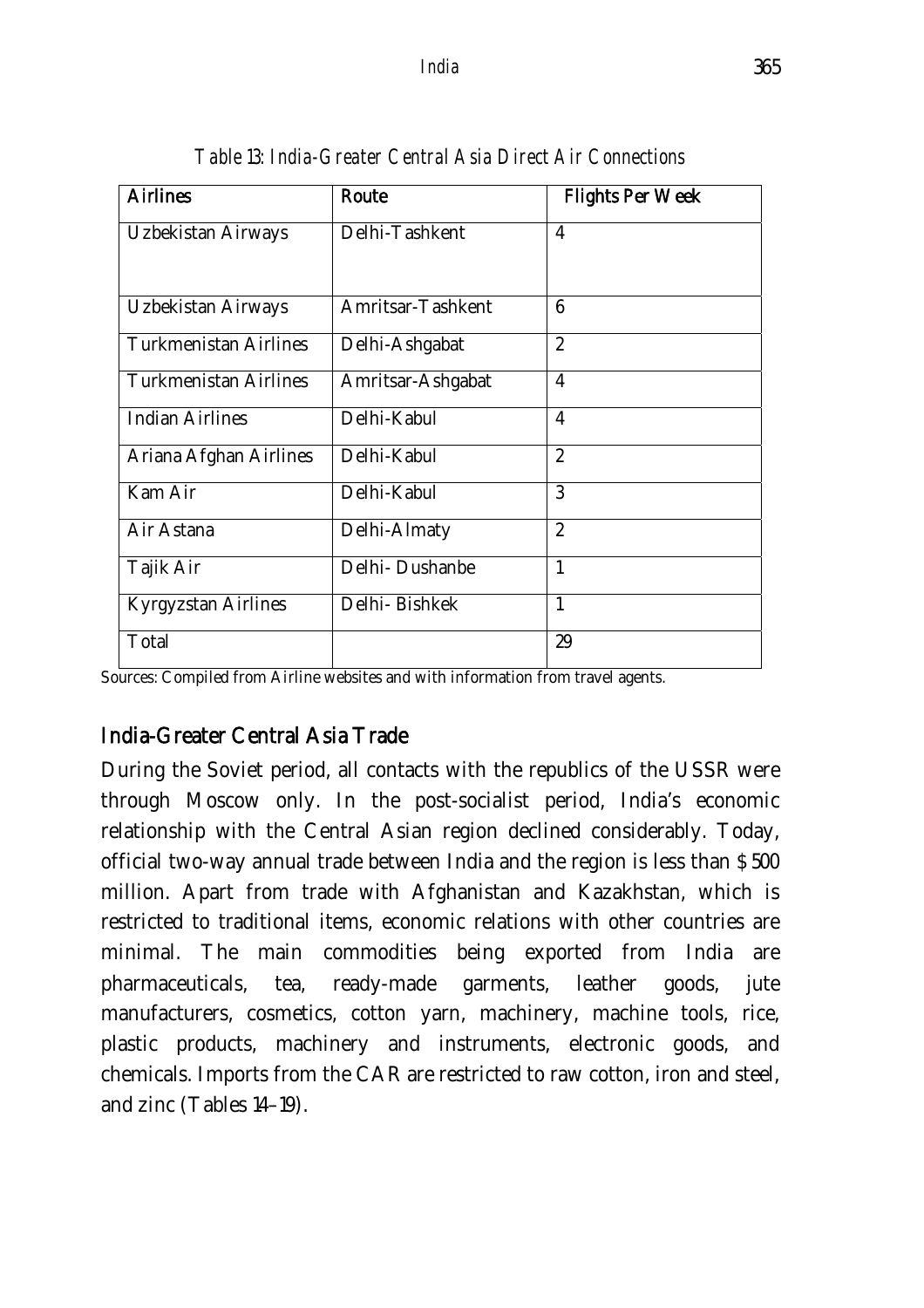*Table 14: Trade between India and Greater Central Asia, 1996–97\* to 2004–05* 

(In US\$ millions)

|                                            | $1996-$<br>97 | 1997-98 | 1998-99 | 1999-00 | $2000 - 01$ | $2001 - 02$ | $2002 - 03$ | 2003-04 | $2004 - 05$ |
|--------------------------------------------|---------------|---------|---------|---------|-------------|-------------|-------------|---------|-------------|
| Afghanistan                                | 25.79         | 31.95   | 40.93   | 54.26   | 52.45       | 41.89       | 79.23       | 185.98  | 204.05      |
| Kazakhstan                                 | 16.96         | 51.16   | 50.43   | 40.65   | 64.12       | 53.09       | 59.61       | 84.07   | 94.75       |
| Kyrgyzstan                                 | 0.98          | 10.8    | 8.81    | 15.61   | 22.02       | 11.52       | 15.13       | 38.74   | 49.72       |
| Tajikistan                                 | 1.53          | 1.12    | 3.04    | 4.72    | 4.10        | 2.56        | 8.73        | 8.42    | 10.23       |
| Turkmenistan                               | 1.65          | 1.70    | 2.03    | 6.03    | 3.83        | 6.30        | 15.70       | 28.55   | 25.32       |
| <b>Uzbekistan</b>                          | 10.74         | 20.3    | 14.50   | 22.91   | 19.98       | 23.80       | 25.62       | 42.84   | 49.09       |
| <b>Total Central</b><br>Asia               | 57.65         | 117.03  | 119.74  | 144.18  | 166.50      | 139.16      | 204.02      | 388.60  | 433.16      |
| <b>Total Indian</b><br>Trade               | 72602         | 76490   | 75608   | 86493   | 95096       | 95240       | 114131      | 141992  | 189713      |
| Percent of<br><b>Total Indian</b><br>Trade | 0.079         | 0.153   | 0.158   | 0.166   | 0.175       | 0.146       | 0.178       | 0.273   | 0.228       |

\* The Indian Financial Year is from April to March.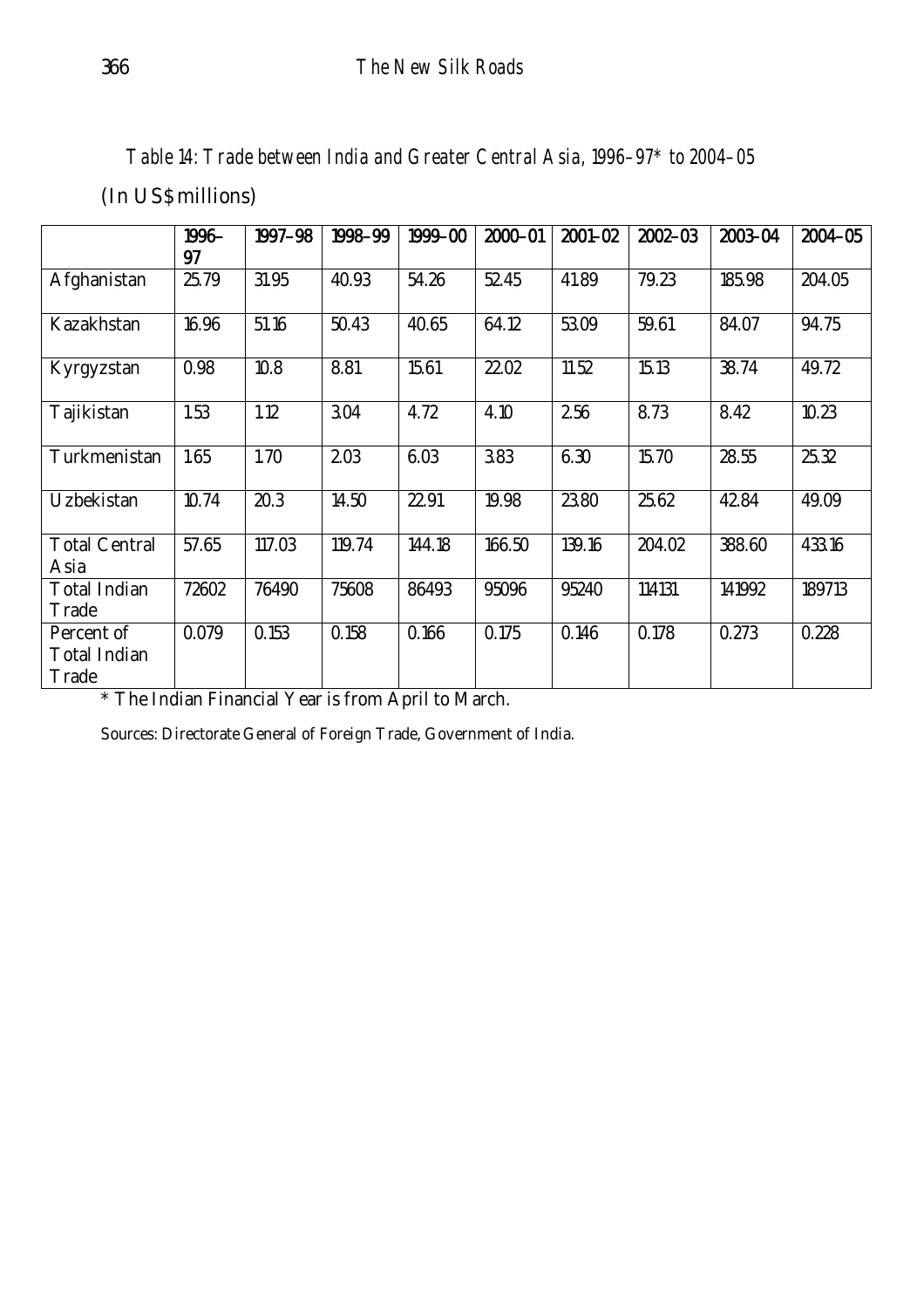#### *India* 367

|                                                     | $1996 -$ | $1997 -$ | 1998- | 1999-  | $2000 -$ | $2001 -$ | $2002 -$ | $2003 -$ | $2004 -$ |
|-----------------------------------------------------|----------|----------|-------|--------|----------|----------|----------|----------|----------|
|                                                     | 97       | 98       | 99    | $00\,$ | 01       | 02       | 03       | 04       | 05       |
| Afghanistan                                         | 22.74    | 21.25    | 12.81 | 33.20  | 25.86    | 24.37    | 60.77    | 145.47   | 157.73   |
| Kazakhstan                                          | 4.39     | 15.13    | 38.0  | 27.19  | 50.08    | 45.70    | 46.88    | 74.81    | 79.40    |
| Kyrgyzstan                                          | 0.98     | 10.79    | 8.70  | 13.80  | 17.59    | 10.95    | 14.67    | 38.20    | 49.10    |
| Tajikistan                                          | 0.73     | 1.12     | 0.51  | 2.38   | 3.55     | 1.22     | 8.65     | 4.47     | 6.25     |
| Turkmenistan                                        | 1.38     | 1.68     | 1.93  | 5.64   | 2.71     | 4.35     | 10.29    | 19.21    | 14.63    |
| Uzbekistan                                          | 8.14     | 17.59    | 12.83 | 9.94   | 9.39     | 6.53     | 5.08     | 15.14    | 19.66    |
| <b>Total Central</b><br>Asia                        | 38.36    | 67.56    | 74.78 | 92.15  | 109.19   | 93.15    | 146.34   | 297.30   | 326.77   |
| <b>Total Indian</b><br><b>Exports</b>               | 33470    | 35006    | 33219 | 36822  | 44560    | 43827    | 52719    | 63843    | 80540    |
| Percent of<br><b>Total Indian</b><br><b>Exports</b> | 0.114    | 0.192    | 0.225 | 0.250  | 0.245    | 0.212    | 0.277    | 0.465    | 0.405    |

*Table 15: Indian Exports to Greater Central Asia, from 1996–97 to 2004–05* 

(In \$ millions)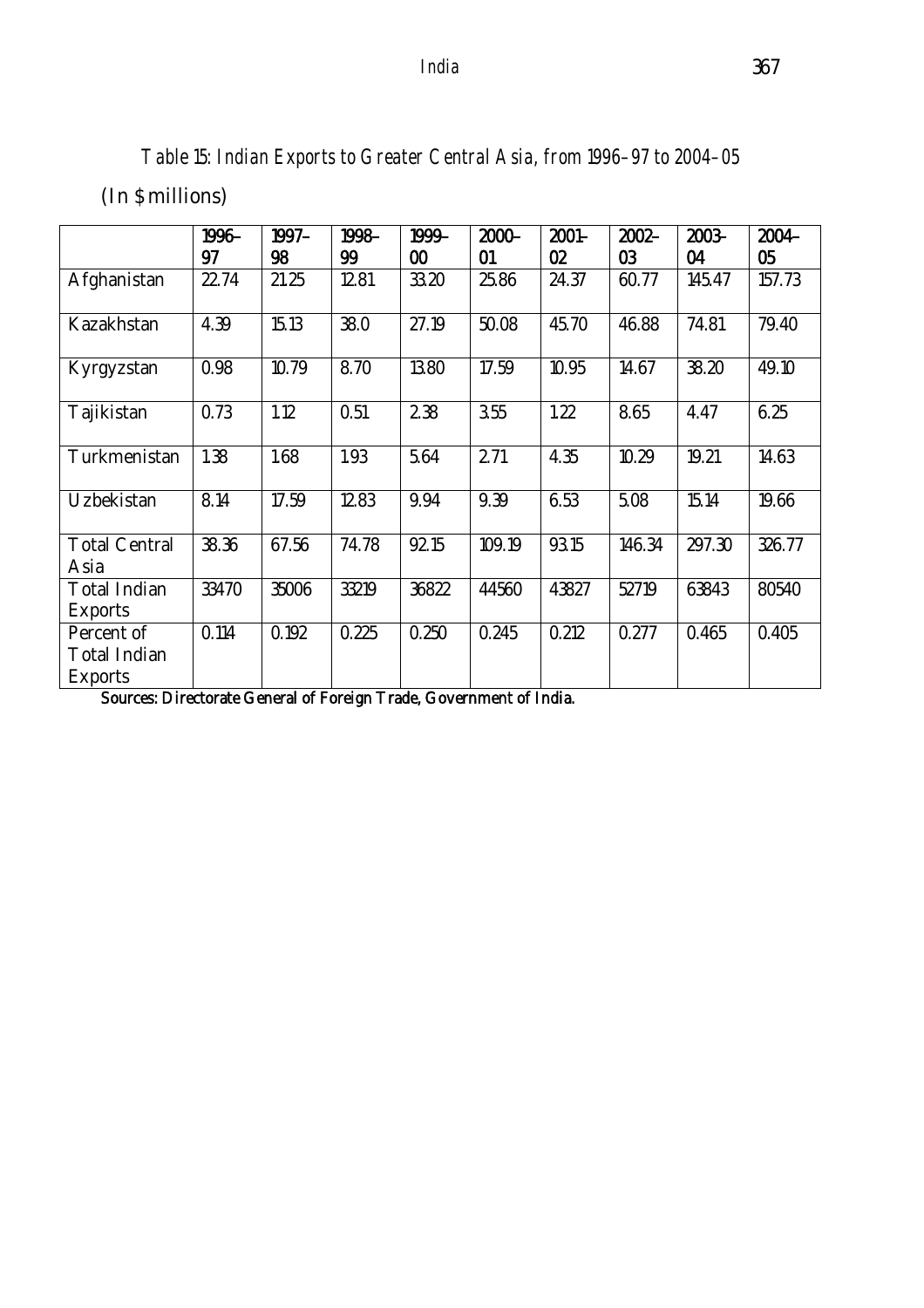*Table 16: Indian Imports from Greater Central Asia, from 1996–97 to 2004–05* 

|                                                     | 1996-             | $1997 -$                | 1998- | 1999-             | $2000 -$ | $2001 -$          | $2002 -$ | $2003 -$          | $2004 -$          |
|-----------------------------------------------------|-------------------|-------------------------|-------|-------------------|----------|-------------------|----------|-------------------|-------------------|
|                                                     | 97                | 98                      | 99    | 00                | 01       | 02                | 03       | 04                | 05                |
| Afghanistan                                         | 3.05              | 10.70                   | 28.12 | 21.06             | 26.59    | 17.52             | 18.46    | 40.51             | 46.32             |
| Kazakhstan                                          | 12.57             | 36.03                   | 12.43 | 13.45             | 14.04    | 7.39              | 12.73    | 9.26              | 15.35             |
| Kyrgyzstan                                          | $\overline{a}$    | $\overline{0.01}$       | 0.10  | 1.82              | 4.43     | $\overline{0.56}$ | 0.47     | $\overline{0.54}$ | $\overline{0.62}$ |
| Tajikistan                                          | 0.80              | $\mathbb{L} \mathbb{L}$ | 2.53  | 2.33              | 0.54     | 1.34              | 0.08     | $\overline{3.95}$ | 3.98              |
| Turkmenistan                                        | $\overline{0.27}$ | $\overline{0.02}$       | 0.11  | $\overline{0.38}$ | 1.12     | 1.95              | 5.40     | 9.34              | 10.69             |
| Uzbekistan                                          | 2.60              | 2.71                    | 1.67  | 12.97             | 10.58    | 17.27             | 20.54    | 27.70             | 29.43             |
| <b>Total Central</b><br>Asia                        | 19.29             | 49.47                   | 44.95 | 52.02             | 56.91    | 46.02             | 57.68    | 91.30             | 106.39            |
| <b>Total Indian</b><br><b>Imports</b>               | 39132             | 41484                   | 42389 | 49671             | 50536    | 51413             | 61412    | 78149             | 109173            |
| Percent of<br><b>Total Indian</b><br><b>Imports</b> | 0.049             | 0.119                   | 0.106 | 0.104             | 0.112    | 0.089             | 0.093    | 0.116             | 0.097             |

(In \$ millions)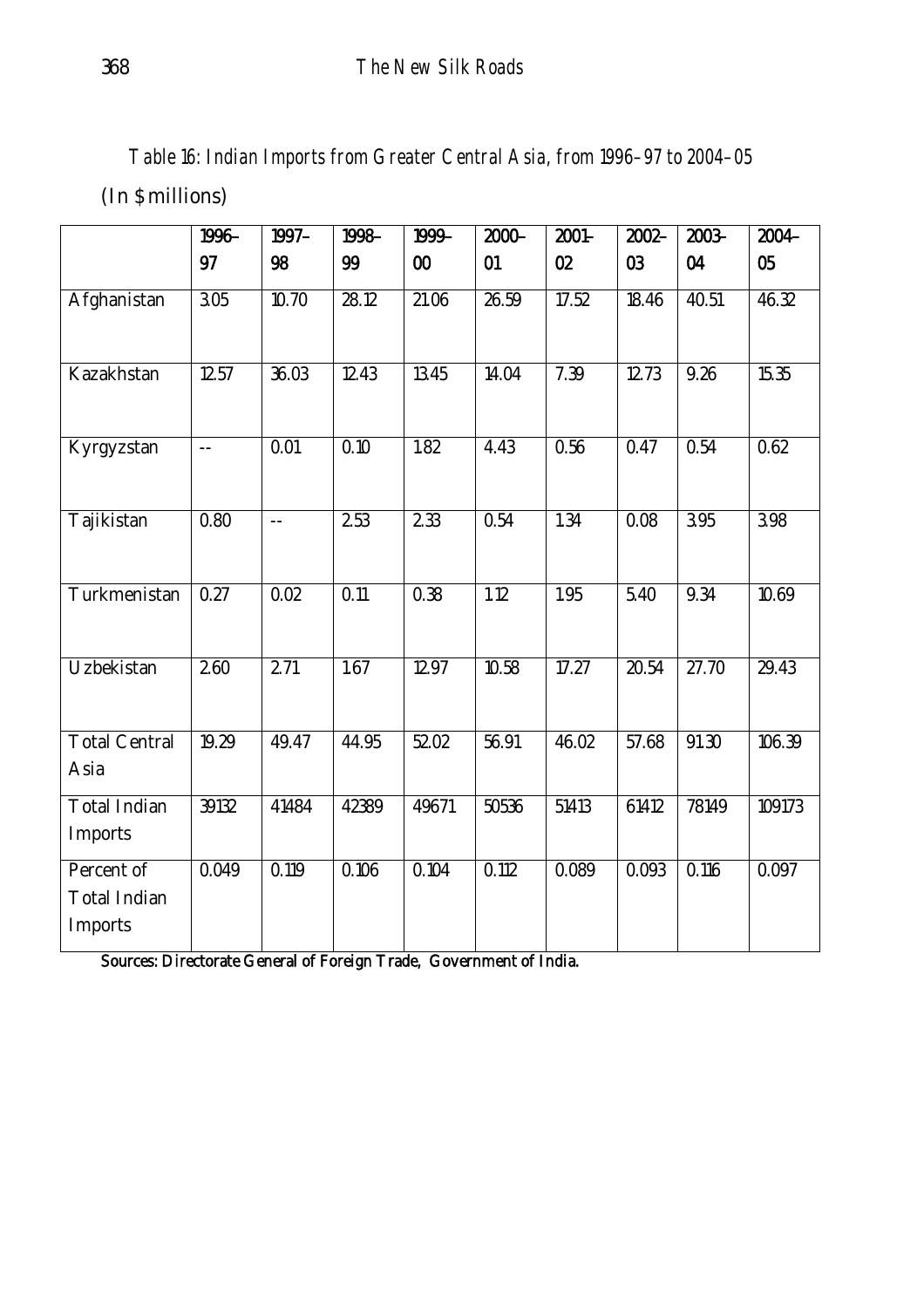#### *India* 369

*Table 17: Trade Balance between India and Greater Central Asia* 

## (In \$ Millions)

|                                    | 1996- | $1997 -$ | 1998- | 1999-     | $2000 -$ | $2001 -$ | $2002 -$ | $2003 -$ | $2004 -$ |
|------------------------------------|-------|----------|-------|-----------|----------|----------|----------|----------|----------|
|                                    | 97    | 98       | 99    | $\bf{00}$ | 01       | 02       | 03       | 04       | 05       |
| <b>Exports</b><br>to<br><b>GCA</b> | 38.36 | 67.56    | 74.78 | 92.15     | 109.19   | 93.15    | 146.34   | 297.30   | 326.77   |
| Imports from   19.29<br><b>GCA</b> |       | 49.47    | 44.95 | 52.02     | 56.91    | 46.02    | 57.68    | 91.30    | 106.39   |
| <b>Balance</b>                     | 19.07 | 18.09    | 29.83 | 40.13     | 52.28    | 47.13    | 88.66    | 206.00   | 220.38   |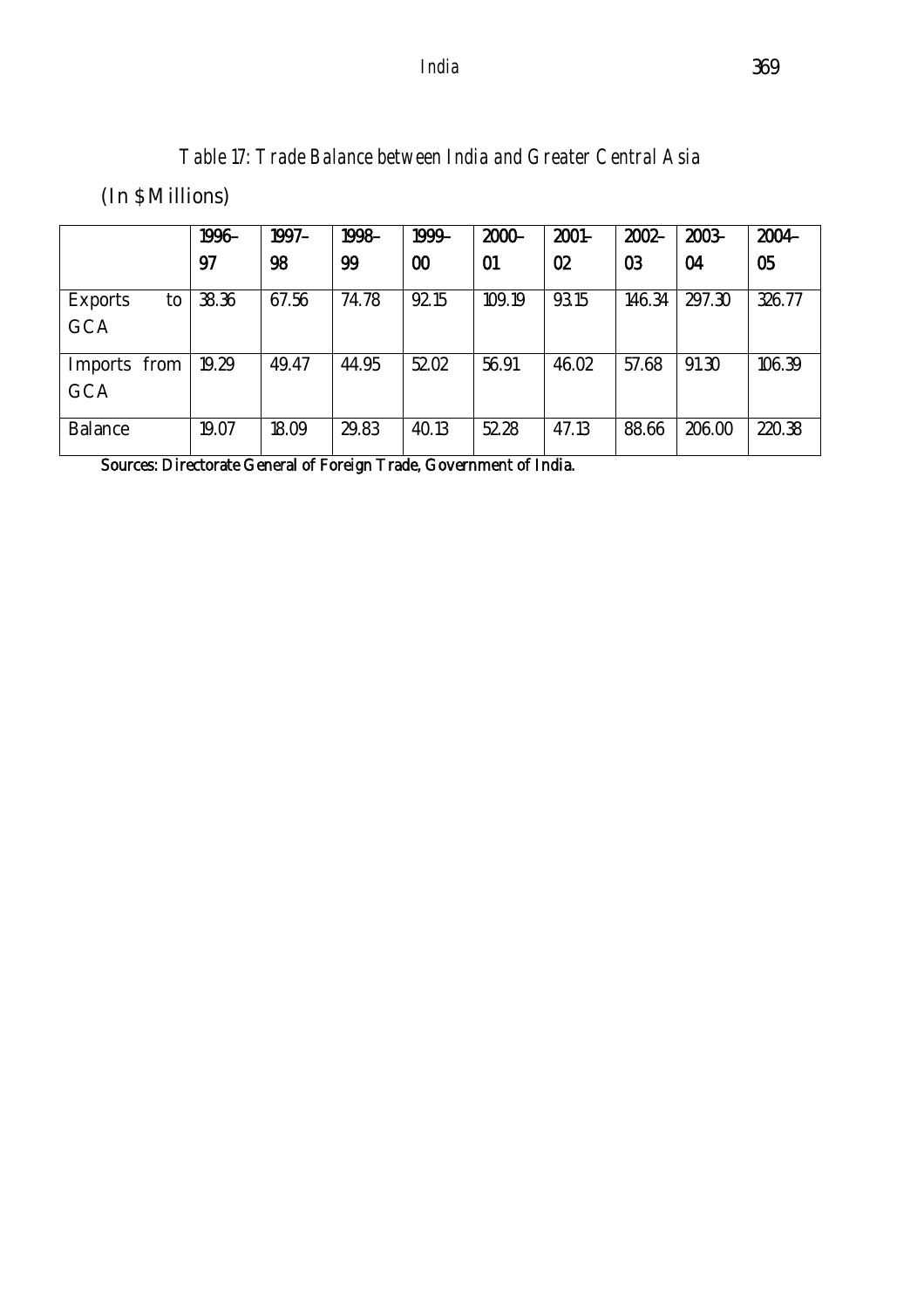*Table 18: Indian Exports to Greater Central Asia, from 2002–03 to 2004–05* 

(In \$ millions. Only items more than \$ 1 million are included)

# Afghanistan

|                                            | $2002 - 03$       | 2003-04 | 2004-05 |
|--------------------------------------------|-------------------|---------|---------|
| Meat and edible meat offal                 | 0.05              | 0.30    | 1.74    |
| Coffee, tea, mate, and spices              | 1.01              | 3.37    | 2.05    |
| <b>Sugars and sugar confectionery</b>      | 2.93              | 4.57    | 0.09    |
| Ingredients of cereals: flour, starch or   | 0.05              | 0.09    | 2.80    |
| milk; pastry ingredients.                  |                   |         |         |
| <b>Edible preparations</b>                 | 0.06              | 0.76    | 1.42    |
| Tobacco and manufactured tobacco           | 2.62              | 2.90    | 3.30    |
| substitutes                                |                   |         |         |
| Organic chemicals                          | 0.49              | 2.60    | 2.22    |
| <b>Pharmaceutical products</b>             | 4.20              | 22.80   | 23.32   |
| Perfumery and cosmetic, ingredients        | 1.03              | 0.90    | 0.74    |
| Rubber and articles thereof                | 13.69             | 7.09    | 8.29    |
| Cotton                                     | 2.43              | 7.73    | 9.58    |
| Man-made filaments                         | 0.92              | 6.54    | 19.11   |
| Man-made staple fibers                     | $\overline{3.08}$ | 4.65    | 10.19   |
| Special woven fabrics; tufted textile      | 1.88              | 0.42    | 2.78    |
| fabrics; lace; tapestries; trimmings; and  |                   |         |         |
| embroidery                                 |                   |         |         |
| Knitted or crocheted apparel and clothing  | $\overline{0.91}$ | 26.50   | 1.54    |
| accessories                                |                   |         |         |
| Non knitted or crocheted apparel and       | 4.74              | 16.20   | 23.49   |
| clothing accessories                       |                   |         |         |
| Other made-up textile articles; sets; worn | 1.19              | 4.90    | 2.69    |
| clothing and worn textile articles; rags   |                   |         |         |
| Iron and steel                             | 2.89              | 4.56    | 2.02    |
| Articles of iron or steel                  | $\overline{1.47}$ | 4.98    | 3.99    |
| Machinery and mechanical appliances        | 2.08              | 6.77    | 7.54    |
| Electrical machinery and equipments        | 0.33              | 0.96    | 7.11    |
| <b>Vehicles</b>                            | 7.15              | 8.41    | 10.30   |
| <b>Total</b>                               | 60.77             | 145.97  | 157.73  |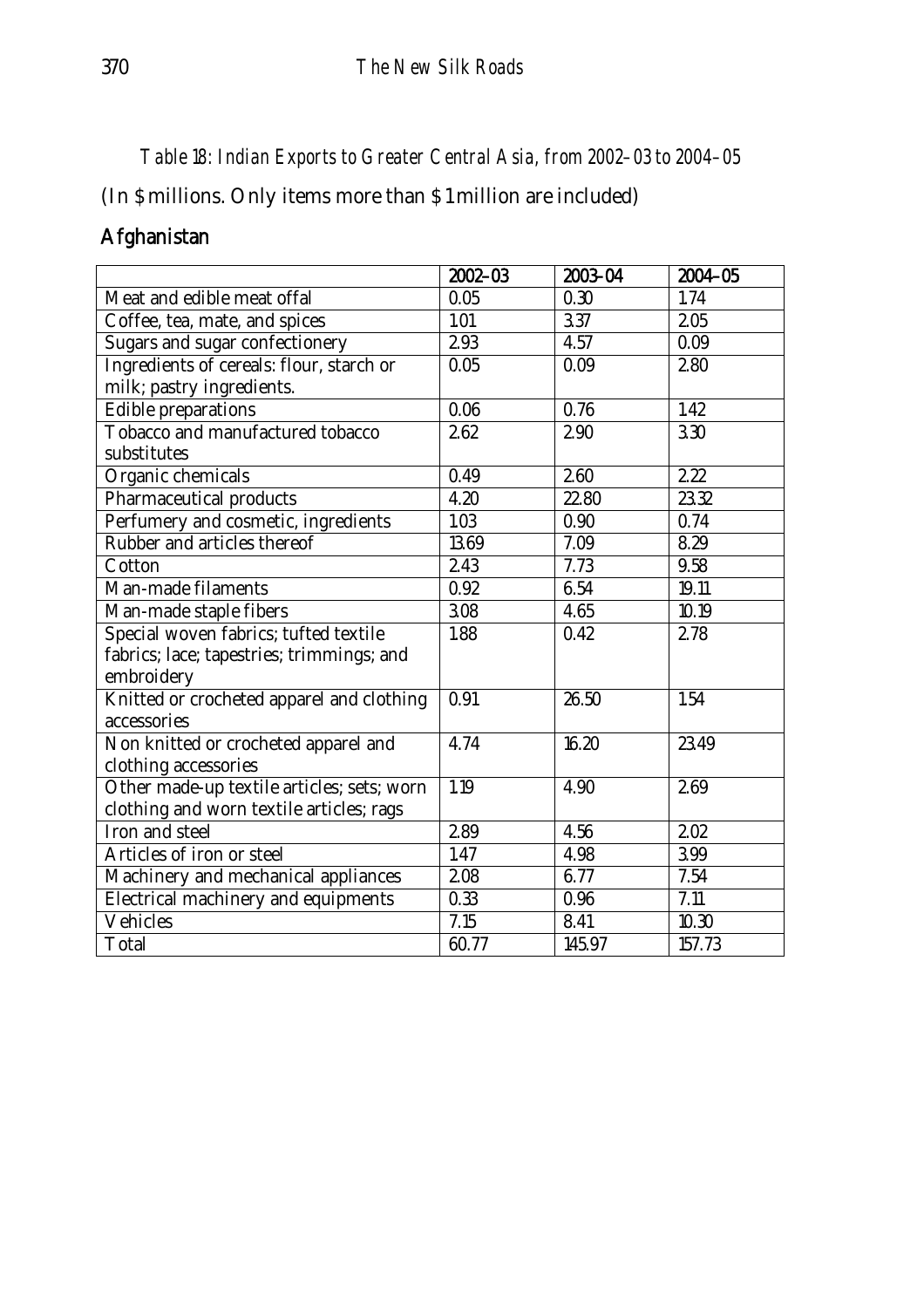# Kazakhstan

| 2002-03 | 2003-04 | 2004-05 |
|---------|---------|---------|
| 14.50   | 31.91   | 28.37   |
| 0.20    | 1.25    | 1.95    |
|         |         |         |
| 5.24    | 0.08    | 0.57    |
| 6.46    | 10.77   | 14.61   |
| 1.29    | 1.33    | 0.33    |
| 4.96    | 5.02    | 7.22    |
|         |         |         |
|         |         |         |
| 1.58    | 1.71    | 6.12    |
|         |         |         |
| 0.77    | 5.96    | 3.68    |
|         |         |         |
| 0.73    | 2.89    | 3.46    |
| 1.91    | 1.47    | 0.11    |
| 4.25    | 7.80    | 6.55    |
|         |         |         |
| 46.88   | 74.81   | 79.40   |
|         |         |         |

# Kyrgyzstan

| Commodity                                | $2002 - 03$ | 2003-04 | $2004 - 05$ |
|------------------------------------------|-------------|---------|-------------|
| <b>Pharmaceutical products</b>           | 0.12        | 0.66    | 2.78        |
| Soap, crocheted preparations etc.        | 0.01        |         | 1.75        |
| Articles of leather, tack; travel goods, | 1.01        | 1.66    | 0.64        |
| handbags and similar articles of animal  |             |         |             |
| gut (other than silk-worm)               |             |         |             |
| Articles of apparel and clothing         | 8.74        | 11.93   | 16.88       |
| accessories knitted or crocheted.        |             |         |             |
| Articles of apparel and clothing         | 2.72        | 19.71   | 24.11       |
| accessories not knitted or crocheted.    |             |         |             |
| Total                                    | 14.67       | 38.20   | 49.10       |

# Tajikistan

| Commodity                             | $2002 - 03$ | 2003-04 | $2004 - 05$ |
|---------------------------------------|-------------|---------|-------------|
| Inorganic chemicals                   | 3.63        | 0.02    | 0.00        |
| Pharmaceutical products               | 0.89        | 0.93    | 0.59        |
| Articles of apparel and clothing      | 0.12        | 1.33    | 2.39        |
| accessories, knitted or crocheted     |             |         |             |
| Articles of apparel and clothing      | 0.61        | 0.81    | 0.99        |
| accessories, not knitted or crocheted |             |         |             |
| Machinery and mechanical appliances;  | 0.03        | 0.34    | 0.90        |
| parts                                 |             |         |             |
| Total                                 | 8.65        | 4.57    | 6.25        |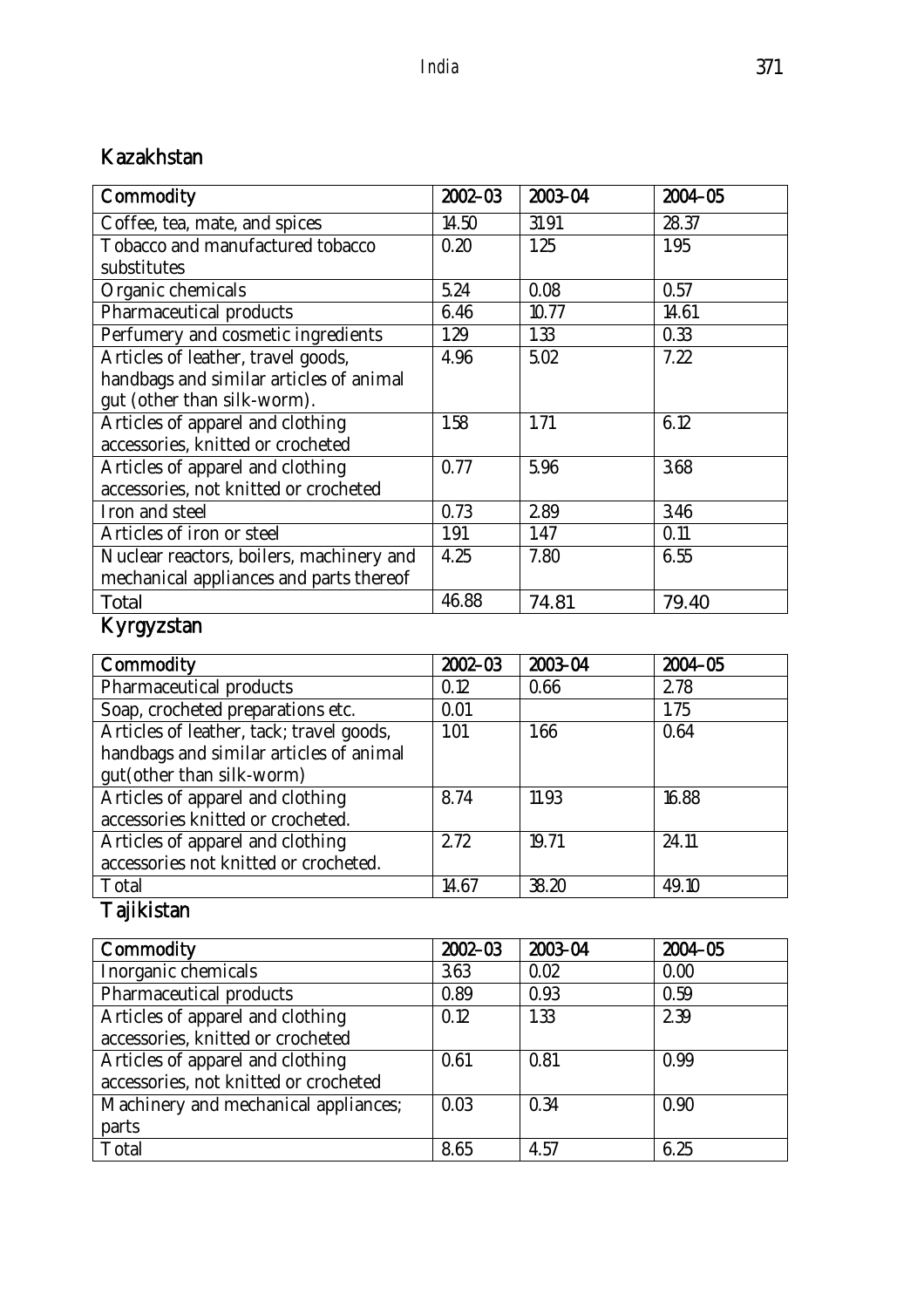| Commodity                             | $2002 - 03$ | 2003-04 | $2004 - 05$ |
|---------------------------------------|-------------|---------|-------------|
| Pharmaceutical products               | 1.32        | 1.44    | 2.89        |
| Perfumery and cosmetic ingredients    |             |         |             |
| Articles of apparel and clothing      | 1.75        | 2.44    | 1.13        |
| accessories knitted or crocheted.     |             |         |             |
| Articles of apparel and clothing      | 1.29        | 1.14    | 1.89        |
| accessories not knitted or crocheted. |             |         |             |
| Machinery and mechanical appliances;  | 1.97        | 6.06    | 1.66        |
| parts                                 |             |         |             |
| Electrical machinery and equipments   | 1.65        | 4.61    | 5.10        |
| Total                                 | 10.29       | 19.21   | 14.63       |

### Turkmenistan

## Uzbekistan

|                                     | $2002 - 03$ | 2003-04 | $2004 - 05$ |
|-------------------------------------|-------------|---------|-------------|
| Meat and edible meat offal          | 0.20        | 0.72    | 4.03        |
| Ores, slag, and ash                 |             | 4.10    |             |
| <b>Pharmaceutical products</b>      | 1.76        | 3.71    | 5.71        |
| Machinery and mechanical appliances | 0.58        | 3.32    | 1.54        |
| Total                               | 5.08        | 15.14   | 19.66       |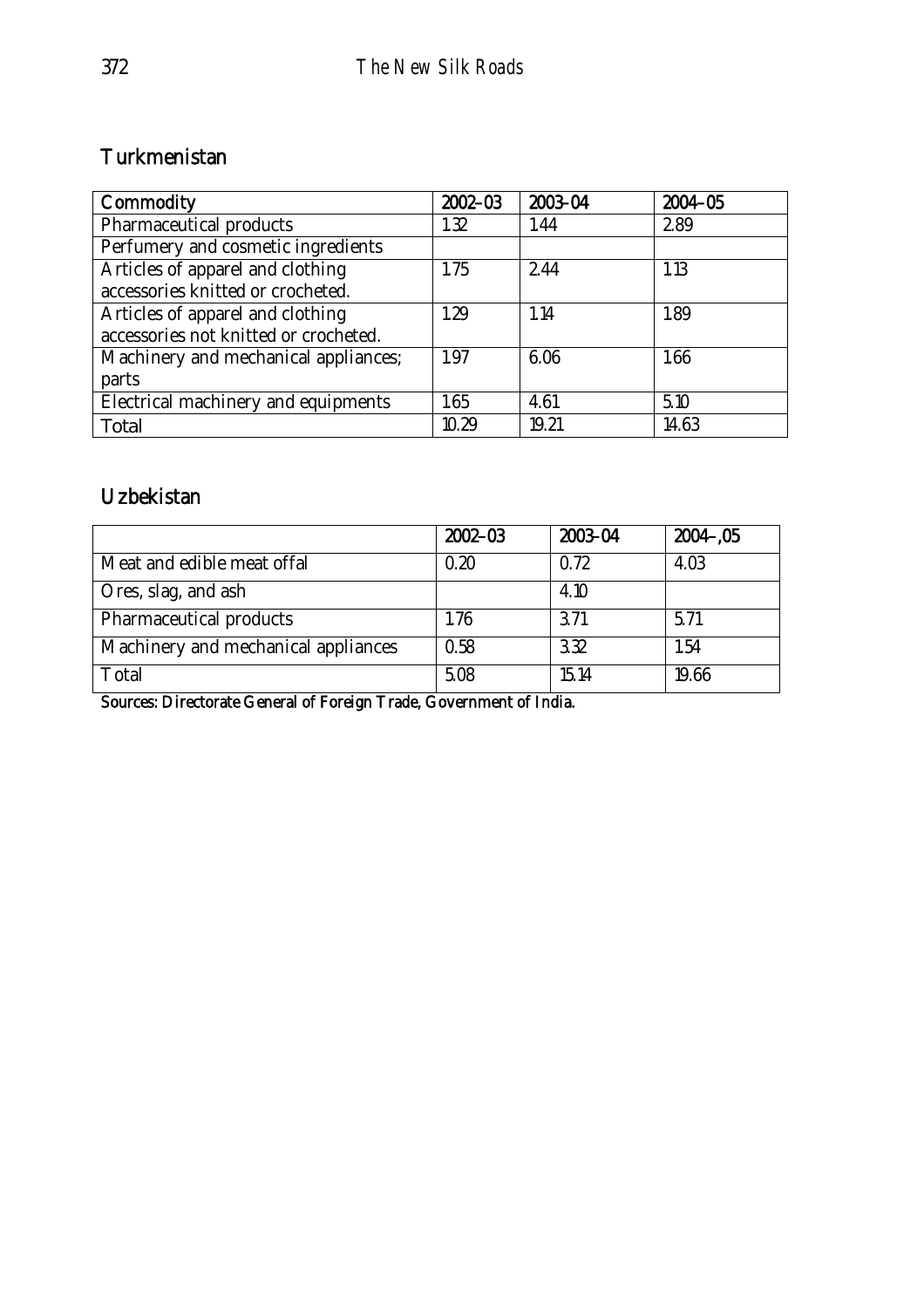## *Table 19: Indian Imports from Greater Central Asia*

(In US\$ million. Only items that are more than US\$ 1 million are included)

# Afghanistan

|                                             | $2002 - 03$ | 2003-04 | $2004 - 05$ |
|---------------------------------------------|-------------|---------|-------------|
| Edible fruit and nuts; peel or citrus fruit | 16.33       | 30.44   | 33.31       |
| or melons                                   |             |         |             |
| Coffee, tea, mate, and spices               | 0.72        | 2.28    | 1.77        |
| Lac; gums, resins and other vegetable saps  | 0.62        | 5.98    | 10.22       |
| and extracts.                               |             |         |             |
| Pulp of wood or of other fibrous cellulosic |             | 1.14    | 0.08        |
| material; waste and scrap of paper or       |             |         |             |
| paperboard                                  |             |         |             |
| <b>Total</b>                                | 18.46       | 40.51   | 46.32       |

# Kyrgyz Republic

|                        | 2002<br>$2 - 03$ | $-04$<br>2003 | $2004 - 05$ |
|------------------------|------------------|---------------|-------------|
| m<br><sup>-</sup> otal | 0.47             | 0.54          | 0.62        |

## Kazakhstan

|                                            | $2002 - 03$ | 2003-04 | $2004 - 05$ |
|--------------------------------------------|-------------|---------|-------------|
| Salt, sulphur, earths and stone;           | 4.03        | 4.98    | 5.91        |
| Plastering materials, lime and cement      |             |         |             |
| Iron and steel                             | 3.73        | 2.35    | 7.99        |
| Machinery and mechanical appliances        |             | 0.03    | 1.13        |
| Natural or cultured pearls, precious or    | 2.22        |         |             |
| semiprecious stones, precious metals, clad |             |         |             |
| with precious metal and articles thereof;  |             |         |             |
| imitated jewelry, coin                     |             |         |             |
| Zinc and articles thereof                  | 1.93        | 0.23    | 0.12        |
| <b>Total</b>                               | 12.73       | 9.26    | 15.35       |

# Tajikistan

|                                       | $2002 - 03$ | 2003-04 | $2004 - 05$ |
|---------------------------------------|-------------|---------|-------------|
| Cotton                                |             | 3.90    | 1.96        |
| <b>Aluminum And Articles Thereof.</b> |             |         | 2.00        |
| Total                                 | 0.08        | 3.95    | 3.98        |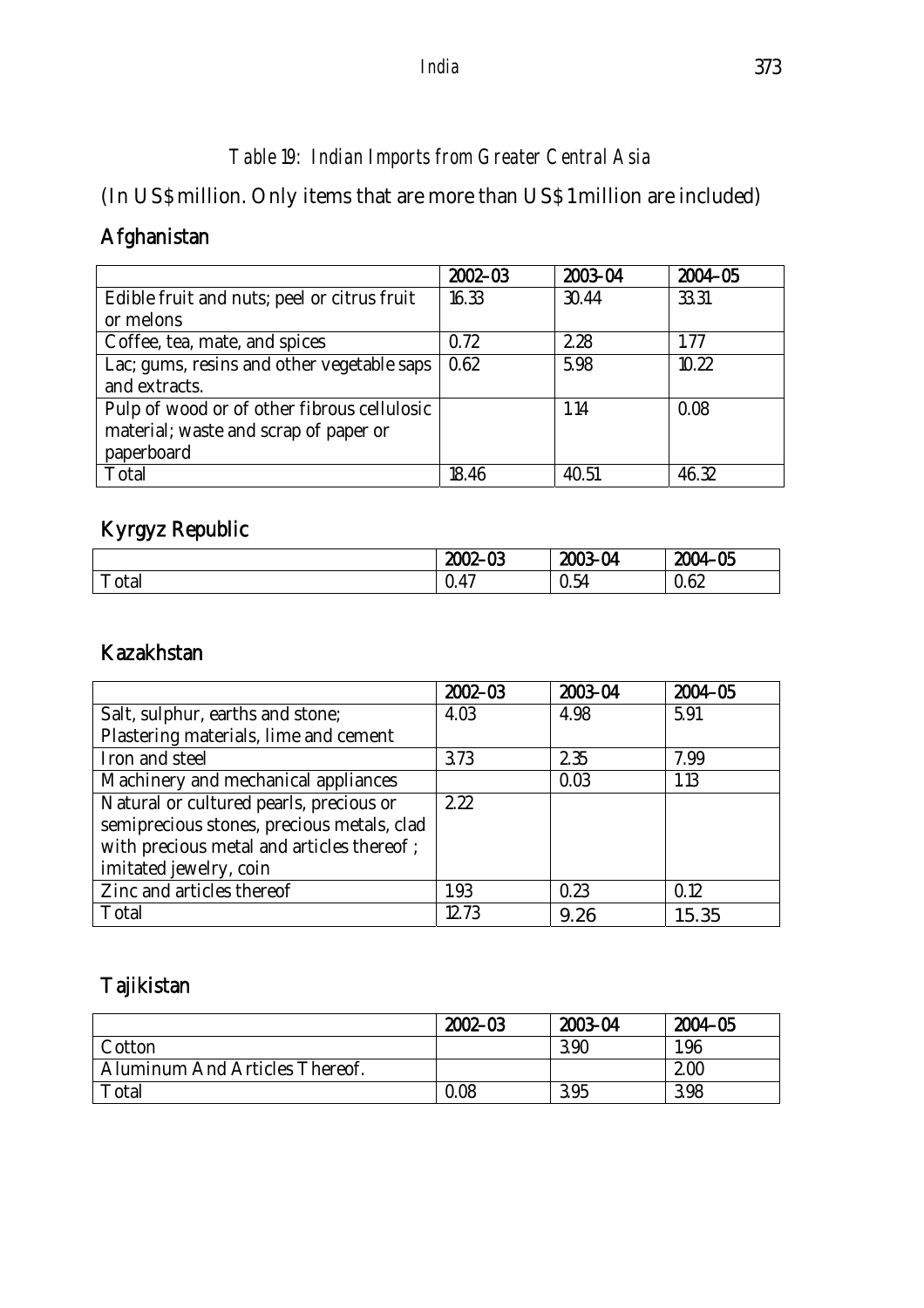#### Turkmenistan

|                     | $2002 - 03$ | 2003-04  | $2004 - 05$ |
|---------------------|-------------|----------|-------------|
| Cotton              | 2.60        | 7.83     | 9.69        |
| Inorganic chemicals | 2.46        | $1.43\,$ | 0.87        |
| Total               | 5.40        | 9.34     | 10.69       |

### Uzbekistan

|                                            | $2002 - 03$ | 2003-04 | $2004 - 05$ |
|--------------------------------------------|-------------|---------|-------------|
| Cotton                                     | 3.87        | 6.95    | 4.44        |
| Edible vegetables and certain roots and    | 3.13        | 4.15    | 0.81        |
| tubers                                     |             |         |             |
| Natural or cultured pearls, precious or    |             | 3.27    |             |
| semiprecious stones, precious metals, clad |             |         |             |
| with precious metal and articles thereof,  |             |         |             |
| imitated jewelry, coin                     |             |         |             |
| Zinc and articles thereof                  | 12.52       | 13.82   | 19.93       |
| Aircraft, spacecraft, and parts thereof    |             | 1.92    | 0.06        |
| Total                                      | 20.54       | 27.70   | 29.43       |
|                                            |             |         |             |

Sources: Directorate General of Foreign Trade, Government of India.

To give impetus to bilateral trade, economic, and scientific cooperation, bilateral inter-governmental Joint Commissions have been set up with the countries of the region. A number of high level visits have also taken place as well as ministerial visits. India has also extended lines of credit ranging from \$5 million to \$10 million, and signed multiple agreements for technical economic cooperation under the International Technical and Economic Cooperation (ITEC). So far more than 1,000 candidates from the region have come to India from various disciplines, such as diplomacy, banking, finance, trade, management, and small industry promotion. ONGC Videsh has also been active in Kazakhstan.

Despite all these developments, economic connections between India and the region have yet to reach their potential. The main reasons are lack of information and connectivity. The absence of economic and financial reforms in the region have also discouraged many Indian companies.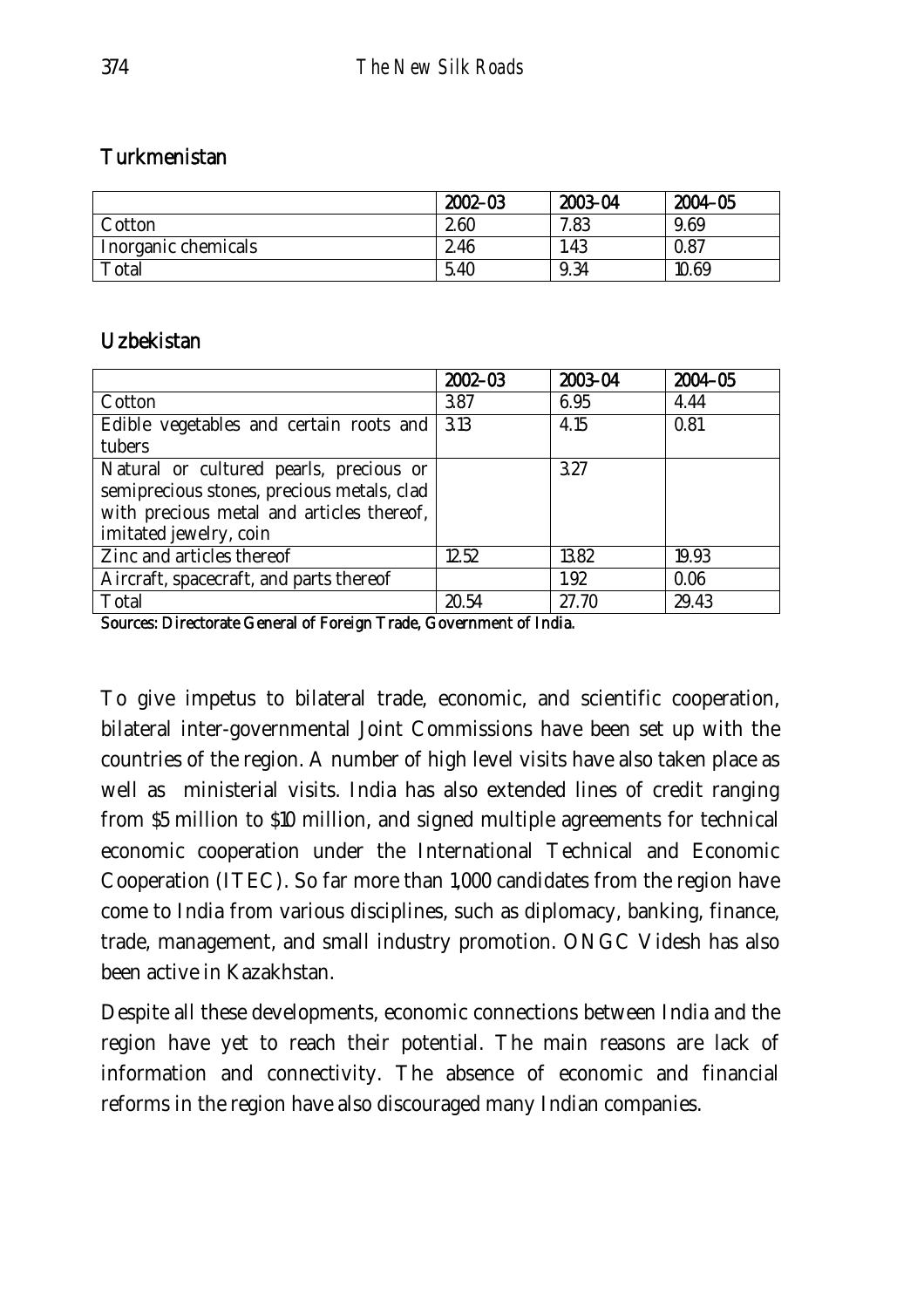Indian policy makers and think tanks have identified potential areas for cooperation, including energy, tourism, information technology, consultancy services, petrochemicals, and construction.<sup>38</sup> Another area of major interest to Indian businesses is the continuing privatization of state sector enterprises. Indian companies, such as Ispat International, are acquiring some of these newly - privatized entities. Ispat International bought the 6.5 million ton capacity steel plant in Karaganda, an active power plant, and 15 coal mines in Kazakhstan. Ispat could turn this loss-making enterprise into a profit-making venture with a work-force of 67,000 local workers.

Other Indian companies, such as Punj Lyyod, have participated in oil pipeline projects in Kazakhstan. India and Afghanistan signed a Preferential Trade Agreement in 2003, providing for substantial duty concessions for such Afghan items as dry fruits. Similarly, Afghanistan has allowed reciprocal concessions to Indian products, including tea, sugar, cement, and pharmaceuticals. Trade between the two countries continues to improve.

At present, Indian trade within the Greater Central Asian region is too insignificant (just 0.23 percent of total Indian trade) to build a model. Indeed, the "gravity" models of international trade, which assesses distance heavily influences the destination of trade, have not worked, even in the case of South Asia. In the case of India-Central Asian countries, the application of the gravity model is of little use due to limitations of data.<sup>39</sup> Even if there is a significant increase in regional trade it will still be less than 1 percent of total India trade.

## Importance of Greater Central Asia for Continental Trade

 $\overline{a}$ 

The importance of the Greater Central Asia to India, however, should not be limited to the modest amount of regional trade. With the right initiatives,

http://www.ris.org.in//dp108\_pap.pdf*; Central Asia and Indian Business: Emerging Trends and Opportunities*, Seminar Proceedings, (New Delhi: Confederation of Indian Industry, May 2003).

<sup>38</sup> Ramgopal Agarwala*, Towards Comprehensive Economic Co-operation between India and Central Asian Republics*, Discussion Paper No. 108 (New Delhi: RIS, 2006)

<sup>39</sup> See presentation by Ram Upendra Das Prospects and Constraints for Trade Cooperation between India and Central Asian Republics: Some Issues, http://www.ris.org.in/ramupendradas\_cii.pdf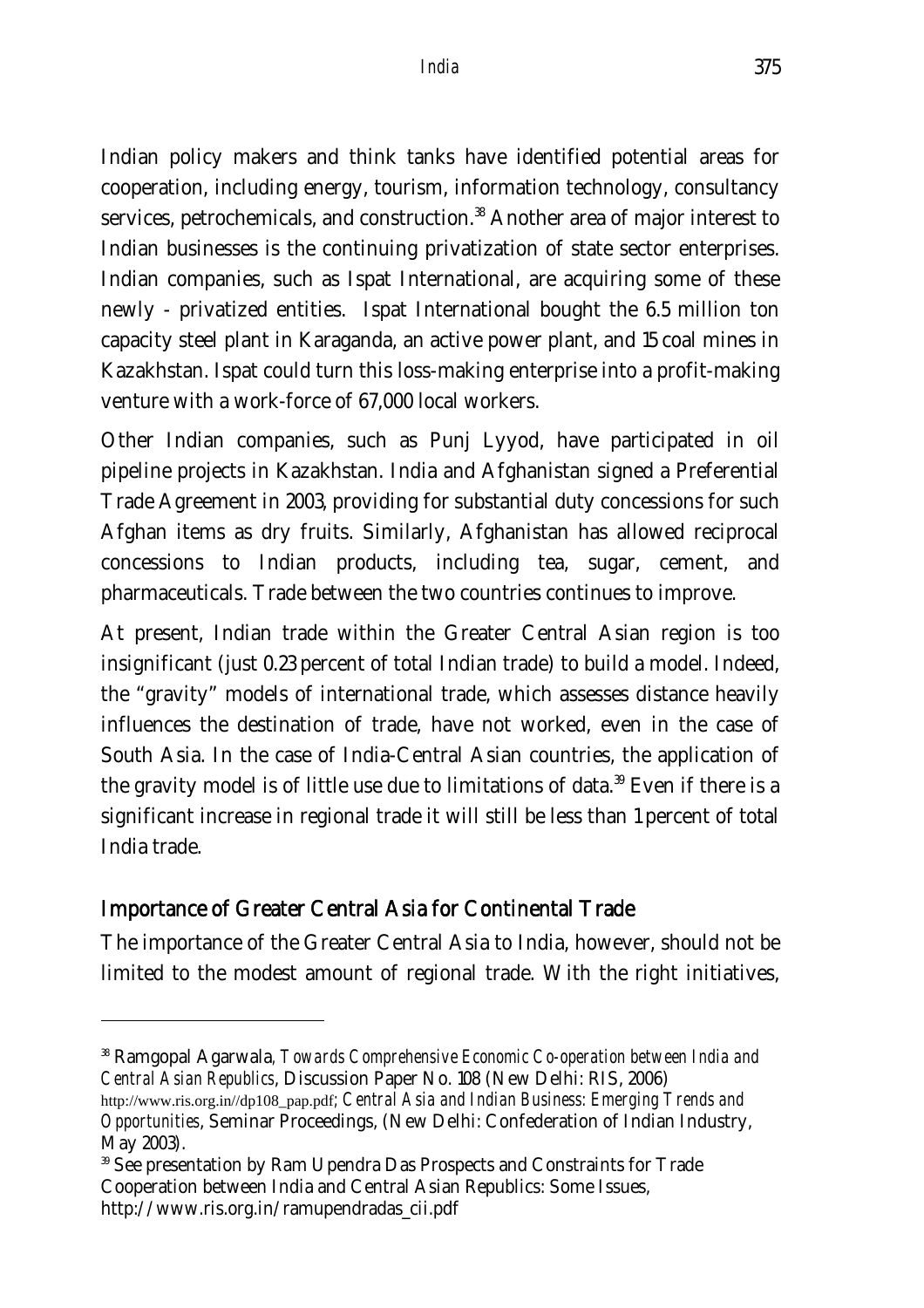this region has the potential to alter the nature and character of India's *continental* trade. Thus far, the majority of Indian trade is conducted by sea. Land-based border trade with China ceased after the India-China war in 1962; similarly, very little trade with Bangladesh, Myanmar, and Pakistan takes place via roads.

Despite some positive developments in border trade, policy initiatives have been limited to a few border points with a small number of commodities exchanged by local communities living on either side of the borders. These initiatives are targeted to stop large "unauthorized trade," which is already taking place through these borders.

Looking beyond the Greater Central Asia region, it is important to note that India trades a great deal with other CIS countries, Iran, and Europe. In 2004– 05, India's total trade with these countries amounted to about \$50 billion (Table 20). In the last three years, India's total trade, as well as trade with this part of the world, has grown at about 26 percent per year. There are indications that it may grow even at a higher rate in the coming years. Under an assumed growth of 26 percent per year, simple calculations show that India's trade with Europe, CIS, Iran, Afghanistan, and Pakistan would be in the range of \$ 500 billion by 2014–15 (Table 21). Because of positive political and economic developments in the GCA region, even if 20 percent of this trade is conducted along highways, \$100 billion worth of Indian trade will pass through the region within a decade.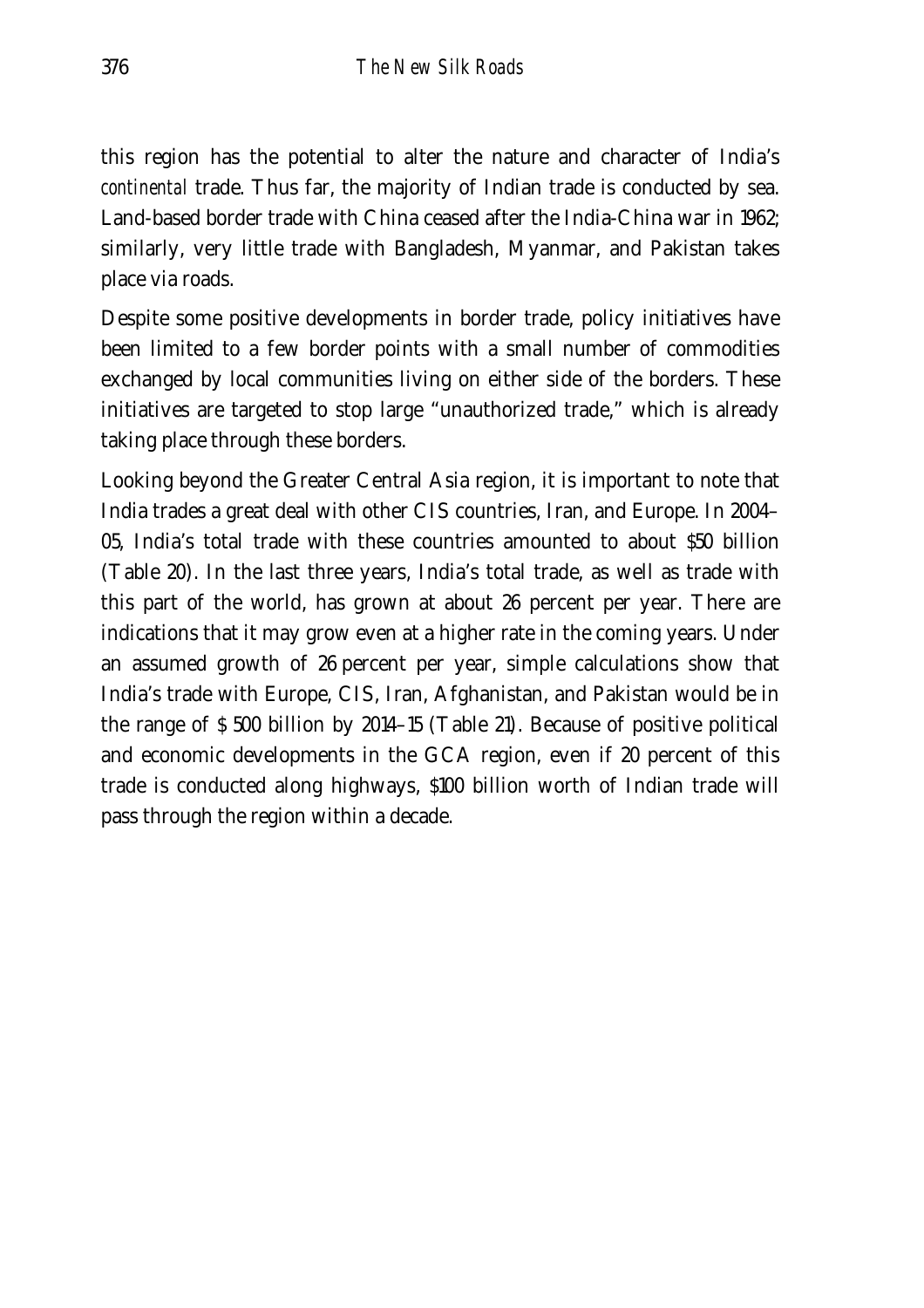| <b>Exports</b>           |           |           |           |
|--------------------------|-----------|-----------|-----------|
|                          | 2002-03   | 2003-04   | 2004-05   |
| $EU-25$                  | 11,847.87 | 14,443.58 | 17,329.05 |
| <b>Rest of Europe</b>    | 891.56    | 1,223.41  | 1,495.09  |
| <b>CIS</b> countries     | 921.69    | 1,036.54  | 1,050.93  |
| Afghanistan, Iran,       | 921.66    | 1,350.52  | 1,880.70  |
| Pakistan                 |           |           |           |
| <b>Total Exports</b>     | 14,582.78 | 18,054.05 | 21,755.77 |
| <b>Imports</b>           |           |           |           |
| $EU-25$                  | 12,780.42 | 14,991.80 | 18,715.89 |
| <b>Rest of Europe</b>    | 2,500.08  | 3,794.90  | 6,373.04  |
| <b>CIS</b> countries     | 8,44.30   | 1,261.47  | 1,807.58  |
| Afghanistan, Iran,       | 321.61    | 3,64.99   | 5,36.05   |
| Pakistan                 |           |           |           |
| <b>Total</b>             | 16,446.41 | 20,413.16 | 27,432.56 |
| <b>Exports + Imports</b> |           |           |           |
| $EU-25$                  | 24,628.29 | 29,435.38 | 36,044.94 |
| <b>Rest of Europe</b>    | 3,391.64  | 5,018.31  | 7,868.94  |
| <b>CIS</b> countries     | 1,765.99  | 2,298.01  | 2,858.51  |
| Afghanistan, Iran,       | 1,243.27  | 1,715.51  | 2,416.75  |
| Pakistan                 |           |           |           |
| <b>Total Trade</b>       | 31,029.19 | 38,467.21 | 49,188.33 |
| Percent growth           |           | 23.97     | 27.87     |
| Percent growth of total  | 19.84     | 24.41     | 33.61     |
| Indian trade             |           |           |           |

*Table 20: India's Trade with Greater Central Asian Countries plus the rest of CIS and Europe (In US\$ Millions)* 

Sources: Directorate General of Foreign Trade, Government of India.

*Table 21: India's Trade Projections up to 2015 with Greater Central Asian Countries plus Rest of CIS and Europe* 

|                  | (Based on current trends, in billion of US dollars) |
|------------------|-----------------------------------------------------|
| Year             | <b>Total trade</b>                                  |
| 2004-05 (actual) | 49,188.33                                           |
| $2005 - 06$      | 61,977.29                                           |
| $2006 - 07$      | 78,091.38                                           |
| $2007 - 08$      | 98,395.14                                           |
| $2008 - 09$      | 123,977.88                                          |
| $2009 - 10$      | 156,212.13                                          |
| $2010 - 11$      | 196,827.28                                          |
| $2011 - 12$      | 248,002.37                                          |
| $2012 - 13$      | 312,482.99                                          |
| 2013-14          | 393,728.57                                          |
| $2014 - 15$      | 496,098.00                                          |

Sources: author's calculations based on current data and trends from the Ministry of Commerce and Industry data sources.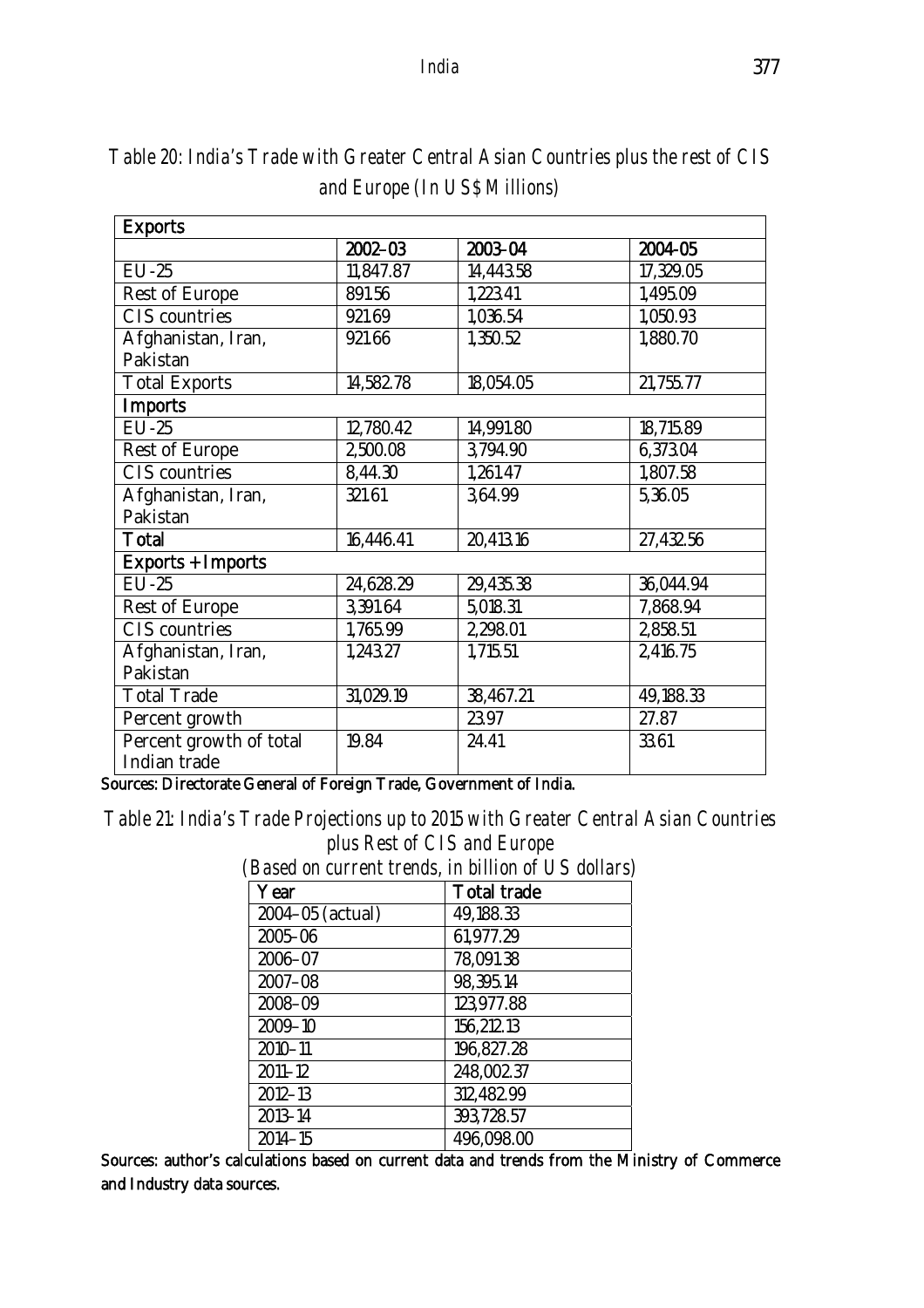For this to happen, a massive effort is needed to rebuild Afghanistan's transport network and economy. To date, commitments from the international community and multilateral institutions are contingent on political stability in the country. Already there are plans to improve institutions and coordination as well as infrastructural in the region through the ADB's CAREC and CSATTF programs. India should start thinking seriously about participating in these programs as an active member with its own plans for linking Indian rail and road network to the GCA region. It could offer to support new plans through SAARC or some newly created organization. Within a decade, this region is going to offer the quickest and cheapest route for hundreds of billions worth of Indian merchandise, particularly from the northern Indian states of Delhi, Haryana, Jammu and Kashmir, and Punjab. This would also justify billions of dollars of infrastructural investment in the GCA. Similarly, with serious Indian participation, huge economic opportunities for all participating countries could result, particularly in Afghanistan.

The major obstacle to realizing this potential is the difficult relationship between India and Pakistan. In the last few years, however, there have been some positive developments. The changing mood is reflected in the Lahore Declaration of February 1999 and various other joint statements (6 January, 2004, 18 February, 2004, 8 September, 2004, 24 September, 2004, 28 December , 2004, and 18 April , 2005). 2004 marked a new beginning when Indian Prime Minister Vajpayee visited Pakistan for the SAARC Summit. Through a joint statement, Pakistan gave a clear commitment that no territory under its control would be used to support terrorism in any manner. Both countries also agreed to resume a "composite dialogue" process. Under this both sides have agreed to discuss "peace and security, including confidence building measures" and "Jammu and Kashmir," along with other issues.<sup>40</sup> This process has been strengthened by further bilateral meetings and peopleto peoplecontacts. In April 2005, President Musharraf and Dr. Manmohan Singh declared the peace process irreversible.

 $40$  For details of all agreements and statements see Ministry of External Affairs India website http://meaindia.nic.in/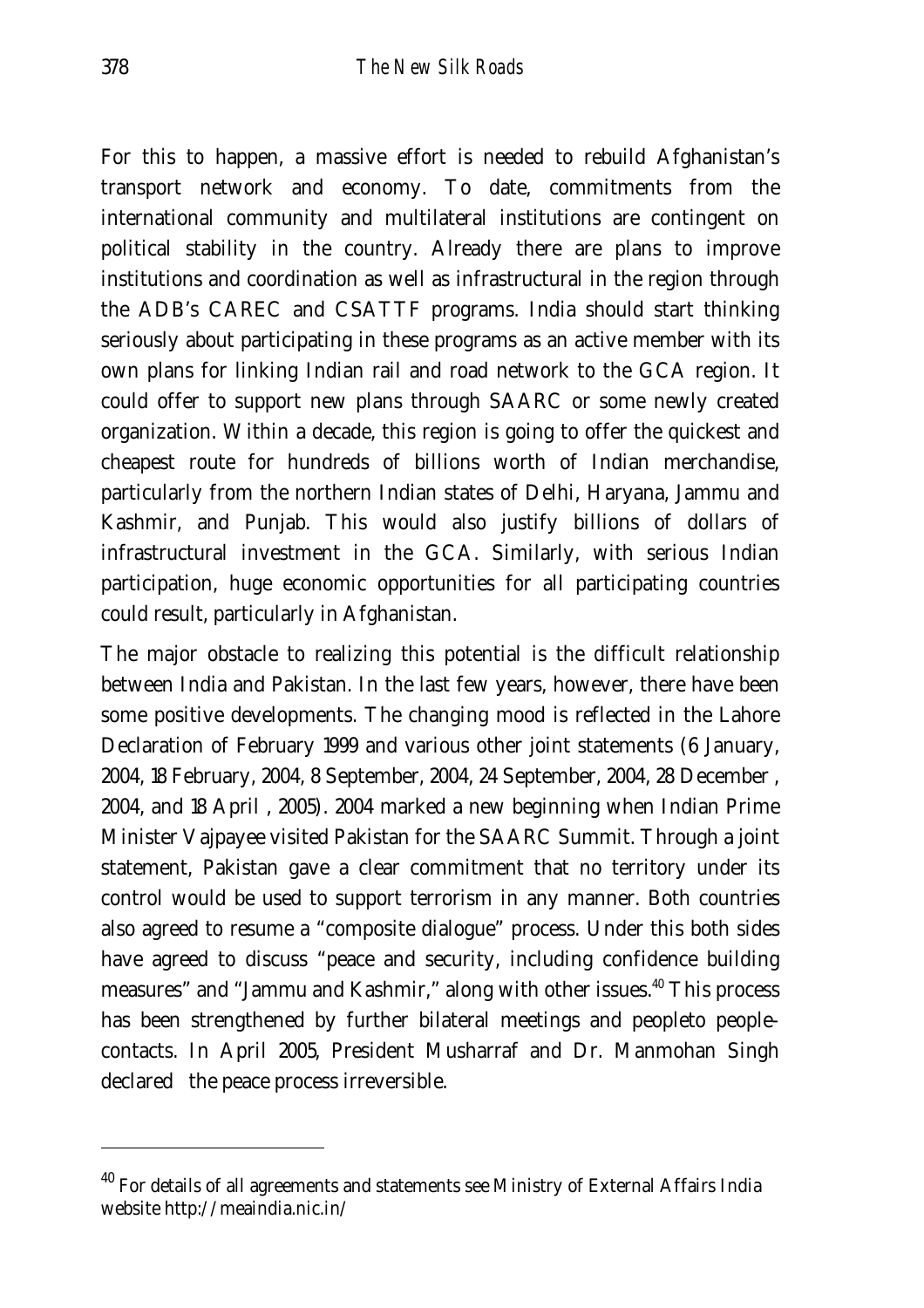Despite all these developments, India continues to have serious concerns about Pakistani terrorists targeting India. Pakistan has still not extended most-favored nation (MFN) status to India, although India granted MFN status to Pakistan in 1995–96. Things have not changed, even after SAFTA became operational; Pakistan has refused to implement the free trade agreement with India.<sup>41</sup>

It is clear that both countries pay huge economic costs for not cooperating in the GCA. If road and other infrastructural projects end in Pakistan, many of them will never become viable due to low volumes. Similarly, India may never be able to shift its continental trade through the north-south corridor, a linkage that could give a huge boost to Central Asian economies. Policy makers in both countries need to be sensitive to the rising opportunities in the Greater Central Asia region. Overall, the political economy of trade and improvements in physical connections (both air and road) will determine India's economic relations with the Greater Central Asia in the coming years.

## Conclusions and Recommendations

Despite having a very complex legacy, the Greater Central Asia region has made significant progress in market reforms. The region has used both standard as well as non-conventional strategies to advance economic transformation. Greater Central Asia countries had to face political transformation and economic reorganization at the same time. While the regional countries have advanced a degree of economic stability its record in structural and institutional reforms is mixed. In some countries, the reforms have not been consolidated and the region as a whole is still vulnerable to external shocks.

Although countries of the region face many common challenges, the force of these challenges impact each country differently. Many of their economic strategies depend on further political reform in the region. Positive outcomes will depend on natural resources, stability in Afghanistan, good human

<sup>41 &</sup>quot;Mfn Status, Safta Not Linked" *The Dawn*,

http://www.dawn.com/2006/07/08/top3.htm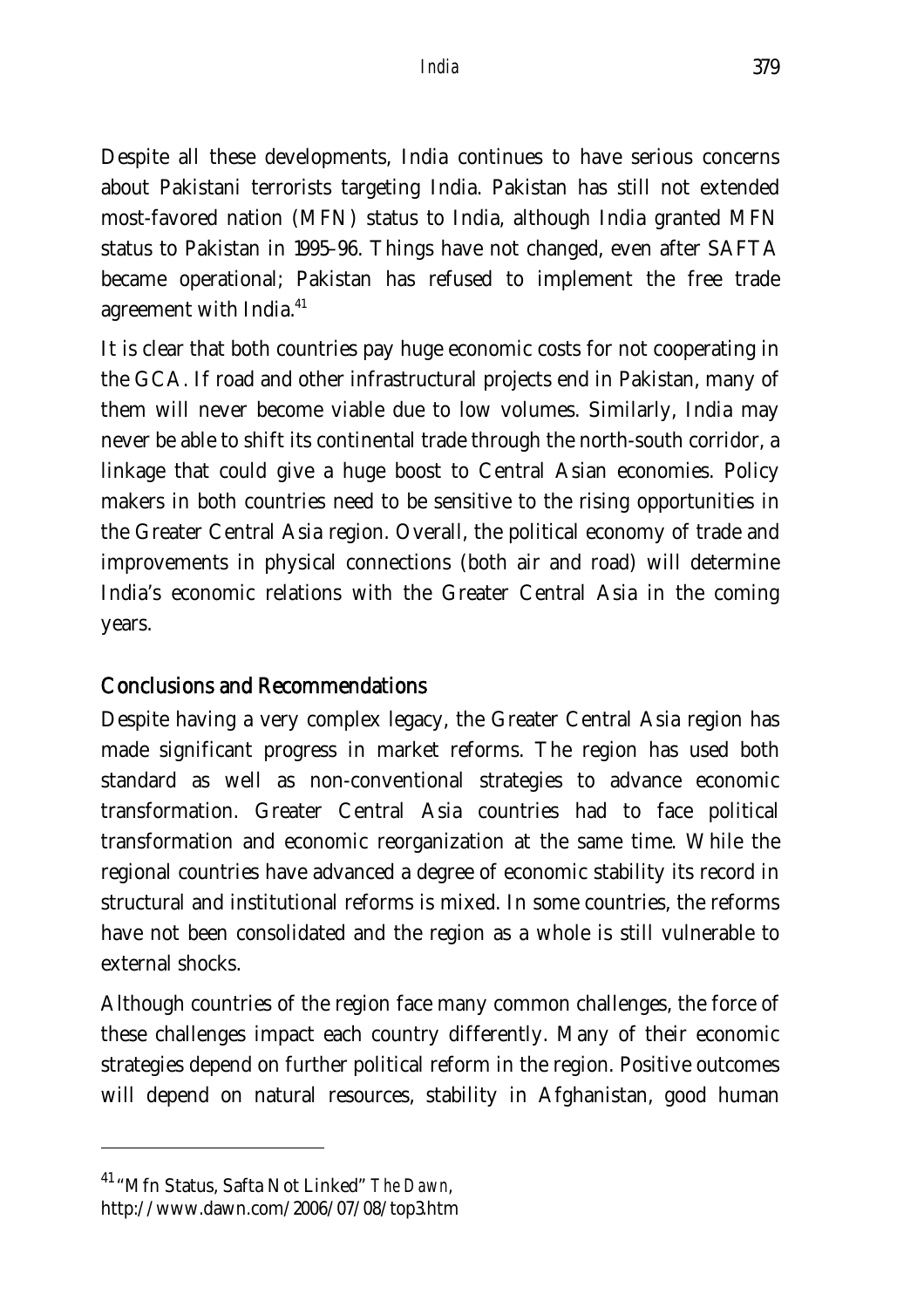resources, and the willingness of leaders to push economic reforms and regional cooperation. The Greater Central Asia region faces enormous difficulties in actual realization of its potential. Negative tendencies will arise from the weak institutional capacities and investment climate in the region, limited commitment to economic (and political) reforms, the lack of concrete progress in regional co-operation and inadequate resources for public investments and social spending. Most of the regional economic arrangements have yet to prove their utility.

Due to Asia's increased demand for energy, the Greater Central Asia region will play an important role in the global energy scene over the next ten years with Kazakhstan emerging as a major oil producer and exporter. Although energy supplies from Turkmenistan to Asian markets will be less significant due to Ashghabat's restrictive economic policies, the Turkmenistan-Afghanistan-Pakistan-India (TAPI) gas pipeline could nonetheless become a reality.

Due to social discontent and the play of external interests, the region will continue to experience instability in the coming years. The economies of energy-rich countries like Kazakhstan and Turkmenistan will grow much faster than the others. Booming oil prices will help them buy some political stability through state subsidies. Country's like Uzbekistan will face much harder economic choices.

Policy makers as well as analysts in India believe that GCA is important for India because of its strategic location (Tajikistan is just 20 km from Greater Kashmir) and because of its energy resources. Except for a very small military presence in Tajikistan, India has not been able to make a major impact in the region. It is not a major partner in any meaningful economic or security arrangement there. Excluding Afghanistan, two-way trade with the entire region is less than \$200 million. Still, as long as regimes in this region do not become hotbeds for religious-inspired terrorism, India will feel comfortable pursuing cooperative relations. However projected oil and gas pipelines could lose all viability because of instability moments in Afghanistan or if Pakistan's stand-off with its neighbors continues. Although things are beginning to change for the better, a clear and long-term policy from New Delhi is lacking.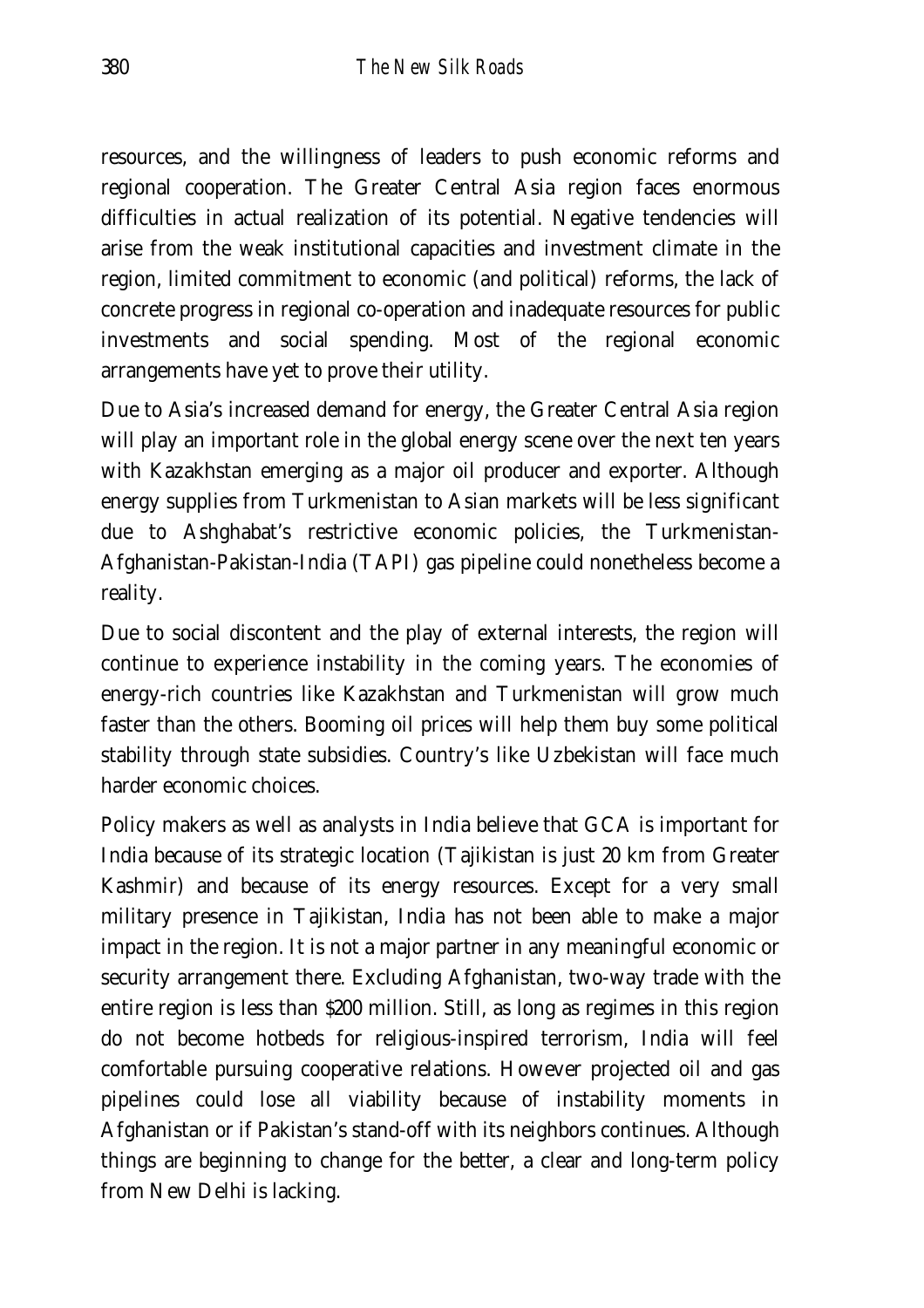India will be further integrated more with the region through its observer status in the SCO and through Afghanistan's membership in the SAARC group. Due to the lack of direct access to the Greater Central Asia, and its difficult relations with Pakistan, India has chosen to focus its major initiative on the International North South Transport Corridor. Soon this will be operational throughout the region. The extension of SAFTA to the Greater Central Asia could also be useful to India. However, Central Asian regimes have shown little interest in the organization.

It is becoming clear that Soviet-era leaders in Central Asia are going to face tough domestic challenges in the coming years. These leaders have played an important role in providing stability in the post Soviet vacuum. In spite of this , these societies may face instability and further economic pains in their transition to democratic pluralism and market economies. Because this region is part of India's extended neighborhood, India should be ready to play an important role during this difficult period. India is playing a very constructive role in the reconstruction efforts of Afghanistan and has already emerged as an important donor there. The likelihood is strong that in the coming years India will also emerge as an important energy investor in Kazakhstan as well as an important partner in the TAPI gas pipeline project.

In the rapidly changing scenario, India can look at the Greater Central Asia region with fresh thinking within the following framework:

- The importance of the Greater Central Asia region for Indian trade should not be seen merely in the context of the very modest regional trade;
- Within ten years, India's trade with Europe, CIS, Iran, Afghanistan, and Pakistan will be in the range of \$ 500 billion annually;
- Even if only 20 percent of this trade is conducted by continental land routes, \$ 100 billion worth of Indian trade will pass through the region;
- For this to happen, a massive effort is needed to rebuild Afghanistan's transport network and economy. An immediate first step is for India's efforts in Afghanistan's reconstruction to be greatly expanded;